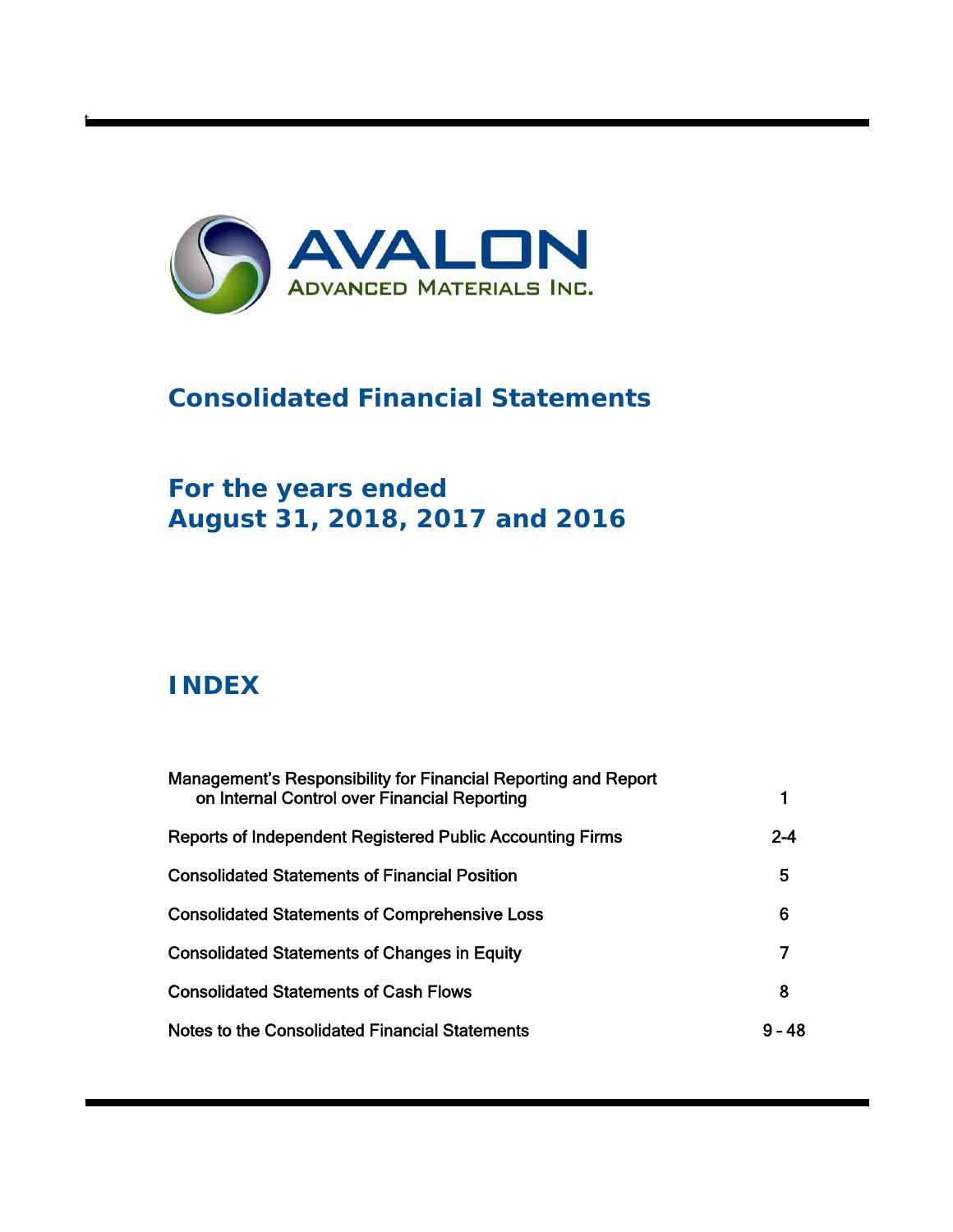# **Management's Report on Internal Control over Financial Reporting**

The Company's management is responsible for establishing and maintaining adequate internal control over financial reporting ("ICFR").

The Company's management assessed the effectiveness of the Company's ICFR as at August 31, 2018. The Company's management used the Committee of Sponsoring Organizations of the Treadway Commission (COSO 2013) framework to evaluate the effectiveness of the Company's ICFR. Based on management's assessment, the Company's internal control over financial reporting is effective as of August 31, 2018.

As at August 31, 2018, the Company is not required under the Exchange Act to obtain an audit on its ICFR under Section 404(b) of Sarbanes-Oxley Act of 2002. Accordingly, the Company's auditor, Ernst and Young LLP, Independent Registered Public Accounting Firm, has not performed an audit on the effectiveness of the Company's ICFR as at August 31, 2018 and has not issued an attestation report on management's assessment of the Company's ICFR.

"Donald S. Bubar" President and CEO

.

"R. James Andersen" CFO and Vice President Finance

Toronto, Ontario November 28, 2018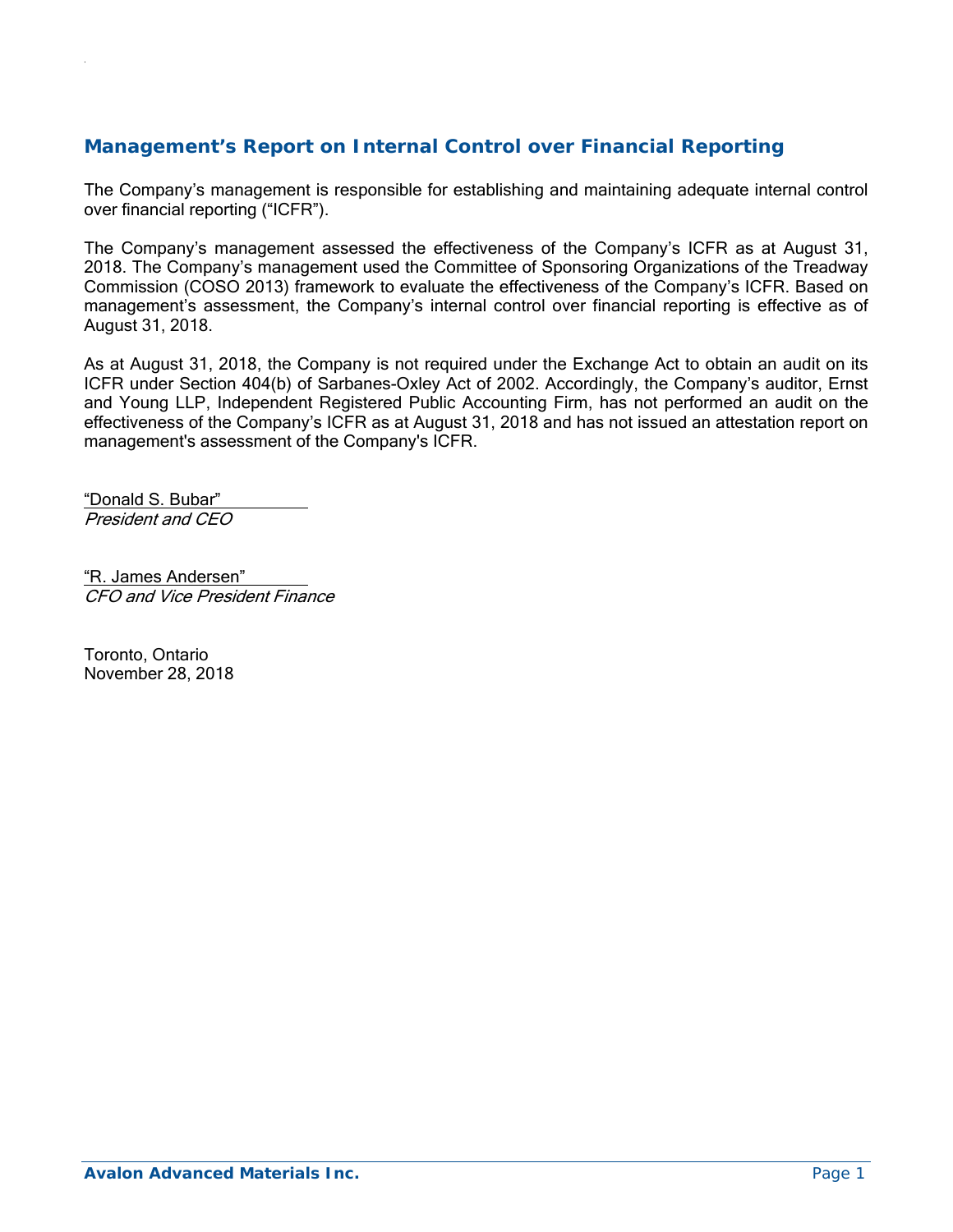#### **REPORT OF INDEPENDENT REGISTERED PUBLIC ACCOUNTING FIRM To the Shareholders and the Board of Directors of Avalon Advanced Materials Inc.:**

#### **Opinion on the Consolidated Financial Statements**

We have audited the accompanying consolidated financial statements of Avalon Advanced Materials Inc. (the "Company"), which comprise the consolidated statements of financial position as at August 31, 2018 and 2017, the consolidated statements of comprehensive loss, changes in equity and cash flows for the years then ended, and the related notes, comprising a summary of significant accounting policies and other explanatory information (collectively referred to as the "consolidated financial statements").

In our opinion, the consolidated financial statements present fairly, in all material respects, the consolidated financial position of the Company as at August 31, 2018 and 2017, and its consolidated financial performance and its consolidated cash flows for the years then ended, in accordance with International Financial Reporting Standards as issued by the International Accounting Standards Board.

#### **The Company's Ability to Continue as a Going Concern**

The consolidated financial statements have been prepared assuming that the Company will continue as a going concern. As discussed in Note 1 to the consolidated financial statements, there exists an uncertainty as to the Company's ability to raise additional funds on favourable terms in order to finance its planned activities. These conditions, along with other matters as set forth in Note 1, indicate the existence of a material uncertainty that raises substantial doubt about the Company's ability to continue as a going concern. Management's plans in regard to these matters are also described in Note 1. The consolidated financial statements do not include any adjustments to reflect the possible future effects on the recoverability and classification of assets or the amounts and classification of liabilities that might result from the outcome of this uncertainty. Our opinion is not modified in respect of this matter.

#### **Basis for Opinion**

.

#### *Management's Responsibility for the Consolidated Financial Statements*

Management is responsible for the preparation and fair presentation of these consolidated financial statements in accordance with International Financial Reporting Standards as issued by the International Accounting Standards Board, and for such internal control as management determines is necessary to enable the preparation of consolidated financial statements that are free from material misstatement, whether due to fraud or error.

#### *Auditors' Responsibility*

Our responsibility is to express an opinion on these consolidated financial statements based on our audits. We conducted our audits in accordance with Canadian generally accepted auditing standards and the standards of the Public Company Accounting Oversight Board (United States) ("PCAOB"). Those standards require that we plan and perform the audit to obtain reasonable assurance about whether the consolidated financial statements are free from material misstatement, whether due to error or fraud. Those standards also require that we comply with ethical requirements, including independence. We are required to be independent with respect to the Company in accordance with the ethical requirements that are relevant to our audit of the consolidated financial statements in Canada, the U.S. federal securities laws and the applicable rules and regulations of the Securities and Exchange Commission and the PCAOB. We are a public accounting firm registered with the PCAOB.

An audit includes performing procedures to assess the risks of material misstatements of the consolidated financial statements, whether due to error or fraud, and performing procedures to respond to those risks. Such procedures included obtaining and examining, on a test basis, audit evidence regarding the amounts and disclosures in the consolidated financial statements. The procedures selected depend on our judgment, including the assessment of the risks of material misstatement of the consolidated financial statements, whether due to fraud or error. In making those risk assessments, we consider internal control relevant to the Company's preparation and fair presentation of the consolidated financial statements in order to design audit procedures that are appropriate in the circumstances, but not for the purpose of expressing an opinion on the effectiveness of the Company's internal control. The Company is not required to have, nor were we engaged to perform, an audit of its internal control over financial reporting. Accordingly, we express no such opinion.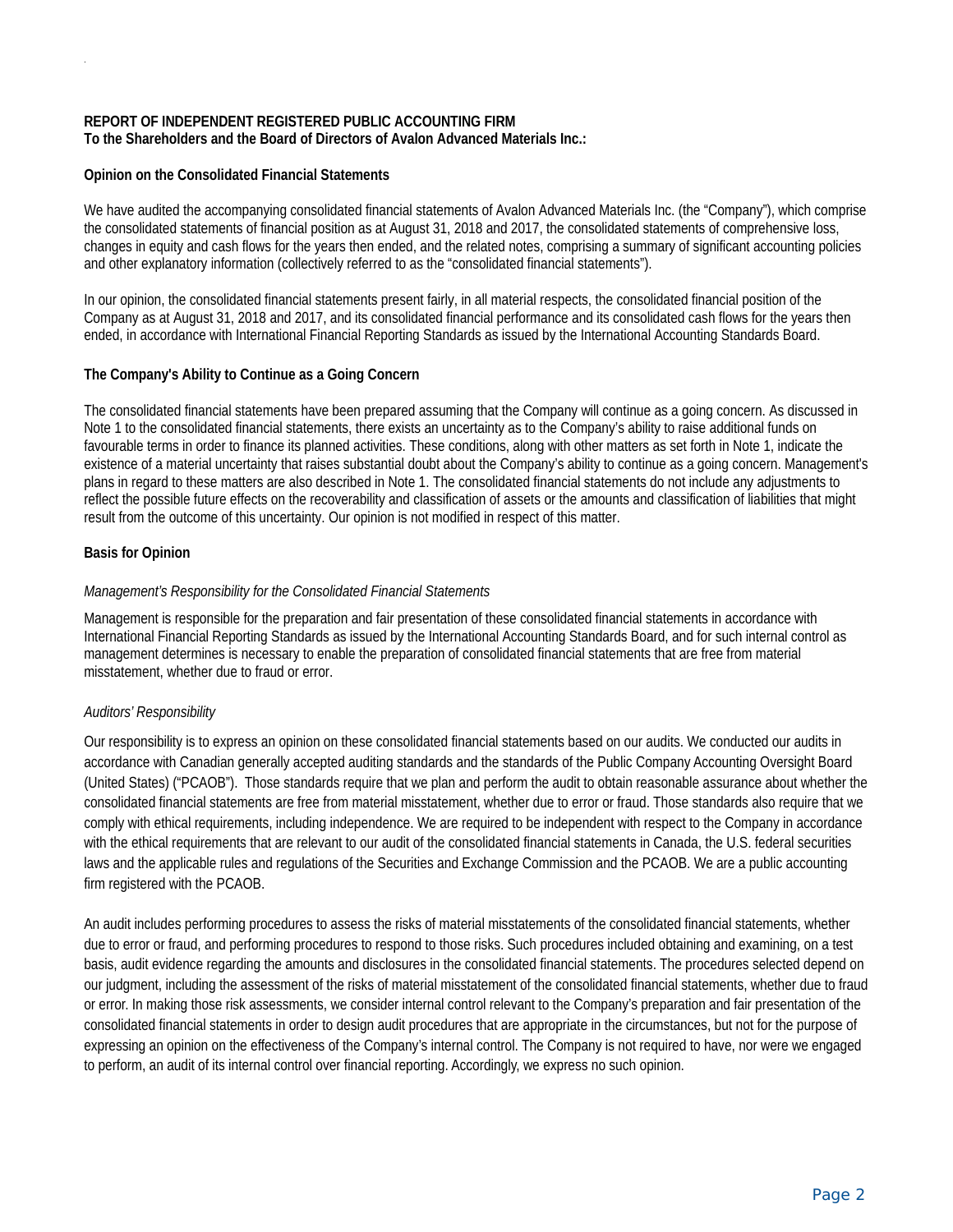An audit also includes evaluating the appropriateness of accounting policies and principles used and the reasonableness of accounting estimates made by management, as well as evaluating the overall presentation of the consolidated financial statements.

We believe that the audit evidence we have obtained in our audits is sufficient and appropriate to provide a reasonable basis for our audit opinion.

Ernet + Young LLP

We have served as the Company's auditor since 2017.

Toronto, Canada

.

November 28 2018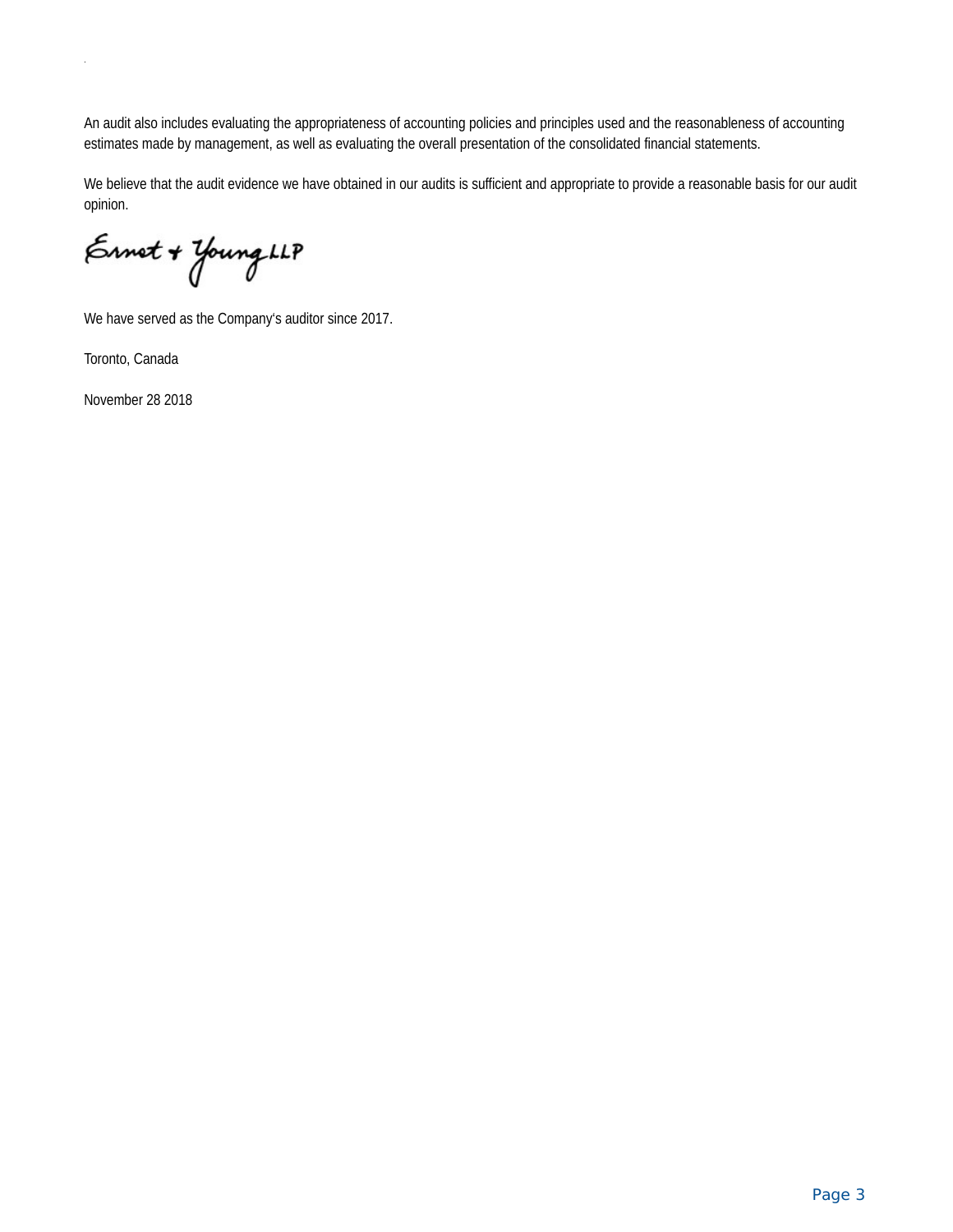# **Deloitte.**

.

Deloitte LLP Bay Adelaide East 8 Adelaide Street West Suite 200 Toronto ON M5H 0A9 Canada

Tel: 416-601-6150 Fax: 416-601-6151 www.deloitte.ca

# **Report of Independent Registered Public Accounting Firm**

To the Board of Directors and Shareholders of Avalon Advanced Materials Inc.

We have audited the accompanying consolidated statements of comprehensive loss, cash flows and changes in equity of Avalon Advanced Materials Inc. and subsidiaries (the "Company") for the year ended August 31, 2016. These consolidated financial statements are the responsibility of the Company's management. Our responsibility is to express an opinion on these consolidated financial statements based on our audit.

We conducted our audit in accordance with standards of the Public Company Accounting Oversight Board (United States) and Canadian generally accepted auditing standards. Those standards require that we plan and perform the audit to obtain reasonable assurance about whether the financial statements are free of material misstatement. The Company is not required to have, nor were we engaged to perform, an audit of its internal control over financial reporting. Our audit included consideration of internal control over financial reporting as a basis for designing audit procedures that are appropriate in the circumstances, but not for the purpose of expressing an opinion on the effectiveness of the Company's internal control over financial reporting. Accordingly, we express no such opinion. An audit includes examining, on a test basis, evidence supporting the amounts and disclosures in the financial statements. An audit also includes assessing the accounting principles used and significant estimates made by management, as well as evaluating the overall financial statement presentation. We believe that our audit provide a reasonable basis for our opinion.

In our opinion, such consolidated financial statements present fairly, in all material respects, the results of operations and cash flows of Avalon Advanced Materials Inc. and subsidiaries for the year ended August 31, 2016, in accordance with International Financial Reporting Standards as issued by the International Accounting Standards Board.

The accompanying consolidated financial statements have been prepared assuming that the Company will continue as a going concern. As discussed in Note 1 to the consolidated financial statements, there exists an uncertainty as to the Company's ability to raise additional funds on favourable terms in order to finance its planned activities, which raises substantial doubt about its ability to continue as a going concern. Management's plans in regard to these matters are also described in Note 1. The consolidated financial statements do not include any adjustments that might result from the outcome of this uncertainty.

 *"/s/ Deloitte LLP"* 

Chartered Professional Accountants Licensed Public Accountants November 28, 2016 Toronto, Canada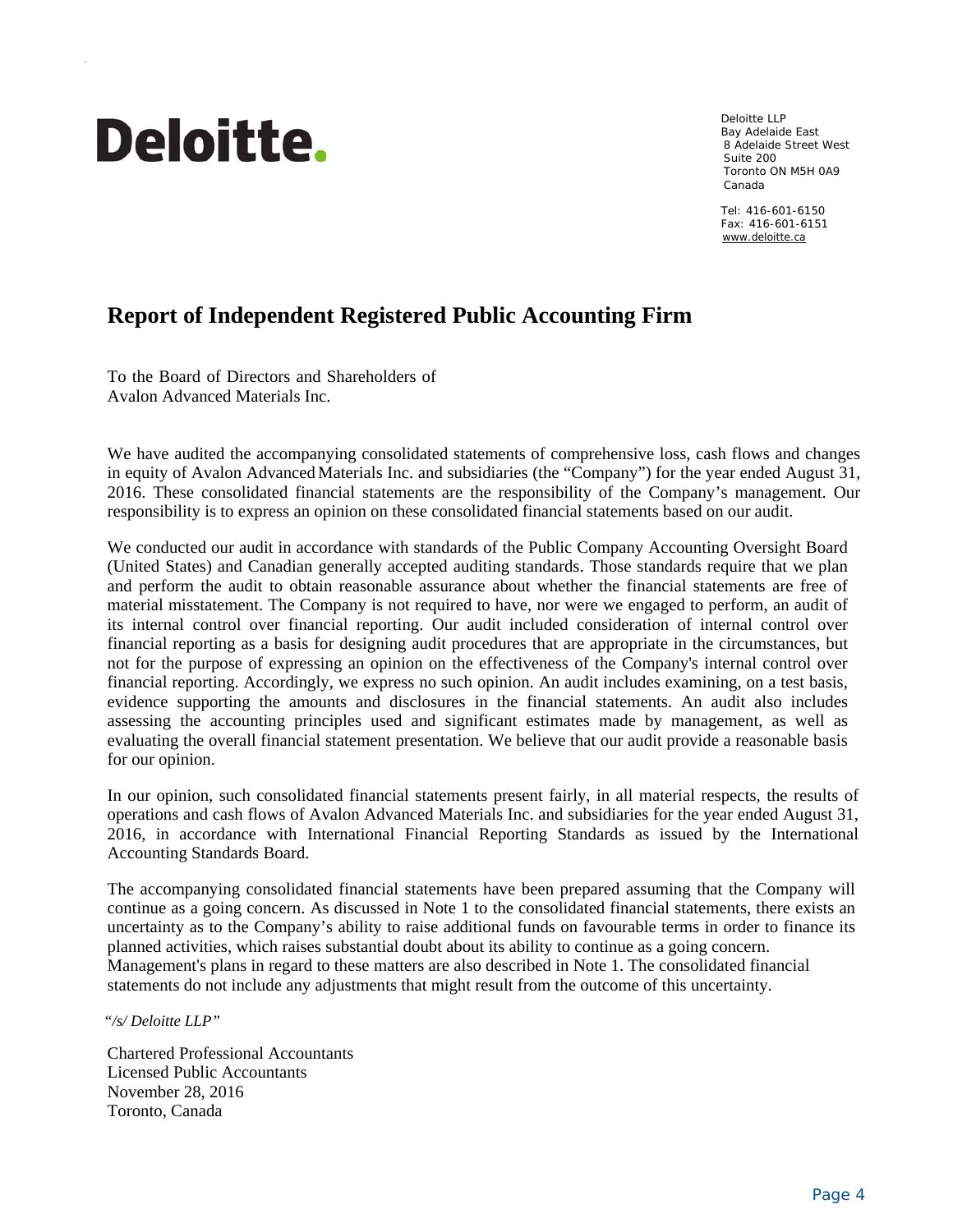#### . **Consolidated Statements of Financial Position (expressed in Canadian Dollars) As at August 31, 2018 and August 31, 2017**

|                                                       | 2018              | 2017              |
|-------------------------------------------------------|-------------------|-------------------|
| Assets                                                |                   |                   |
| <b>Current Assets</b>                                 |                   |                   |
| Cash and cash equivalents (note 5)                    | \$<br>319,057     | \$<br>1,073,574   |
| Other receivables                                     | 168,672           | 117,718           |
| Prepaid expenses and deposits                         | 137,515           | 176,189           |
|                                                       | 625,244           | 1,367,481         |
| <b>Non-Current Assets</b>                             |                   |                   |
| Exploration and evaluation assets (note 6)            | 16,874,234        | 14,861,032        |
| Property, plant and equipment (note 7)                | 104,432,710       | 104,207,866       |
|                                                       | 121,306,944       | 119,068,898       |
|                                                       | \$<br>121,932,188 | \$<br>120,436,379 |
| <b>Liabilities</b>                                    |                   |                   |
| <b>Current Liabilities</b>                            |                   |                   |
| Accounts payable                                      | \$<br>387,451     | \$<br>399,220     |
| <b>Accrued liabilities</b>                            | 408,701           | 412,149           |
| Deferred flow-through share premium (note 8)          | 52,157            | 49,467            |
|                                                       | 848,309           | 860,836           |
| <b>Non-Current Liabilities</b>                        |                   |                   |
| Convertible redeemable preferred shares (note 9)      | 3,354,750         | 2,646,000         |
| Derivative liabilities (note 10)                      | 109,821           | 314,833           |
| Site closure and reclamation provisions (note 11)     | 303,600           | 303,600           |
|                                                       | 3,768,171         | 3,264,433         |
|                                                       | 4,616,480         | 4,125,269         |
| <b>Shareholders' Equity</b>                           |                   |                   |
| Share Capital (note 12b)                              | 173,600,797       | 169,593,205       |
| Reserve for Warrants (note 12c)                       | 4,329,430         | 4,258,213         |
| Reserve for Share Based Payments (note 12d)           | 17,130,110        | 16,955,411        |
| Reserve for Brokers' Compensation Warrants (note 12e) | 286,000           | 294,166           |
| <b>Accumulated Deficit</b>                            | (78,030,629)      | (74, 789, 885)    |
|                                                       | 117,315,708       | 116,311,110       |
|                                                       | \$<br>121,932,188 | \$<br>120,436,379 |

The accompanying notes are an integral part of these consolidated financial statements. Commitments (note 21)

Approved on behalf of the Board

"Donald S. Bubar" , Director

"Brian MacEachen", Director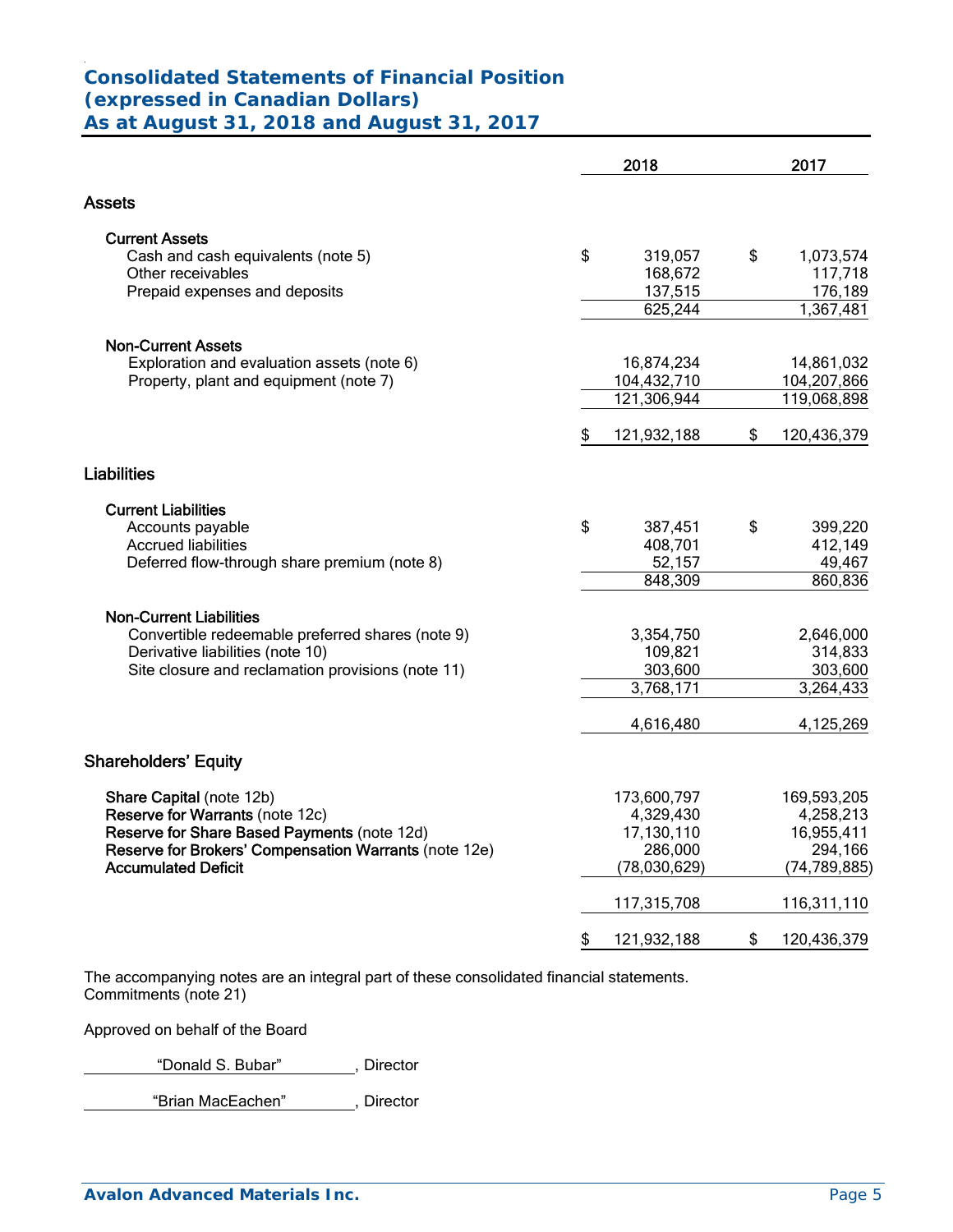#### . **Consolidated Statements of Comprehensive Loss (expressed in Canadian Dollars, except number of shares) For the years ended August 31**

| \$ | 61,777        | \$                                |             |                                            |               |
|----|---------------|-----------------------------------|-------------|--------------------------------------------|---------------|
|    |               |                                   |             |                                            |               |
|    |               |                                   | 28,211      | \$                                         | 35,160        |
|    |               |                                   |             |                                            |               |
|    | 2,724,759     |                                   | 2,877,792   |                                            | 3,221,418     |
|    |               |                                   | 178,118     |                                            | 223,938       |
|    | 17,269        |                                   | 23,677      |                                            | 37,987        |
|    | 18,538        |                                   | 35,656      |                                            | 38,282        |
|    | 149,286       |                                   |             |                                            | 345,435       |
|    |               |                                   |             |                                            | (9,274)       |
|    |               |                                   |             |                                            | 10,598        |
|    | 535,500       |                                   | 131,250     |                                            |               |
|    | (562, 216)    |                                   | (333,073)   |                                            | 122,561       |
|    | 3,520,753     |                                   | 3,703,000   |                                            | 3,990,945     |
|    | (3,458,976)   |                                   | (3,674,789) |                                            | (3,955,785)   |
|    | 218,232       |                                   | 317,468     |                                            | 416,140       |
| S  | (3, 240, 744) | \$                                | (3,357,321) | \$                                         | (3,539,645)   |
| \$ | (0.015)       | \$                                | (0.018)     | \$                                         | (0.021)       |
|    |               |                                   |             |                                            | 167, 184, 272 |
|    |               | 2,705<br>634,912<br>215, 152, 381 |             | 183,108<br>5,137<br>601,335<br>187,869,637 |               |

The accompanying notes are an integral part of these consolidated financial statements.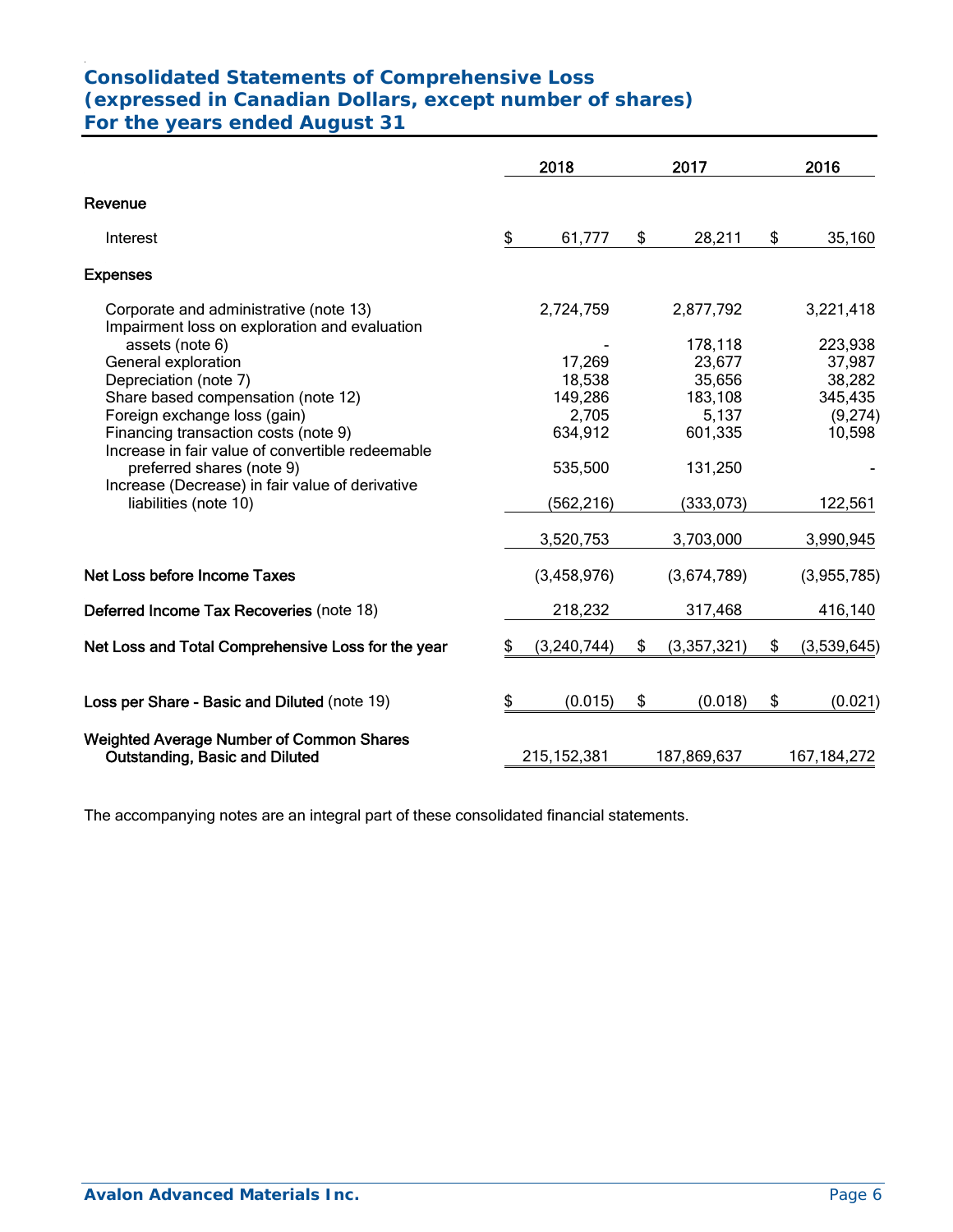# **Consolidated Statements of Changes in Equity (expressed in Canadian Dollars, except number of shares) For the years ended August 31**

|                                                             |                            | <b>Share Capital</b>     | Reserves       |                                       |                                             |                               |               |  |  |
|-------------------------------------------------------------|----------------------------|--------------------------|----------------|---------------------------------------|---------------------------------------------|-------------------------------|---------------|--|--|
|                                                             | Number of<br><b>Shares</b> | Amount                   | Warrants       | <b>Share Based</b><br><b>Payments</b> | <b>Brokers'</b><br>Compensation<br>Warrants | Accumulated<br><b>Deficit</b> | Total         |  |  |
| Balance at September 1, 2015                                | 152,785,482                | \$164,695,991            | \$4,020,968    | \$16,244,942                          | \$<br>219,238                               | \$ (67,892,919)               | \$117,288,220 |  |  |
| Equity offerings (note 12b)                                 | 26,253,724                 | 2,592,656                | 317,030        |                                       |                                             |                               | 2,909,686     |  |  |
| Issue for other considerations (note 7a)                    |                            |                          | 1,353          |                                       |                                             |                               | 1,353         |  |  |
| Exercise of warrants (note 12b)                             | 125,000                    | 18,750                   | $\overline{a}$ |                                       |                                             |                               | 18,750        |  |  |
| Reserve transferred on exercise of warrants (note 12b)      |                            | 3,049                    | (3,049)        |                                       |                                             |                               |               |  |  |
| Exercise of brokers' compensation warrants (note 12b)       | 360,000                    | 45,000                   |                |                                       |                                             |                               | 45,000        |  |  |
| Reserve transferred on exercise of compensation warrants    |                            | 19,573                   |                |                                       | (19, 573)                                   |                               |               |  |  |
| Compensation warrants issued on equity offerings (note 12b) |                            |                          |                |                                       | 54,447                                      |                               | 54,447        |  |  |
| Share based compensation (note 12d)                         |                            |                          |                | 455,475                               |                                             |                               | 455,475       |  |  |
| Share issuance costs - cash                                 |                            | (150, 174)               | (16, 580)      |                                       |                                             |                               | (166, 754)    |  |  |
| Share issuance costs - compensation warrants issued         |                            | (43, 491)                | (6,021)        |                                       |                                             |                               | (49, 512)     |  |  |
| Net loss for the year                                       |                            |                          |                |                                       |                                             | (3,539,645)                   | (3,539,645)   |  |  |
| Balance at August 31, 2016                                  | 179,524,206                | 167, 181, 354            | 4,313,701      | 16,700,417                            | 254,112                                     | (71, 432, 564)                | 117,017,020   |  |  |
| Equity offerings (note 12b)                                 | 13,545,454                 | 2,064,182                |                |                                       |                                             |                               | 2,064,182     |  |  |
| Issue for other considerations (note 6a)                    | 500,000                    | 92,500                   |                |                                       |                                             |                               | 92,500        |  |  |
| Conversion of redeemable preferred shares                   | 890,861                    | 110,250                  |                |                                       |                                             |                               | 110,250       |  |  |
| Exercise of warrants (note 12b)                             | 2,275,000                  | 341,250                  |                |                                       |                                             |                               | 341,250       |  |  |
| Reserve transferred on exercise of warrants                 |                            | 55,488                   | (55, 488)      |                                       |                                             |                               |               |  |  |
| Compensation warrants issued on equity offerings (note 12b) |                            |                          |                |                                       | 40,054                                      |                               | 40,054        |  |  |
| Share based compensation (note 12d)                         |                            |                          |                | 254,994                               |                                             |                               | 254,994       |  |  |
| Share issuance costs - cash                                 |                            | (211,765)                |                |                                       |                                             |                               | (211, 765)    |  |  |
| Share issuance costs - compensation warrants issued         |                            | (40, 054)                |                |                                       |                                             |                               | (40, 054)     |  |  |
| Net loss for the year                                       |                            | $\overline{\phantom{a}}$ | $\blacksquare$ |                                       |                                             | (3,357,321)                   | (3,357,321)   |  |  |
| Balance at August 31, 2017                                  | 196,735,521                | 169,593,205              | 4,258,213      | 16,955,411                            | 294,166                                     | (74, 789, 885)                | 116,311,110   |  |  |
| Equity offerings (note 12b)                                 | 17,652,400                 | 1,875,886                | 77,290         |                                       |                                             |                               | 1,953,176     |  |  |
| Conversion of redeemable preferred shares                   | 22,280,507                 | 2,189,250                |                |                                       |                                             |                               | 2,189,250     |  |  |
| Exercise of options (note 12b)                              | 50,000                     | 5,500                    |                |                                       |                                             |                               | 5,500         |  |  |
| Reserve transferred on exercise of options                  |                            | 2,137                    |                | (2, 137)                              |                                             |                               |               |  |  |
| Exercise of compensation warrants (note 12b)                | 300,000                    | 33,000                   |                |                                       |                                             |                               | 33,000        |  |  |
| Reserve transferred on exercise of compensation warrants    |                            | 26,671                   |                |                                       | (26, 671)                                   |                               |               |  |  |
| Compensation warrants issued on equity offerings (note 12b) |                            |                          |                |                                       | 18,505                                      |                               | 18,505        |  |  |
| Share based compensation (note 12d)                         |                            |                          |                | 176,836                               |                                             |                               | 176,836       |  |  |
| Share issuance costs - cash                                 |                            | (107, 282)               | (5, 138)       |                                       |                                             |                               | (112, 420)    |  |  |
| Share issuance costs - compensation warrants issued         |                            | (17, 570)                | (935)          |                                       |                                             |                               | (18, 505)     |  |  |
| Net loss for the year                                       |                            |                          |                |                                       |                                             | (3,240,744)                   | (3,240,744)   |  |  |
| Balance at August 31, 2018                                  | 237,018,428                | \$173,600,797            | \$4,329,430    | \$17,130,110                          | \$<br>286,000                               | \$ (78,030,629)               | \$117,315,708 |  |  |

The accompanying notes are an integral part of these consolidated financial statements.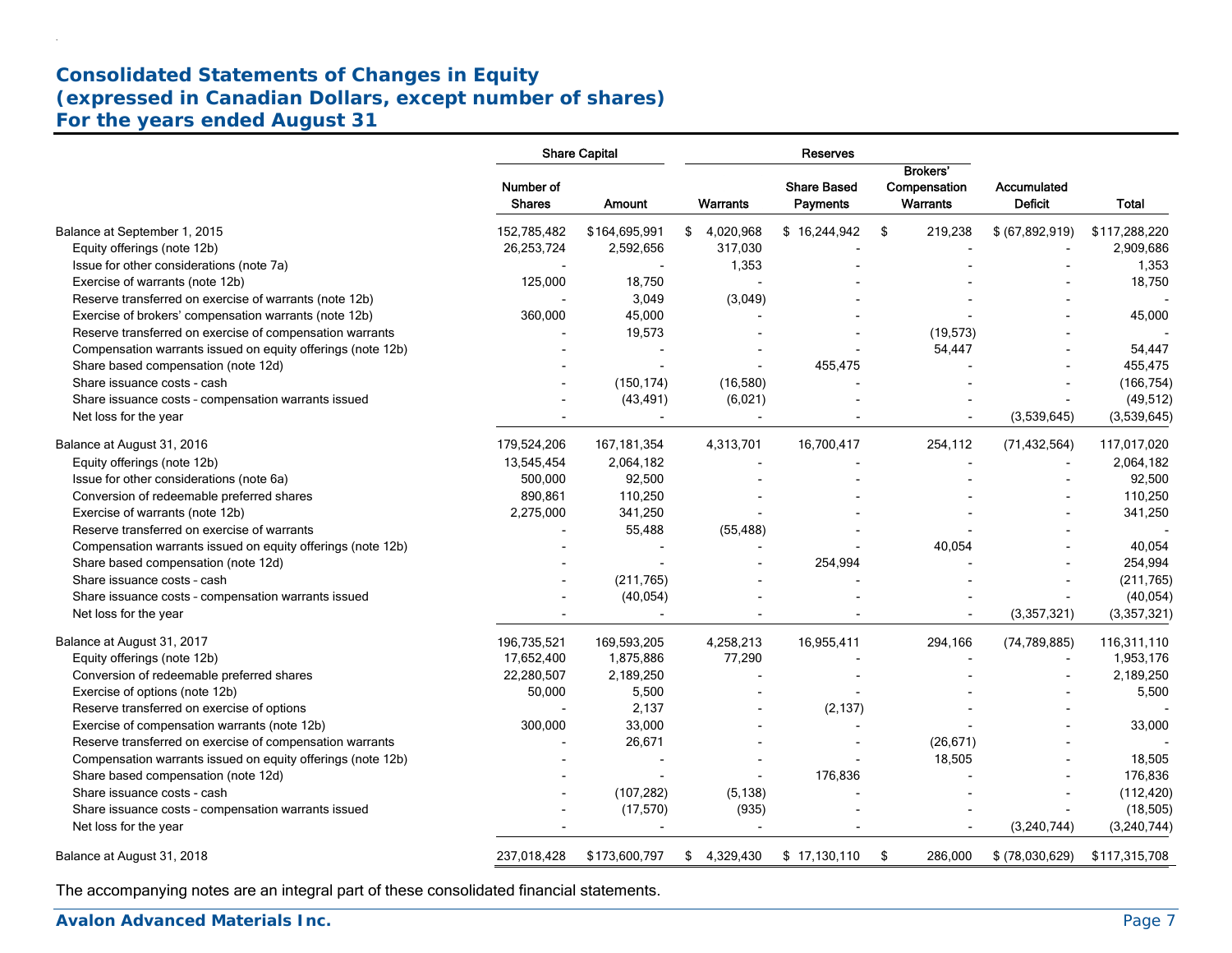# **Consolidated Statements of Cash Flows (expressed in Canadian Dollars) For the years ended August 31**

.

|                                                                                                                                                                                                                                      | 2018                                         | 2017                                         | 2016                                       |
|--------------------------------------------------------------------------------------------------------------------------------------------------------------------------------------------------------------------------------------|----------------------------------------------|----------------------------------------------|--------------------------------------------|
| <b>Operating Activities</b>                                                                                                                                                                                                          |                                              |                                              |                                            |
| Cash paid to employees<br>Cash paid to suppliers<br>Interest received                                                                                                                                                                | \$<br>(1, 381, 833)<br>(1,262,306)<br>61,777 | \$<br>(1,620,250)<br>(1, 162, 240)<br>28,211 | \$<br>(1,669,257)<br>(1,646,458)<br>50,374 |
| Cash Used By Operating Activities                                                                                                                                                                                                    | (2,582,362)                                  | (2,754,279)                                  | (3,265,341)                                |
| <b>Financing Activities</b>                                                                                                                                                                                                          |                                              |                                              |                                            |
| Net proceeds from equity offerings<br>Net proceeds from issuance of preferred shares<br>Proceeds from exercise of stock options<br>Proceeds from exercise of warrants<br>Proceeds from exercise of brokers' compensation<br>warrants | 2,025,843<br>2,084,792<br>5,500<br>33,000    | 2,159,353<br>2,260,153<br>341,250            | 2,955,112<br>18,750<br>45,000              |
| Cash Provided by Financing Activities                                                                                                                                                                                                | 4,149,135                                    | 4,760,756                                    | 3,018,862                                  |
| <b>Investing Activities</b>                                                                                                                                                                                                          |                                              |                                              |                                            |
| Exploration and evaluation assets<br>Property, plant and equipment                                                                                                                                                                   | (2,041,084)<br>(277, 501)                    | (2, 160, 674)<br>(127, 579)                  | (3,439,231)<br>(210, 815)                  |
| Cash Used by Investing Activities                                                                                                                                                                                                    | (2,318,585)                                  | (2, 288, 253)                                | (3,650,046)                                |
| <b>Change in Cash and Cash Equivalents</b>                                                                                                                                                                                           | (751, 812)                                   | (281, 776)                                   | (3,896,525)                                |
| Foreign Exchange Effect on Cash                                                                                                                                                                                                      | (2,705)                                      | (5, 137)                                     | 9,274                                      |
| Cash and Cash Equivalents - beginning of year                                                                                                                                                                                        | 1,073,574                                    | 1,360,487                                    | 5,247,738                                  |
| Cash and Cash Equivalents - end of year                                                                                                                                                                                              | \$<br>319,057                                | \$<br>1,073,574                              | \$<br>1,360,487                            |

The accompanying notes are an integral part of these consolidated financial statements.

Supplemental Cash Flow Information (note 17)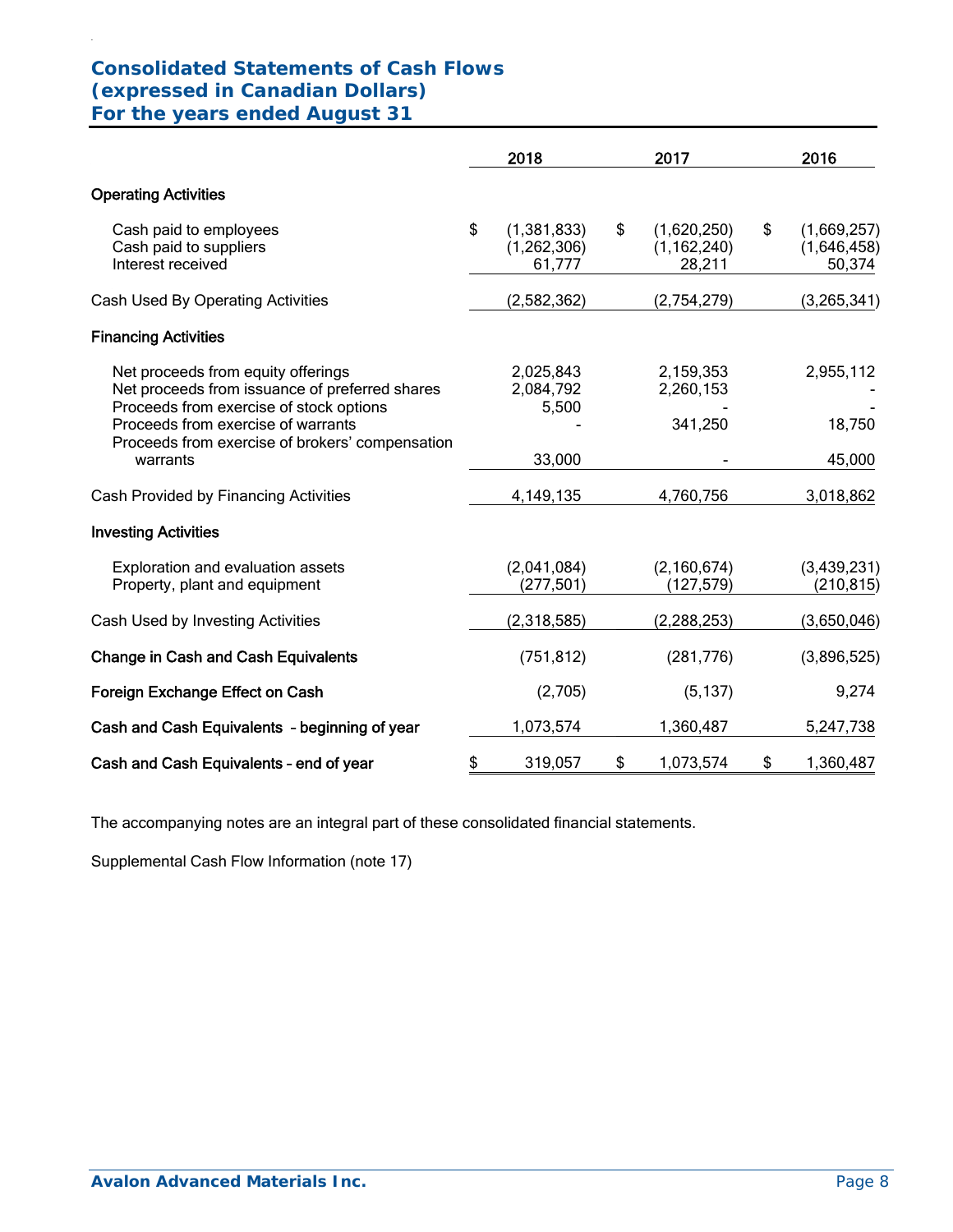# **1. Nature of Operations and Going Concern Uncertainty**

Avalon Advanced Materials Inc. ("Avalon") is a publicly listed company incorporated in Canada and continued under the *Canada Business Corporations Act*. Avalon's common shares are listed on the Toronto Stock Exchange (the "TSX") (TSX: AVL), on the OTCQB® Venture Market (OTCQB: AVLNF), and the Frankfurt Stock Exchange in Germany.

The registered address, principal address and records office of Avalon is located at 130 Adelaide Street West, Suite 1901, Toronto, Ontario, Canada, M5H 3P5.

Avalon, together with its subsidiaries (collectively, the "Company") is principally engaged in the acquisition, exploration, evaluation and development of specialty metal and mineral properties, located principally in Canada. To date, the Company has not earned any significant revenues.

The realization of amounts shown for its development asset – the Nechalacho Rare Earth Elements Project (the "Nechalacho REE Project") and its exploration and evaluation assets is dependent upon the discovery of economically recoverable reserves (where not already identified), the ability of the Company to obtain the necessary financing to develop these assets, and future profitable production or proceeds of disposition from these assets.

These consolidated financial statements have been prepared in accordance with International Financial Reporting Standards ("IFRS") as issued by the International Accounting Standards Board ("IASB") applicable to a going concern, which assumes the Company will continue to meet its obligations and discharge its liabilities in the normal course of business for the foreseeable future. Different bases of measurement may be appropriate when a company is not expected to continue operations for the foreseeable future. The Company is in the exploration and development stage and raises funds in the equity markets to conduct its business activities. The Company has incurred losses in the current and prior years, with a net loss of \$3,240,744 for the year ended August 31, 2018 and an accumulated deficit of \$78,030,629 as at August 31, 2018. The Company's cash and cash equivalents balance at August 31, 2018 was \$319,057, working capital deficit was \$223,065. Excluding the deferred flow-through share premium of \$52,157, the Company's adjusted working capital deficit as at August 31, 2018 was \$170,908 (calculated by adding back the deferred flow-through share premium of \$52,157 to the working capital deficit of \$223,065).

Given the continuation of weak investor sentiment and capital market conditions in the junior resource sector, there exists an uncertainty as to the Company's ability to raise additional funds on favorable terms. This condition indicates the existence of a material uncertainty that raises substantial doubt about the Company's ability to continue as a going concern. As at August 31, 2018, the Company is required to incur additional Canadian exploration expenses ("CEE") of \$237,922 by December 31, 2019. This amount represents the remaining balance of the required expenditures resulting from the private placement completed in July 2018. The Company's expenditures on other discretionary exploration and development activities have some scope for flexibility in terms of amount and timing, which can be adjusted accordingly. Management intends to finance these expenditures over the next twelve months with funds currently on hand and through planned equity financings.

These consolidated financial statements do not reflect the adjustments to the carrying values of assets and liabilities and the reported expenses and statement of financial position classifications that would be necessary should the going concern assumption be inappropriate, and those adjustments could be material.

These consolidated financial statements have been reviewed and approved by the Company's Audit Committee and the Board of Directors on November 28, 2018.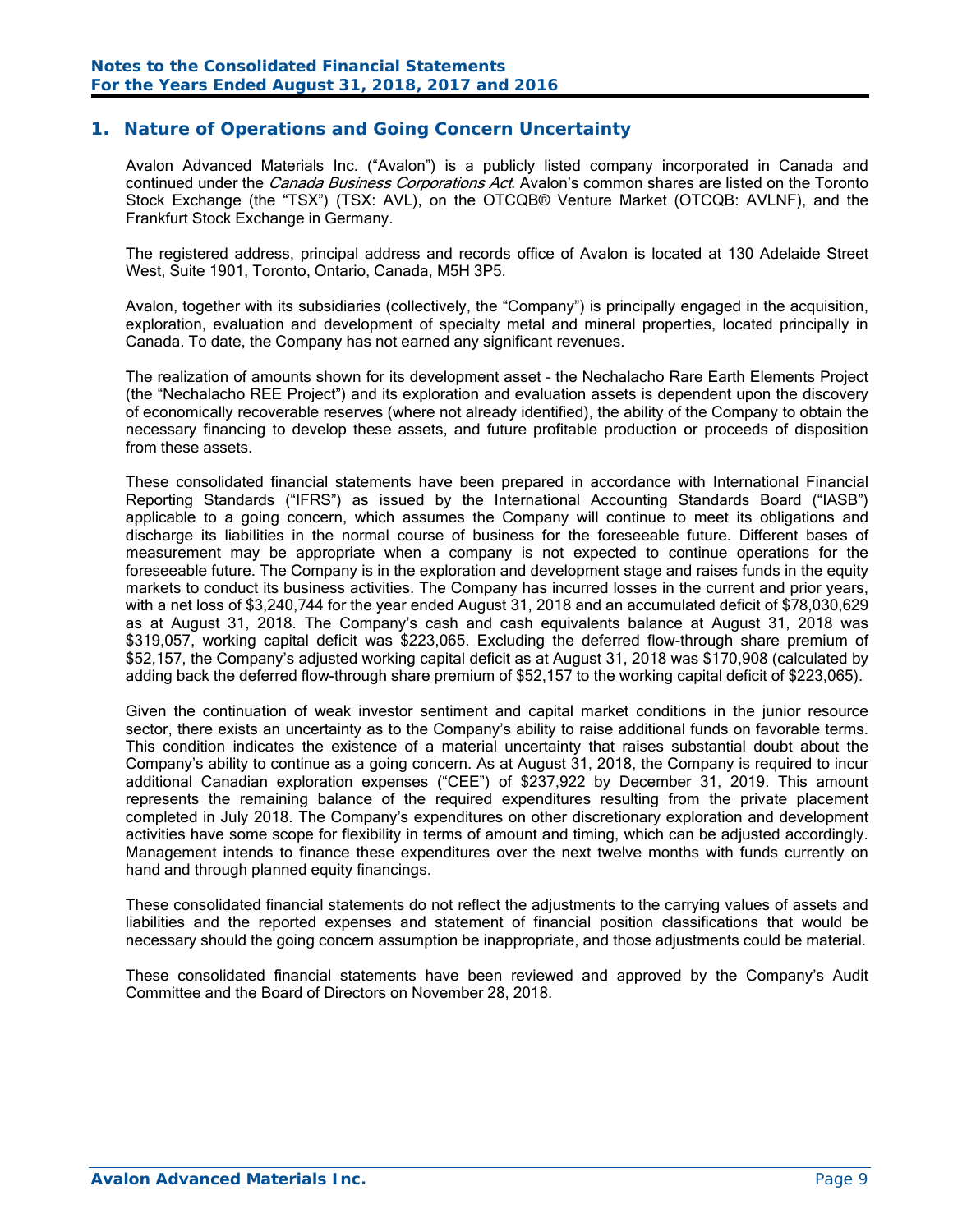## **2. Basis of Presentation**

#### *a) Statement of Compliance and Basis of Presentation*

These consolidated financial statements, including comparatives, have been prepared using accounting policies in compliance with IFRS as issued by the IASB.

These consolidated financial statements have been prepared on a going concern basis using the historical cost basis, except for certain financial instruments which are measured at fair value in accordance with the policies disclosed in Note 3.

#### *b) Basis of Consolidation*

These consolidated financial statements include the accounts of the Company and the entities controlled by the Company. Control exists when the Company is exposed, or has rights, to variable returns from its involvement with the investee and has the ability to affect those returns through its power over the investee. The financial statements of subsidiaries are included in the consolidated financial statements from the date that control commences until the date that control ceases.

These consolidated financial statements include the accounts of the Company and its wholly-owned subsidiaries, 8110131 Canada Inc., Nolava Minerals Inc. ("Nolava"), Avalon Rare Metals Ltd. ("ARML"), and Avalon Rare Metals Processing LLC ("ARMLLC"). Nolava, ARML and ARMLLC are incorporated in the United States of America ("USA").

ARML and ARMLLC have not carried on any significant operations since their inception. During the year ended August 31, 2012, 8110131 Canada Inc. acquired certain net smelter returns ("NSR") royalty interests in the Company's properties which were held by third parties. Nolava had held certain mining claims in Utah, USA and had conducted exploration work on those mining claims during fiscal year 2011 to fiscal year 2014. ARMLLC was dissolved on March 4, 2016. All intercompany transactions and balances have been eliminated on consolidation of the accounts.

#### **3. Summary of Significant Accounting Policies**

The principal accounting policies followed by the Company are summarized as follows:

#### *a) Foreign Currency Transactions*

#### Functional and Presentation Currency

Items included in the consolidated financial statements of the Company and each of its subsidiaries (the "Group") are measured using the currency of the primary economic environment in which the entity operates (the "functional currency"). The functional currency of the Company and its subsidiaries is the Canadian dollar ("\$"). The consolidated financial statements of the Group are presented in Canadian dollars.

#### Transactions and Balances

In preparing the financial statements of the individual entities, transactions in currencies other than the entity's functional currency (i.e. foreign currencies) are recorded at the rates of exchange prevailing at the dates of the transactions. At each statement of financial position date, monetary assets and liabilities are translated using the foreign exchange rates prevailing at the end of each reporting period. Non-monetary assets and liabilities are translated using the historical rate on the date of the transaction. Non-monetary assets and liabilities that are stated at fair value are translated using the historical rate on the date that the fair value was determined. All gains and losses on translation of these foreign currency transactions are included in foreign exchange loss (gain) in the consolidated statement of comprehensive loss.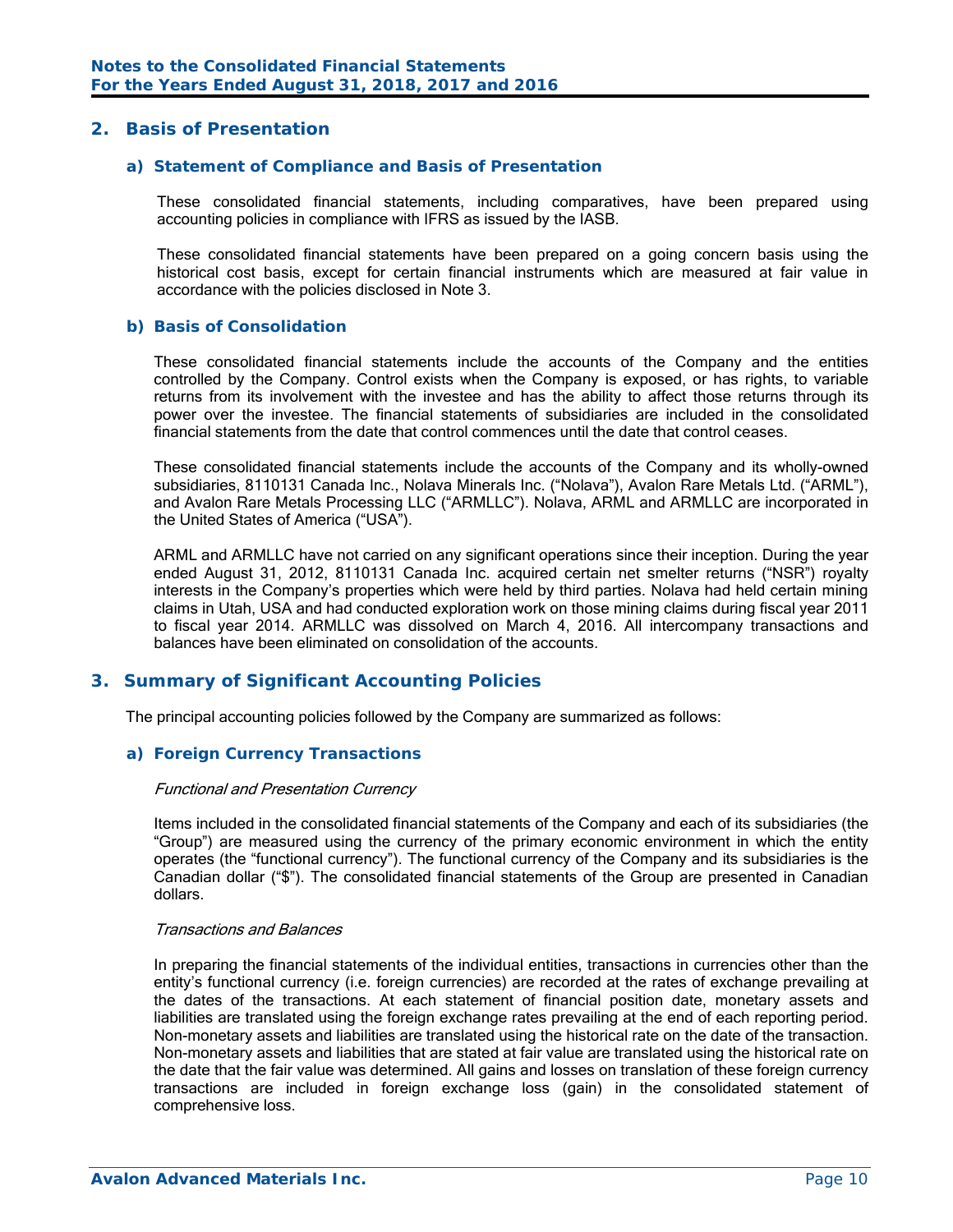On consolidation, exchange differences arising from the translation of the net investment in foreign operations, and of borrowings and other currency instruments designated as hedges of such investments, are taken to shareholders' equity. When a foreign operation is partially disposed of or sold, exchange differences that were recorded in equity are recognized in profit or loss as part of the gain or loss on sale. At the present time, the functional currency of the Company and its subsidiaries is Canadian dollar and hence this does not currently apply to the Company.

#### *b) Share Based Payments*

Equity-settled share based payments to employees (including directors and senior executives) and others providing similar services are measured at the fair value of the equity instruments at the grant date. The fair value of the share-based payment is measured by reference to the fair value of the equity instrument granted, which in turn is determined using the Black-Scholes option-pricing model on the date of the grant, with management's assumptions for the risk-free rate, dividend yield, volatility factors of the expected market price of the Company's common shares, exercise price, current market price of the underlying equity to be settled with, expected forfeitures and the life of the options.

The fair value of the equity-settled share based payments is recognized over the vesting period in which the service conditions are fulfilled, ending on the date in which the grantee becomes fully entitled to the award, based on the Company's estimate of equity instruments that will eventually vest, and is either expensed or capitalized to exploration and evaluation assets or property, plant and equipment, with a corresponding increase in equity.

Equity-settled share-based payment transactions with parties other than employees are measured at the fair value of the goods or services received, except where that fair value cannot be estimated reliably, in which case they are measured at the fair value of the equity instruments granted, measured at the date the Company obtains the goods or the counterparty renders the service.

#### *c) Leases*

Leases are classified as finance leases whenever the terms of the lease transfer substantially all the risks and rewards of ownership to the lessee. All other leases are classified as operating leases.

Assets held under finance leases are initially recognized as assets of the Company at the inception of the lease at their fair value or, if lower, at the present value of the minimum lease payments.

Finance lease payments are apportioned between finance expenses and reduction of the lease obligation so as to achieve a constant rate of interest on the remaining balance of the liability. Finance expenses are recognized immediately in profit or loss, unless they are directly attributable to qualifying assets, in which case they are capitalized in accordance with the Company's general policy on borrowing costs.

Operating lease payments are recognized as an expense on a straight-line basis over the lease term, except where another systematic basis is more representative of the time pattern in which economic benefits from the leased asset are consumed.

#### *d) Income Taxes*

#### Current Income Taxes

Tax currently payable is based on taxable profit for the year. Taxable profit differs from profit as reported in the consolidated statements of comprehensive loss because of items of income or expense that are taxable or deductible in other years and items that are never taxable or deductible. The Company's liability for current tax is calculated using tax rates that have been enacted or substantively enacted by the end of the reporting period.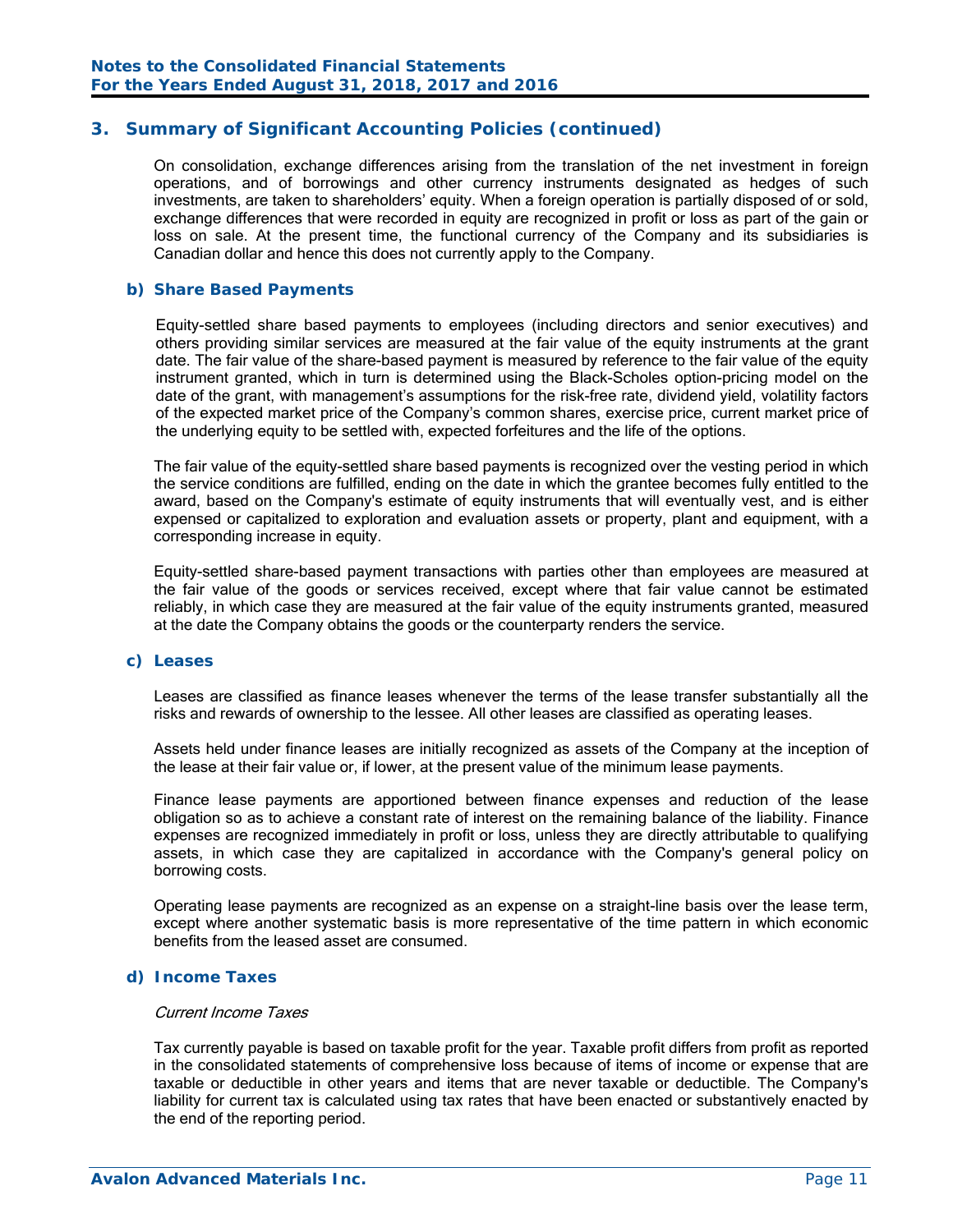#### Deferred Income Taxes

Deferred tax assets and liabilities represent income taxes expected to be payable or recoverable on differences between the carrying amount of assets and liabilities in the Company's consolidated financial statements and the corresponding tax basis used in the computation of taxable profit. Deferred tax assets also represent income taxes expected to be recoverable on unclaimed losses carried forward.

Deferred taxes are calculated using the asset and liability method. Deferred tax liabilities are generally recognized for all taxable temporary differences, with some exceptions described below. Deferred tax assets are recognized to the extent that it is probable that taxable profits will be available against which deductible temporary differences can be used. Neither deferred tax liabilities, nor deferred tax assets, are recognized as a result of temporary differences that arise from the initial recognition of goodwill or a transaction, other than a business combination, that affects neither accounting profit nor taxable profit. Deferred tax assets and liabilities are offset when there is a legally enforceable right to offset the current tax assets against the current tax liabilities and when they relate to income taxes levied by the same taxation authority and the Company intends to settle its current tax assets and liabilities on a net basis.

Deferred tax asset and liabilities are measured as of the date of the consolidated statement of financial position using the enacted or substantively enacted tax rates that are expected to be in effect when the differences reverse or when unclaimed losses are utilized.

The carrying amount of deferred tax assets is reviewed at the end of each reporting period and adjusted to the extent that it is no longer probable that sufficient taxable profit will be available to allow the benefit of all or part of the asset to be utilized. To the extent that an asset not previously recognized fulfils the criteria for asset recognition, a deferred tax asset is recognized.

Deferred tax is recognized in the consolidated statements of comprehensive loss, unless it relates to items recognized directly in equity, in which case the deferred tax related to those items is also recognized directly in equity.

#### *e) Flow-through Shares*

The Company has, from time to time, issued flow-through shares to finance a portion of its exploration and development programs. Pursuant to the terms of the related flow-through share agreements, the Company has agreed to incur eligible flow-through expenditures and renounce the tax deductions associated with these qualifying expenditures to the subscribers.

The excess of cash consideration received over the market price of the Company's shares at the date of the announcement of the flow-through share financing ("Flow-through Share Premium") is recorded in the consolidated statement of financial position as a deferred flow-through share premium liability when the flow-through shares are issued. When a unit comprised of a flow-through share with an attached share purchase warrant is issued, the Company has adopted the fair value approach with respect to the measurement of the three components (share, warrant and Flow-through Share Premium) of such unit and use the relative fair value method to allocate the proceeds to each of the three components of the unit.

The Company recognizes a proportion of the Flow-through Share Premium through the consolidated statement of comprehensive loss as a reduction of deferred income tax expense with a corresponding reduction to the deferred flow-through share premium liability as the eligible flow-through expenditures are incurred.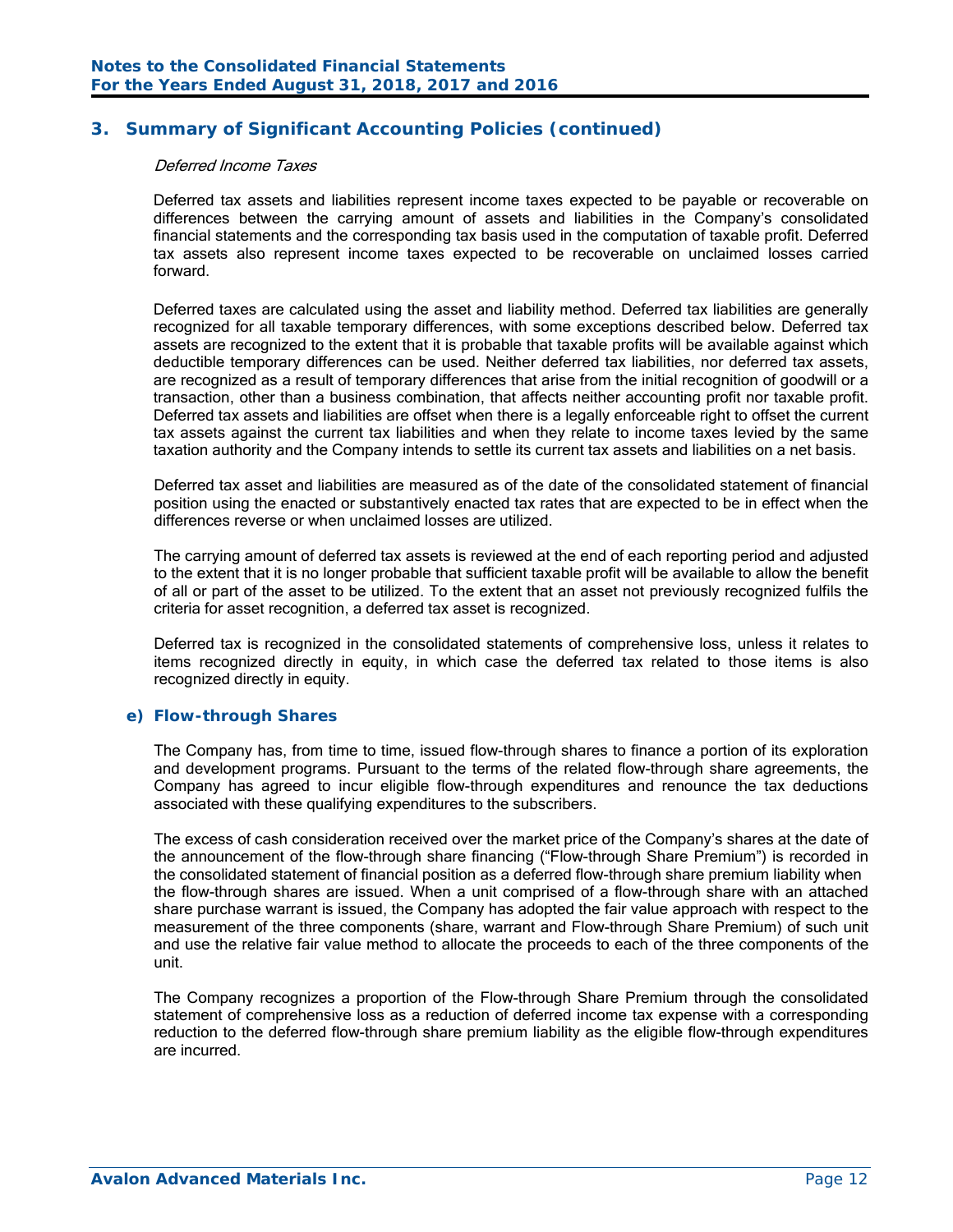## *f) Loss per Share*

The basic loss per share is computed by dividing the net loss by the weighted average number of common shares outstanding during the year. The diluted loss per share reflects the potential dilution of common share equivalents, such as outstanding stock options and share purchase warrants, in the weighted average number of common shares outstanding during the year, if dilutive. The "treasury stock method" is used for the assumed proceeds upon the exercise of the options and warrants that are used to purchase common shares at the average market price during the year.

#### *g) Other Comprehensive Income (Loss)*

Other Comprehensive income (loss) is the change in the Company's net assets that results from transactions, events and circumstances that are not related to the Company's shares and that are not included in net profit or loss. Such items include unrealized gains or losses on available-for-sale investments, gains or losses on certain hedging derivative instruments and foreign currency gains or losses related to translation of the financial statements of foreign operations. The Company's comprehensive income (loss) and components of other comprehensive income are presented in the consolidated statements of comprehensive loss and the consolidated statements of changes in equity.

#### *h) Cash and Cash Equivalents*

Cash and cash equivalents include bank deposits and highly liquid short-term money market investments that are readily convertible to known amounts of cash and which are subject to an insignificant risk of changes in value, such as bankers' acceptance notes, treasury bills and guaranteed investment certificates ("GICs").

#### *i) Exploration and Evaluation Assets*

These assets relate to mineral rights acquired and exploration and evaluation expenditures incurred in respect to resource projects that are in the exploration and evaluation stage.

Exploration and evaluation expenditures include costs which are directly attributable to acquisition, surveying, geological, geochemical, geophysical, exploratory drilling, land maintenance, sampling, and assessing technical feasibility and commercial viability. These expenditures are capitalized as exploration and evaluation assets until the technical feasibility and commercial viability of extracting the mineral resource of a project are demonstrable. During the exploration period, exploration and evaluation assets are not amortized.

 Exploration and evaluation assets are allocated to cash generating units ("CGUs") for the purpose of assessing such assets for impairment and each project is identified as a separate CGU. A project is tested for impairment when facts and circumstances suggest that the carrying amount of that project may exceed its recoverable amount, and the recoverable amount of the project is estimated. If the recoverable amount of the project is estimated to be less than its carrying amount, the carrying amount of the project is reduced to its recoverable amount, and an impairment loss is recognized immediately in the consolidated statement of comprehensive loss.

 Once the technical feasibility and commercial viability of extracting a mineral resource of a project are demonstrable, the relevant exploration and evaluation asset is assessed for impairment, and any impairment loss is recognized, prior to the balance being reclassified as a development asset in property, plant and equipment.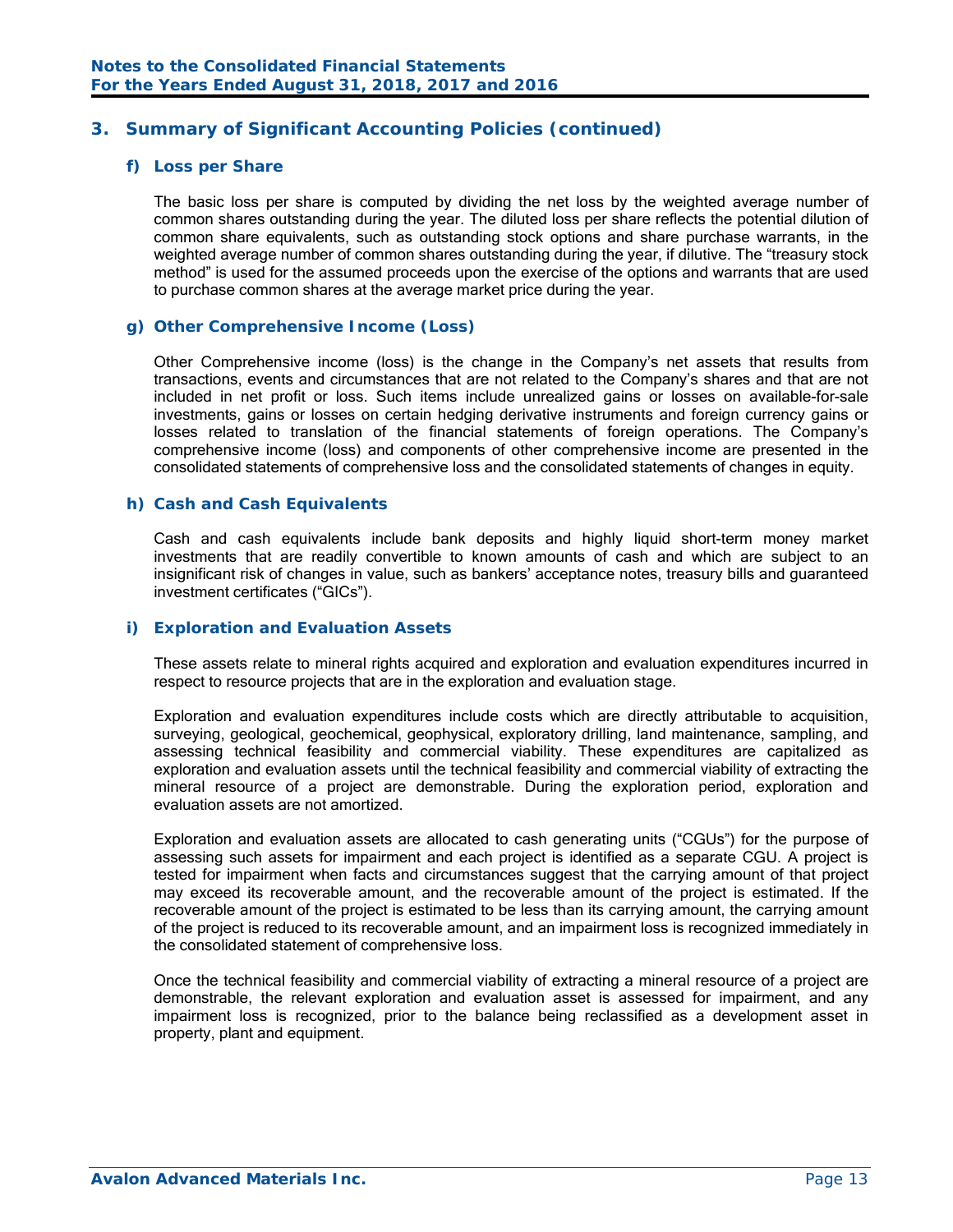The determination of the demonstration of technical feasibility and commercial viability is subject to a significant degree of judgment and assessment of all relevant factors. In general, technical feasibility may be demonstrable once a positive feasibility study is completed. When determining the commercial viability of a project, in addition to the receipt of a feasibility study, the Company also considers factors such as the existence of markets and/or long term contracts for the product, and the ability to obtain the relevant operating permits.

All subsequent expenditures to ready the property for production are capitalized within development assets, other than those costs related to the construction of property, plant and equipment.

Once production has commenced, all costs included in development assets are reclassified to mining properties.

Exploration and evaluation expenditures incurred prior to the Company obtaining the right to explore the property are recorded as an expense in the period in which they are incurred.

#### *j) Property, plant and equipment*

Property, plant and equipment ("PPE") are stated at cost less any accumulated depreciation and accumulated impairment losses. The cost of an item of PPE consists of the purchase price, any costs directly attributable to bringing the asset to the location and condition necessary for its intended use and an initial estimate of the costs of dismantling and removing the item and restoring the site on which it is located.

Depreciation is provided over the estimated useful lives of the Company's assets on the following basis and rates per annum:

| Airstrip<br><b>Building</b><br>Computer and office equipment<br><b>Exploration equipment</b><br>Leasehold improvements | - 8% on a declining balance basis<br>straight line basis over its estimated useful life<br>- 25% to 33 1/3% on a declining balance basis<br>- 30% on a declining balance basis<br>straight line basis over the shorter of the term of the |
|------------------------------------------------------------------------------------------------------------------------|-------------------------------------------------------------------------------------------------------------------------------------------------------------------------------------------------------------------------------------------|
|                                                                                                                        | lease and useful life                                                                                                                                                                                                                     |

An item of PPE is derecognized upon disposal, when held for sale or when no future economic benefits are expected to arise from the continued use of the asset. Any gain or loss arising on disposal of the asset, determined as the difference between the net disposal proceeds and the carrying amount of the asset, is recognized immediately in the consolidated statement of comprehensive loss.

The Company conducts an annual assessment of the residual balances, useful lives and depreciation methods being used for PPE and any changes arising from this assessment are applied by the Company prospectively as a change in estimate.

Where an item of PPE comprises major components with different useful lives, the components are accounted for as separate items of PPE. Expenditures incurred to replace a component of an item of PPE that is accounted for separately, including major inspection and overhaul expenditures, are capitalized.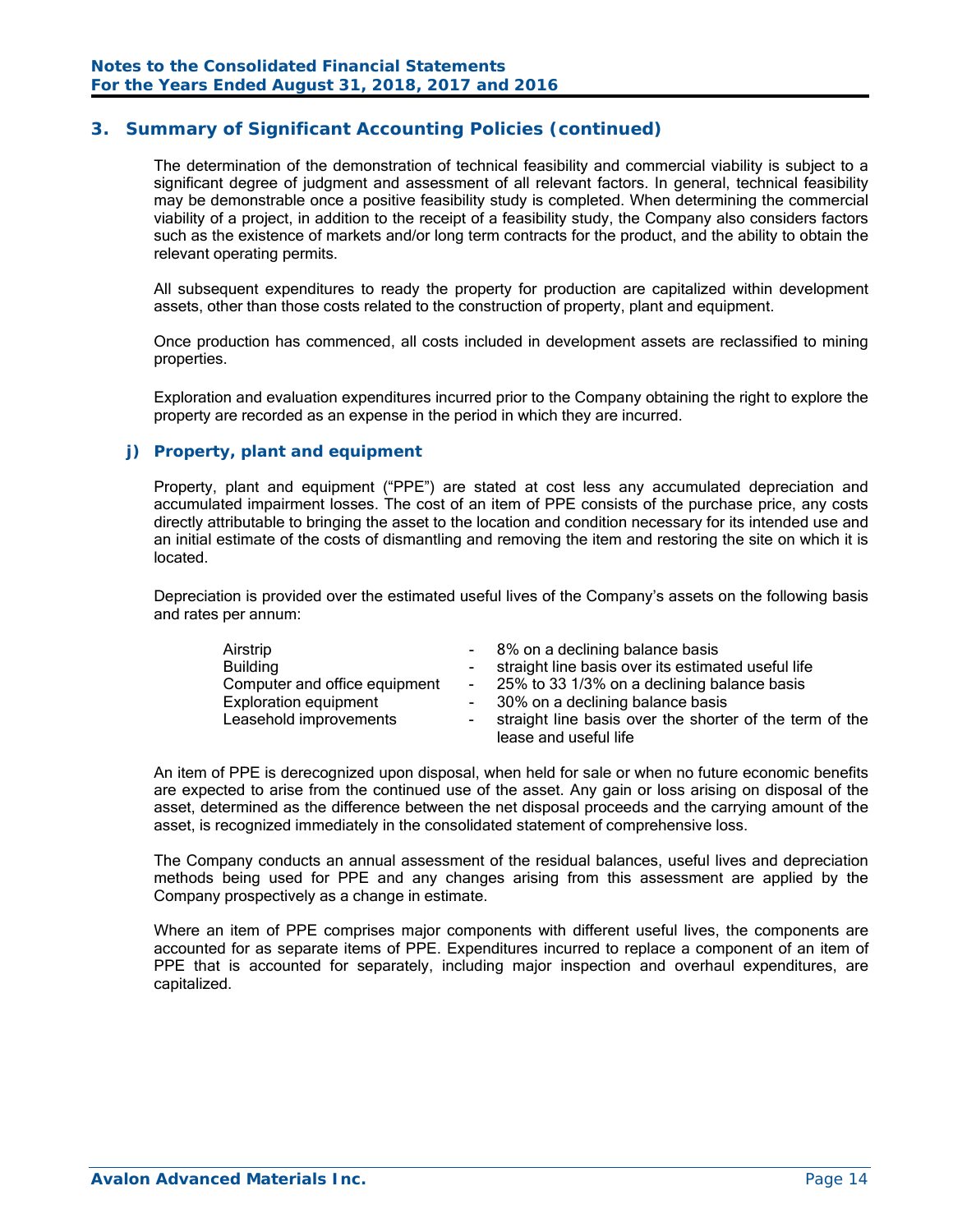## *k) Impairment of Non-Financial Assets*

At the end of each reporting period, the Company reviews the carrying amounts of its non-financial assets with finite lives at the CGU level to determine whether there is any indication that those assets have suffered an impairment loss. If any such indication exists, the recoverable amount of the relevant CGU is estimated in order to determine the extent of the impairment loss, if any. A CGU is the smallest identifiable group of assets that generates cash inflows that are largely independent of the cash inflows from other assets or groups of assets. The Company's CGUs are typically its significant individual exploration and evaluation assets, development projects or mines. In certain circumstances, when the recoverable amount of an individual asset can be determined, impairment assessment is performed at the individual asset level. Where a reasonable and consistent basis of allocation can be identified, corporate assets are also allocated to individual CGUs, or otherwise they are allocated to the smallest group of CGUs for which a reasonable and consistent allocation basis can be identified.

The recoverable amount of an asset is the higher of fair value less costs of disposal and value in use. In assessing value in use, the estimated future cash flows are discounted to their present value using a pre-tax discount rate that reflects current market assessments of the time value of money and the risks specific to the asset for which the estimates of future cash flows have not been adjusted.

If the recoverable amount of an asset (or CGU) is estimated to be less than its carrying amount, the carrying amount of the asset (or CGU) is reduced to its recoverable amount, and an impairment loss is recognized immediately in profit or loss.

At the end of each reporting period, the Company assesses whether there is any indication that impairment losses that were recognized in prior periods may no longer exist or have decreased. If such an indication exists, the estimated recoverable amount of the asset (or CGU) is revised and the carrying amount of the asset (or CGU) is increased to the revised estimate of its recoverable amount, to the extent that the increased carrying amount does not exceed the carrying amount that would have been determined had no impairment loss been recognized for the asset (or CGU) in prior years. A reversal of an impairment loss is recognized immediately in profit or loss.

#### *l) Financial Instruments*

Financial assets and financial liabilities are recognized when the Company becomes a party to the contractual provisions of the instrument. Financial assets and financial liabilities are initially measured at fair value. Transaction costs that are directly attributable to the acquisition or issuance of financial assets and financial liabilities (other than financial assets and financial liabilities recorded at fair value through profit or loss) are added to or deducted from the fair value of the financial assets or financial liabilities, as appropriate, on initial recognition. Transaction costs directly attributable to the acquisition of financial assets or financial liabilities recorded at fair value through profit or loss are recognized immediately in the consolidated statement of comprehensive loss.

#### Financial Assets

The Company recognizes all financial assets initially at fair value and classifies them into one of the following specified categories: fair value through profit or loss ("FVTPL"), held-to-maturity ("HTM"), available-for-sale ("AFS") and loans and receivables. HTM instruments and loans and receivables are measured at amortized cost. AFS instruments are measured at fair value with unrealized gains and losses recognized in other comprehensive income. Instruments classified as FVTPL are measured at fair value with unrealized gains and losses recognized in profit or loss for the period.

 The fair value of financial instruments traded in active markets (such as FVTPL and AFS securities) is based on quoted market prices at the date of the consolidated statement of financial position. The quoted market price used for financial assets held by the Company is the current bid price.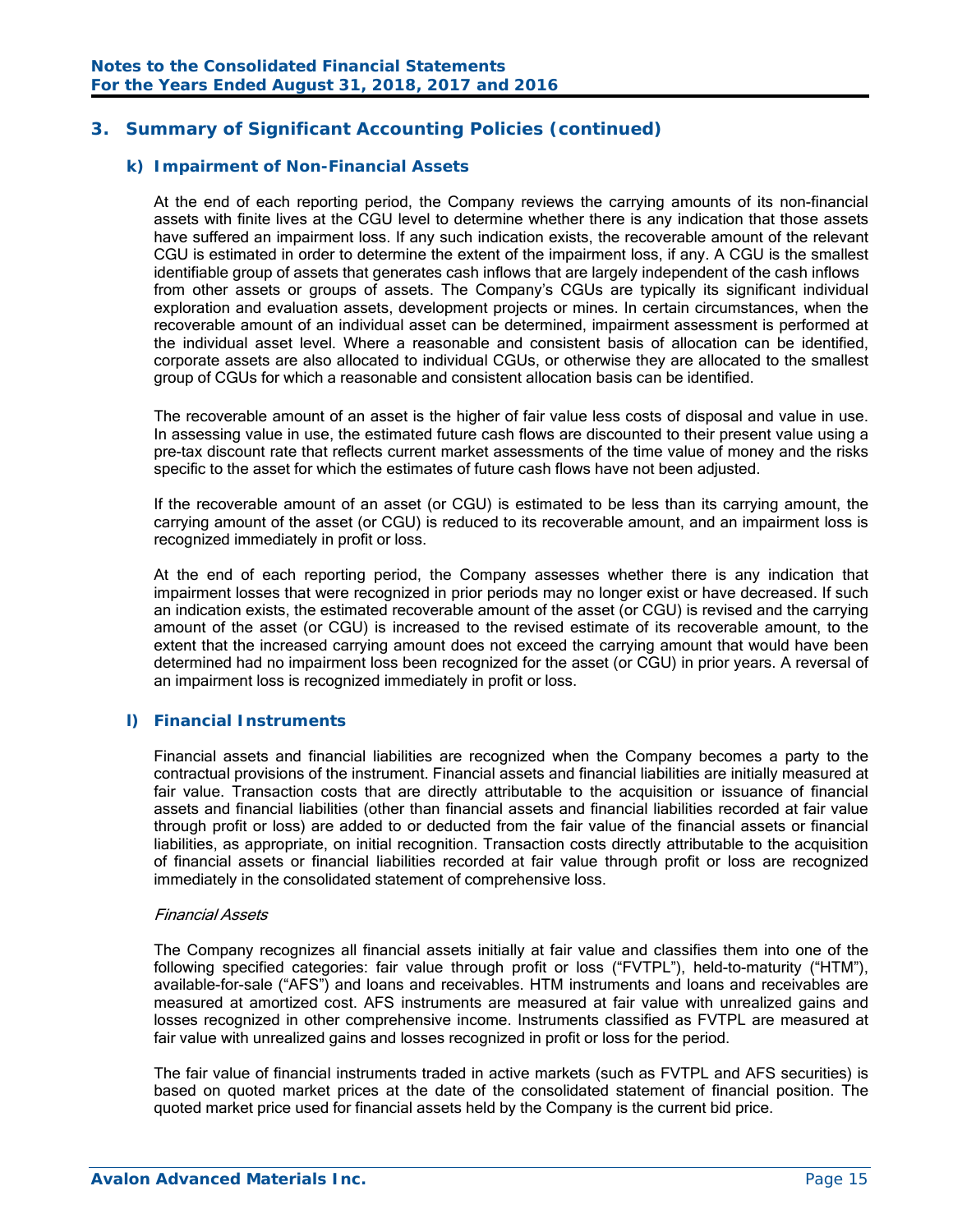#### Impairment of Financial Assets

Financial assets, other than those classified as FVTPL, are assessed for indicators of impairment at the end of each reporting period. Financial assets are considered to be impaired when there is objective evidence of an incurred loss, as a result of one or more events that occurred after the initial recognition of the financial asset, and that the estimated future cash flows of the investment have been affected.

#### Financial Liabilities and Equity Instruments

#### Financial liabilities

Financial liabilities are classified as either financial liabilities at FVTPL or other financial liabilities. Financial liabilities classified as FVTPL are measured at fair value with unrealized gains and losses recognized in profit or loss for the period. Other financial liabilities including borrowings are initially measured at fair value net of transaction costs, and subsequently measured at amortized cost using the effective interest method.

The effective interest method is a method of calculating the amortized cost of a financial liability and of allocating interest expense over the relevant period. The effective interest rate is the rate that discounts estimated future cash payments (including all fees and points paid or received that form an integral part of the effective interest rate, transaction costs and other premiums or discounts) through the expected life of the financial liability, or (where appropriate) a shorter period, to a net carrying amount on initial recognition.

#### Equity instruments

An equity instrument is any contract that evidences a residual interest in the assets of an entity after deducting all of its liabilities. Equity instruments issued by the Company are recognized at the proceeds received, net of direct issuance costs.

Repurchase of the Company's own equity instruments is recognized and deducted directly in equity. No gain or loss is recognized in the consolidated statement of comprehensive loss on the purchase, sale, issuance or cancellation of the Company's own equity instruments.

#### Offsetting financial instruments

Financial assets and financial liabilities are offset and the net amount reported in the consolidated statement of financial position if, and only if, there is a currently enforceable legal right to offset the recognized amounts and there is an intention to settle on a net basis, or to realize the asset and settle the liability simultaneously.

The Company's financial assets and liabilities are classified and subsequently measured as follows:

| <b>Asset/Liability</b>                                                                                                                                                | <b>Classification</b>                                                                                                                        | <b>Subsequent Measurement</b>                                                                    |
|-----------------------------------------------------------------------------------------------------------------------------------------------------------------------|----------------------------------------------------------------------------------------------------------------------------------------------|--------------------------------------------------------------------------------------------------|
| Cash and cash equivalents<br>Other receivables<br>Accounts payable<br><b>Accrued liabilities</b><br>Convertible redeemable preferred shares<br>Derivative liabilities | Loans and receivables<br>Loans and receivables<br>Other financial liabilities<br>Other financial liabilities<br><b>FVTPL</b><br><b>FVTPL</b> | Amortized cost<br>Amortized cost<br>Amortized cost<br>Amortized cost<br>Fair value<br>Fair value |
|                                                                                                                                                                       |                                                                                                                                              |                                                                                                  |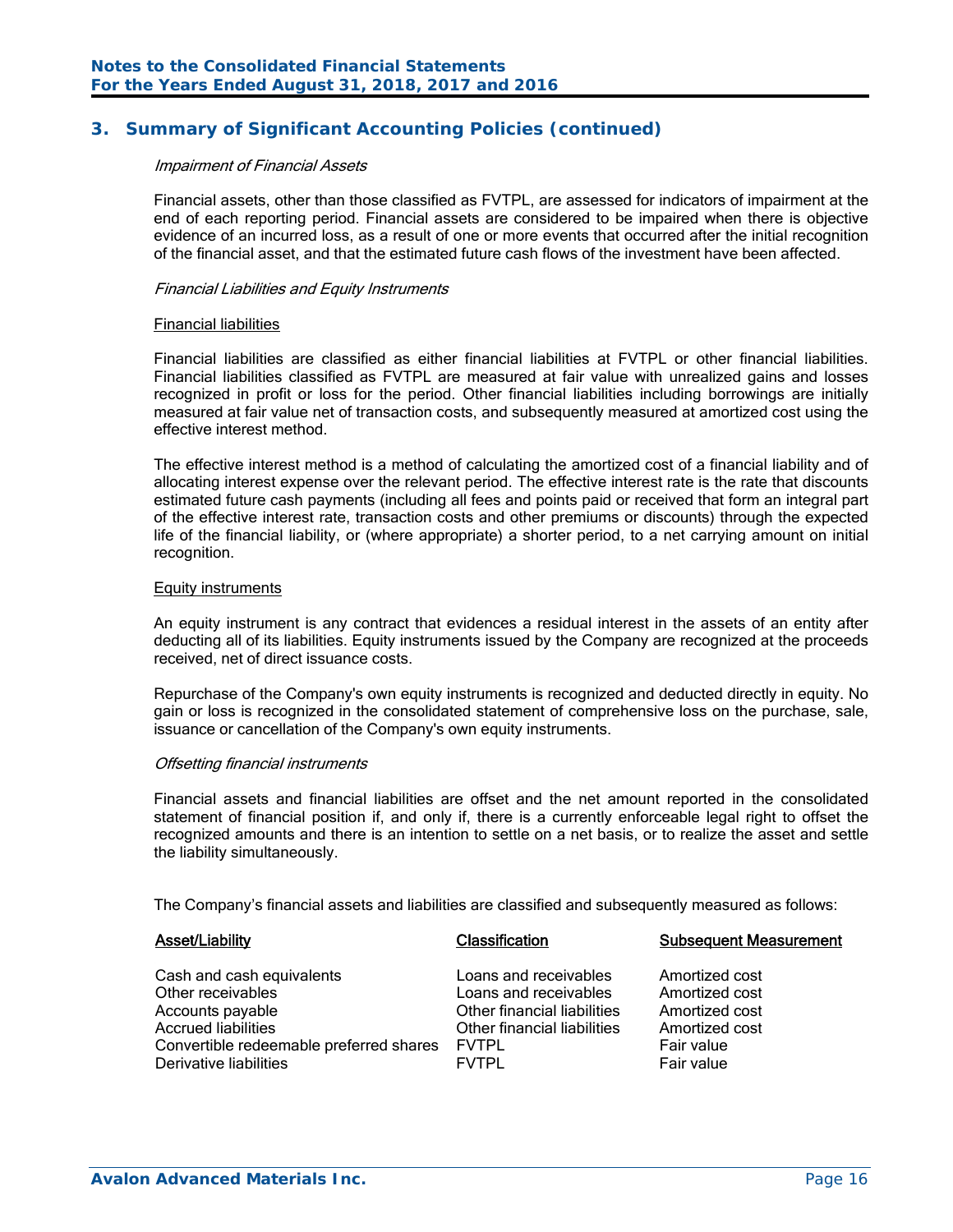#### *m) Site Closure and Reclamation Provision*

The Company's mining exploration activities are subject to various governmental laws and regulations relating to the protection of the environment. These environmental regulations are continually changing and are generally becoming more restrictive. The Company has made, and intends to make in the future, expenditures to comply with such laws and regulations or constructive obligations.

Provision for site closure costs is recorded at the time an environmental disturbance occurs, and is measured at the Company's best estimate of the expected value of future cash flows required to reclaim the disturbance upon site closure, discounted to their net present value. The net present value is determined using a pre-tax discount rate that is specific to the liability. The estimated net present value is re-measured at the end of each reporting period, or when changes in circumstances occur and/or new material information becomes available. Increases or decreases to the provision arise due to changes in legal, constructive or regulatory requirements, the extent of environmental remediation required and cost estimates. The net present value of the estimated costs of these changes is recorded in the period in which the change is identified and quantifiable.

Upon initial recognition of site closure provision there is a corresponding increase to the carrying amounts of related assets and the cost is amortized as an expense on a units-of-production basis over the life of the related assets. The value of the provision is progressively increased over the life of the operation as the effect of discounting unwinds and such increase is recognized as an interest expense.

#### *n) Other Provisions*

 Provisions are recognized when the Company has a present obligation (legal or constructive) as a result of a past event, it is probable that the Company will be required to settle the obligation, and a reliable estimate can be made of the amount of the obligation.

 Provisions are measured at the present value of the expenditures expected to be required to settle the obligation using a pre-tax rate that reflects current market assessments of the time value of money and the risks specific to the provision. The increase in the provision due to the passage of time is recognized as an interest expense.

#### *o) Related Party Disclosure*

 Parties are considered to be related if one party has the ability, directly or indirectly, to control the other party or exercise significant influence over the other party in making financial and operating decisions. Parties are also considered to be related if they are subject to common control or common significant influence. Related parties may be individuals or corporate entities. A transaction is considered to be a related party transaction when there is a transfer of resources or obligations between related parties. Related party transactions that are in the normal course of business and have commercial substance are measured at fair value.

#### *p) Segment Reporting*

An operating segment is a component of the Company that engages in business activities from which it may earn revenues and incur expenses. In determining the Company's segment structure, consideration is given to the similar operational and political risks to which the Company's current operations within the same business and regulatory environment are exposed.

The Company's current operations comprise a single reporting operating segment engaged in the acquisition, exploration, evaluation and development of rare metal and mineral properties located principally in Canada.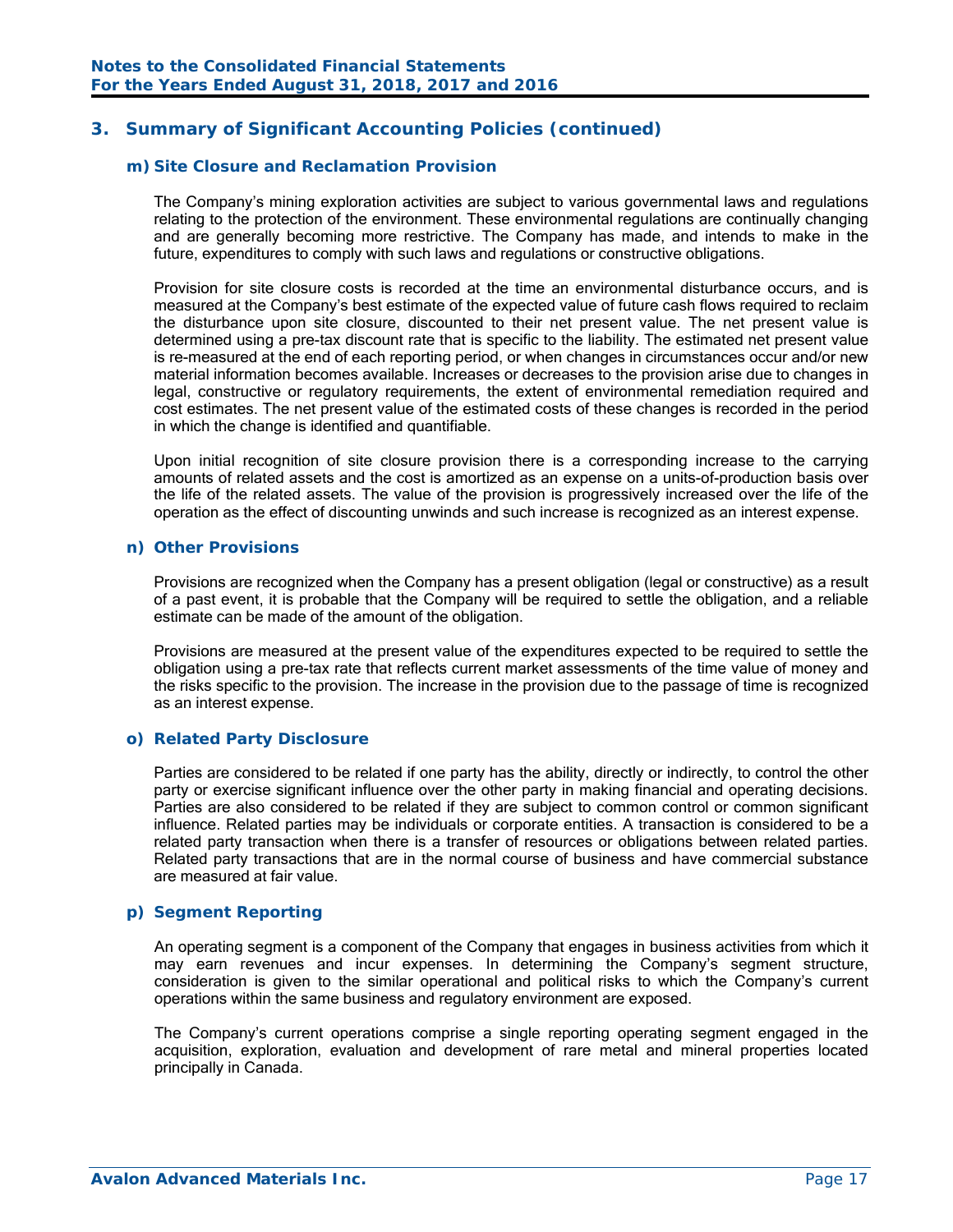# *q) Critical Accounting Judgments and Estimation Uncertainties*

 The preparation of the consolidated financial statements in conformity with IFRS requires that the Company's management make critical judgments, estimates and assumptions about future events that affect the amounts reported in the consolidated financial statements and the related notes thereto. Actual results may differ from those estimates. Estimates and assumptions are reviewed on an on-going basis based on historical experience and other factors that are considered to be relevant under the circumstances. Revisions to estimates are accounted for prospectively.

 The Company has identified the following significant areas where critical accounting judgments, estimates and assumptions are made and where actual results may differ from these estimates under different assumptions and conditions and may materially affect financial results or the financial position reported in future periods.

 Further details of the nature of these assumptions and conditions may be found in the relevant notes to the consolidated financial statements.

#### Key Sources of Estimation Uncertainty

Information about assumptions and estimation uncertainties that have a significant risk of resulting in a material adjustment are included in the following notes:

#### Recoverability of Exploration and Evaluation Assets, Development Assets and Property, Plant and Equipment

 The Company assesses its long-lived assets, specifically all exploration and evaluation assets, development assets and PPE at each reporting date to determine whether any indication of impairment exists. Where an indicator of impairment exists, a formal estimate of the recoverable amount is made, which is the higher of the fair value less costs of disposal and value in use. These assessments require the use of estimates and assumptions such as long-term commodity prices, discount rates, foreign exchange rates, future capital requirements, exploration potential and operating performance.

#### Determination of Reserve and Resource Estimates

Mineral reserves and resources are estimates of the amount of ore that can be economically and legally extracted from the Company's exploration and development properties. The estimation of recoverable reserves is based upon factors such as estimates of commodity prices, production costs, production techniques, future capital requirements and foreign exchange rates, along with geological assumptions and judgments made in estimating the size and grade of the ore body. Changes in the reserve or resource estimates may impact the carrying value of exploration and evaluation assets, development assets, PPE, site closure and reclamation provision and amortization expense.

#### Fair Value of Share Based Payments and Warrants

The Company follows IFRS 2, Share-based Payment, in determining the fair value of share based payments. This calculated amount is not based on historical cost, but is derived based on assumptions (such as the expected volatility of the price of the underlying security, expected hold period before exercise, dividend yield and the risk-free rate of return) input into a pricing model. The model requires that management make forecasts as to future events, including estimates of: the average future hold period of issued stock options and compensation warrants before exercise, expiry or cancellation; future volatility of the Company's share price in the expected hold period; dividend yield; and the appropriate risk-free rate of interest. The resulting value calculated is not necessarily the value that the holder of the option or warrant could receive in an arm's length transaction, given that there is no market for the options or compensation warrants and they are not transferable. Similar calculations are made in estimating the fair value of the warrant component of an equity unit. The assumptions used in these calculations are inherently uncertain. Changes in these assumptions could materially affect the related fair value estimates.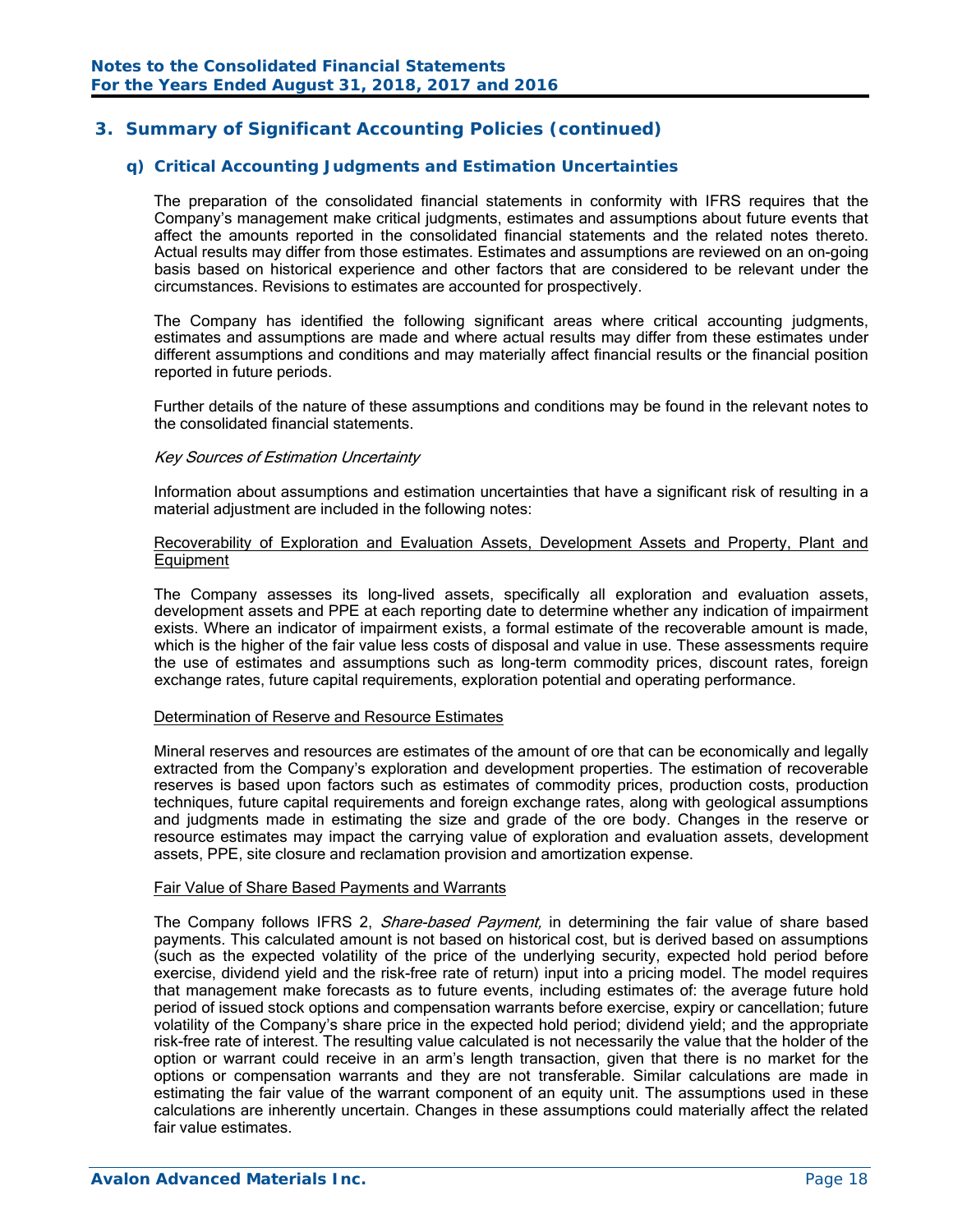#### Site Closure and Reclamation Provision

The Company's accounting policy for the recognition of a site closure and reclamation obligation requires significant estimates and assumptions such as: requirements of the relevant legal and regulatory framework, the magnitude of possible disturbance and the timing thereof, extent and costs of required closure and rehabilitation activity, and discount rate. These uncertainties may result in future actual expenditures differing from the amounts currently provided. Site closure and reclamation provision recognized is periodically reviewed and updated based on the facts and circumstances available at the time. Changes to the estimated future costs are recognized in the Statement of Financial Position by adjusting both the site closure and reclamation asset and provision.

#### Property, Plant and Equipment - Estimated Useful Lives

Management estimates the useful lives of PPE based on the period during which the assets are expected to be available for use. The amounts and timing of recorded expenses for depreciation of PPE for any period are affected by these estimated useful lives. The estimates are reviewed at least annually and are updated if expectations change as a result of physical wear and tear, technical or commercial obsolescence and legal or other limits to use. It is possible that changes in these factors may cause significant changes in the estimated useful lives of the Company's PPE in the future.

#### Critical Judgments

Information about critical judgments in applying accounting policies that have most significant effect on the consolidated financial statements are as follows:

#### Capitalization of Exploration and Evaluation Costs

Exploration and evaluation costs incurred during the year are recorded at cost. Capitalized costs include costs directly attributable to exploration and evaluation activities, including salaries and benefits of employees who are directly engaged in the exploration and evaluation activities. Administrative and other overhead costs are expensed. Exploration and evaluation costs incurred that have been determined to have future economic benefits and can be economically recoverable are capitalized. In making this judgment, management assesses various sources of information including but not limited to the geologic and metallurgic information, history of conversion of mineral deposits to proven and probable mineral reserves, scoping and feasibility studies, proximity of operating facilities, operating management expertise and existing permits.

#### **4. Recent Accounting Pronouncements**

The following pronouncements are issued but not yet effective for the year ended August 31, 2018:

#### *a) IFRS 9, Financial Instruments*

IFRS 9, *Financial instruments* ("IFRS 9") was issued by the IASB in July 2014 and will replace IAS 39, Financial Instruments: recognition and measurement ("IAS 39"). IFRS 9 utilizes a single approach to determine whether a financial asset is measured at amortized cost or fair value and a new mixed measurement model for debt instruments having only two categories: amortized cost and fair value. The approach in IFRS 9 is based on how an entity manages its financial instruments in the context of its business model and the contractual cash flow characteristics of the financial assets. Final amendments released in July 2014 also introduce a new expected loss impairment model and limited changes to the classification and measurement requirements for financial assets. IFRS 9 is effective for annual periods beginning on or after January 1, 2018. The Company has completed evaluating the impact of this standard and amendments and does not expect the Company's consolidated financial statements to be significantly affected by the adoption of IFRS 9 given its current business model and the amount of its financial assets.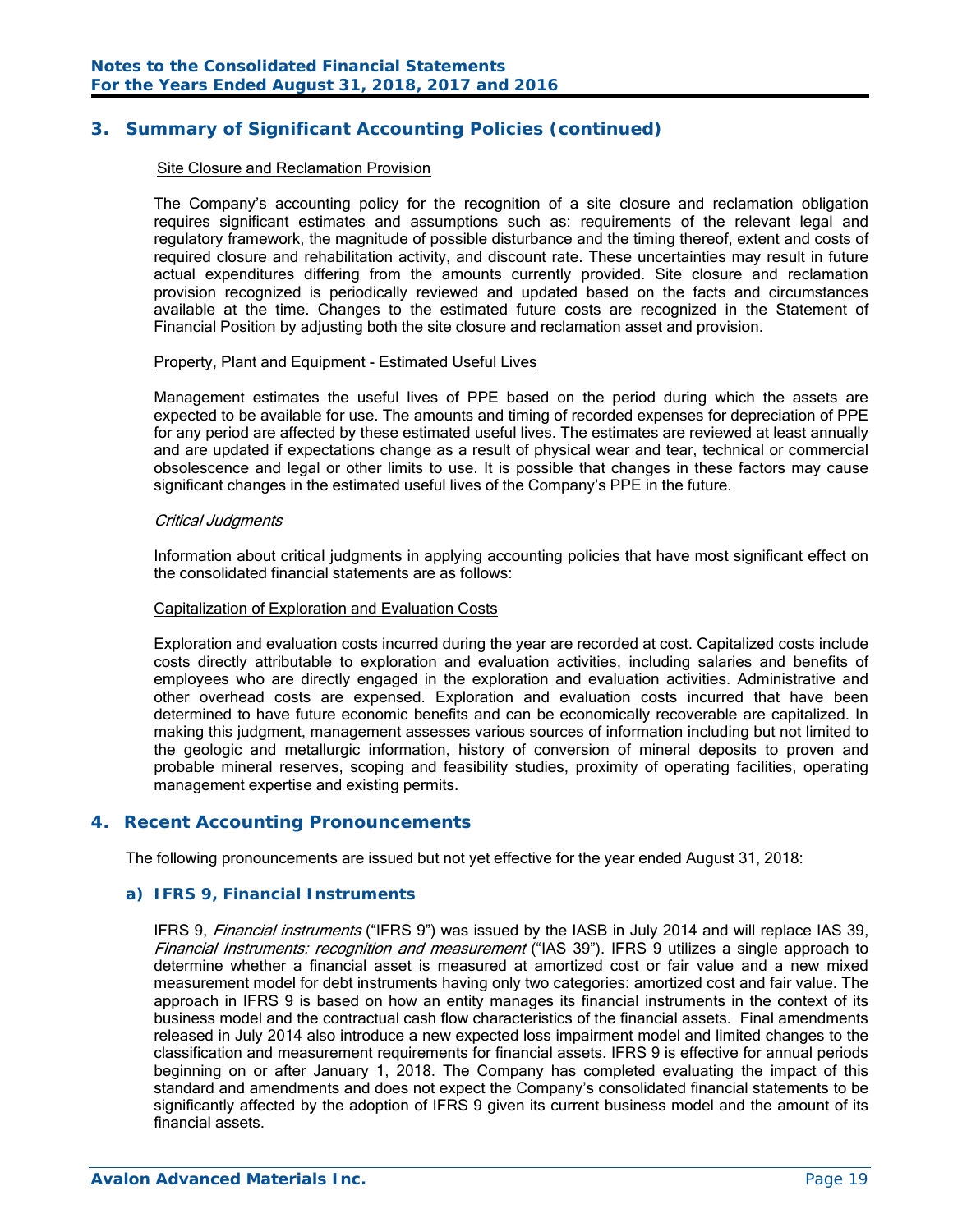# **4. Recent Accounting Pronouncements (continued)**

#### *b) IFRS 15, Revenue from Contracts and Customers*

IFRS 15, Revenue from Contracts and Customers ("IFRS 15") was issued by the IASB in May 2014, and will replace IAS 18, Revenue, IAS 11, Construction Contracts, and related interpretations on revenue. IFRS 15 sets out the requirements for recognizing revenue that apply to all contracts with customers, except for contracts that are within the scope of the standards on leases, insurance contracts and financial instruments. IFRS 15 uses a control based approach to recognize revenue which is a change from the risk and reward approach under the current standard. Companies can elect to use either a full or modified retrospective approach when adopting this standard and it is effective for annual periods beginning on or after January 1, 2018. The Company has completed evaluating the impact of IFRS 15 and does not expect the Company's consolidated financial statements to be significantly affected by the adoption of IFRS 15 as the Company is not currently generating any significant revenue.

#### *c) IFRS 16, Leases*

 IFRS 16, Leases ("IFRS 16") was issued by the IASB in January 2016, and will replace IAS 17 Leases. IFRS 16 specifies the methodology to recognize, measure, present and disclose leases. The standard provides a single lessee accounting model, requiring lessees to recognize assets and liabilities for all leases except for short-term leases and leases with low value assets. IFRS 16 substantially carries forward the lessor accounting requirements in IAS 17. IFRS 16 is effective for annual periods beginning on or after January 1, 2019, with early adoption permitted if IFRS 15 has also been adopted. A lessee will apply IFRS 16 to its leases either retrospectively to each prior reporting period presented; or retrospectively with the cumulative effect of initially applying IFRS 16 being recognized at the date of initial application. The Company is currently evaluating the impact of IFRS 16 on its consolidated financial statements.

#### **5. Cash and Cash Equivalents**

Cash and cash equivalents are comprised of the following:

|                                                                  |   | August 31,<br>2018 | August 31,<br>2017 |
|------------------------------------------------------------------|---|--------------------|--------------------|
| Cash held in bank accounts<br>Guaranteed investment certificates | S | 164.717<br>154,340 | 317,162<br>756,412 |
|                                                                  | S | 319.057            | 1,073,574          |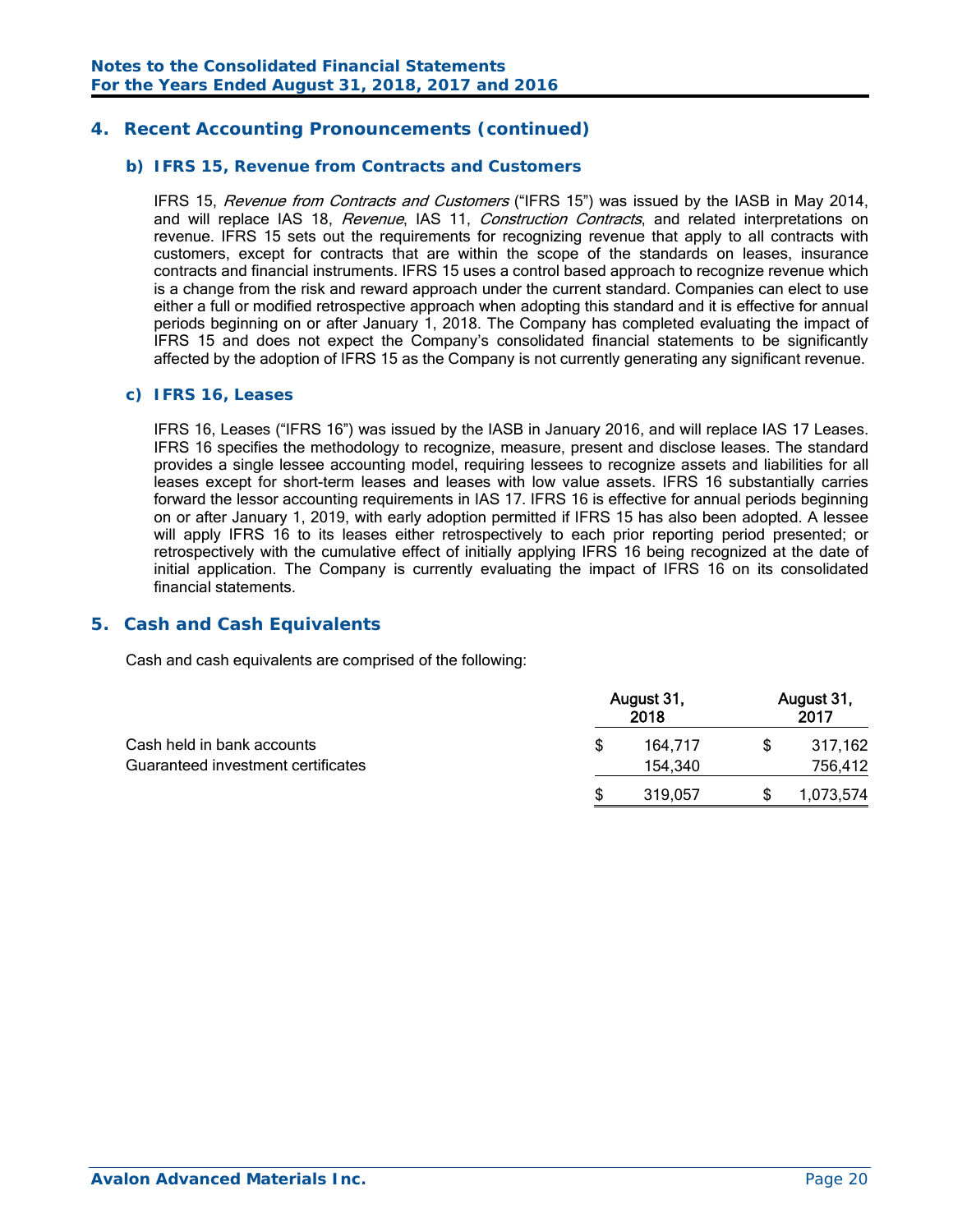# **6. Exploration and Evaluation Assets**

|                                         | September 1.<br>2016 | <b>Expenditures</b> | Impairment<br>Loss | August 31,<br>2017 |
|-----------------------------------------|----------------------|---------------------|--------------------|--------------------|
| Separation Rapids Lithium Project (a)   | 7.481.410            | 2,042,200           | \$<br>$\sim$       | 9,523,610          |
| East Kemptville Tin-Indium Project (b)  | 5,011,070            | 311,352             | -                  | 5,322,422          |
| Warren Township Anorthosite Project (c) |                      | 3,080               | (3,080)            |                    |
| Mount Douglas Tin-Tungsten Property (d) | 46,663               | 88,446              | (135, 109)         |                    |
| Other (e)                               | 28,101               | 26,828              | (39,929)           | 15,000             |
|                                         | 12,567,244           | 2,471,906           | (178.118           | 14,861,032         |

|                                         | September 1,<br>2017     | <b>Expenditures</b> |   | Impairment<br>Loss | August 31,<br>2018 |
|-----------------------------------------|--------------------------|---------------------|---|--------------------|--------------------|
| Separation Rapids Lithium Project (a)   | 9,523,610                | 1,487,340           | S | ۰                  | 11,010,950         |
| East Kemptville Tin-Indium Project (b)  | 5,322,422                | 505,102             |   | $\blacksquare$     | 5,827,524          |
| Warren Township Anorthosite Project (c) | $\overline{\phantom{0}}$ |                     |   | -                  |                    |
| Other (e)                               | 15.000                   | 20.760              |   | ٠                  | 35,760             |
|                                         | 14,861,032               | 2,013,202           |   | ٠                  | 16,874,234         |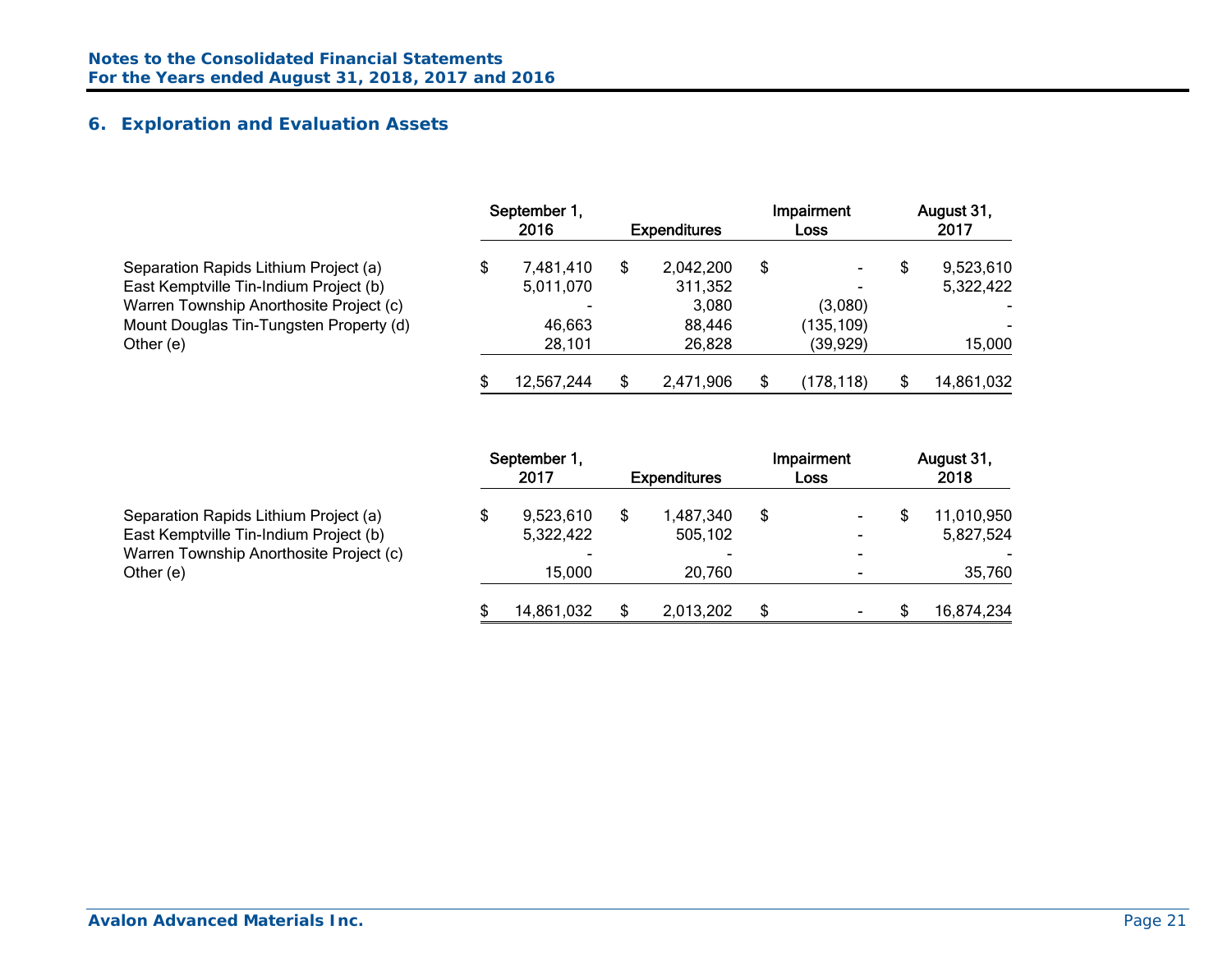# **6. Exploration and Evaluation Assets (continued)**

a) Separation Rapids Lithium Project, Ontario

The Company owns a 100% interest in certain mineral claims and a mining lease in the Kenora area of Ontario. During the year ended August 31, 2017, the Company acquired a 100% interest in seven mineral claims located adjacent to the north and west of the Company's existing Separation Rapids property and issued 500,000 common shares at the fair value of \$0.185 per share.

b) East Kemptville Tin-Indium Project, Nova Scotia

During the year ended August 31, 2007, the Company was granted a special exploration licence to search and prospect for all minerals except for coal, salt, potash and uranium within four claims in the East Kemptville area of Yarmouth, Nova Scotia. The special licence has been renewed multiple times since then.

In September 2014, the Company submitted an application for a new special licence reflecting the entire original mine site. During the quarter ended May 31, 2015, by Order in Council, the Government of Nova Scotia approved an application for a new special licence reflecting the entire original mine site. The current special licence has a term of three years beginning February 2, 2015 and is renewable for an additional two one-year periods. The Special Licence was renewed during the year ended August 31, 2018 and the Company continues the process toward applying for a mining lease to replace the Special Licence and secure full surface tenure.

The Company also has a number of regular exploration licences covering certain claims in the same proximity to the claims covered under the special exploration licence.

c) Warren Township Anorthosite Project, Ontario

The Company owns a 100% interest in certain claims located near Foleyet, Ontario, which were staked by the Company during the year ended August 31, 2003. During the year ended August 31, 2013, the Company entered into a Mining Lease with the Province of Ontario under the Mining Act of Ontario covering these claims.

No substantial work has been carried out on the Warren Township project during the last five years and no work was planned or budgeted for fiscal 2018. In addition, no new potential customer has been identified for the project's calcium feldspar product. The current outlook as at August 31, 2018 for the Warren Township project remains unchanged. It is management's view that the fair value of this project has been significantly impaired and has estimated the recoverable amount of this project as at August 31, 2018 to be \$nil.

d) Mount Douglas Tin-Tungsten Property, New Brunswick

During the year ended August 31, 2016, the Company entered into an option agreement to earn a 100% interest (subject to a 2.0% NSR, which can be bought back for \$1.0 million) in certain mineral claims located in Charlotte County, New Brunswick. As at August 31, 2017, the Company had decided to terminate the option agreement, accordingly the cost incurred to-date of \$135,109 was written off as an impairment loss during the year ended August 31, 2017. These claims were returned to the original owner in September 2017.

e) Other Resource Properties

The Company has a 100% interest in several claims in the Lilypad Lakes Tantalum Property, a 2.0% NSR interest in certain claims of the East Cedartree Gold Property located near Kenora, Ontario, and a 2.4% NSR interest in the Wolf Mountain Platinum-Palladium Project.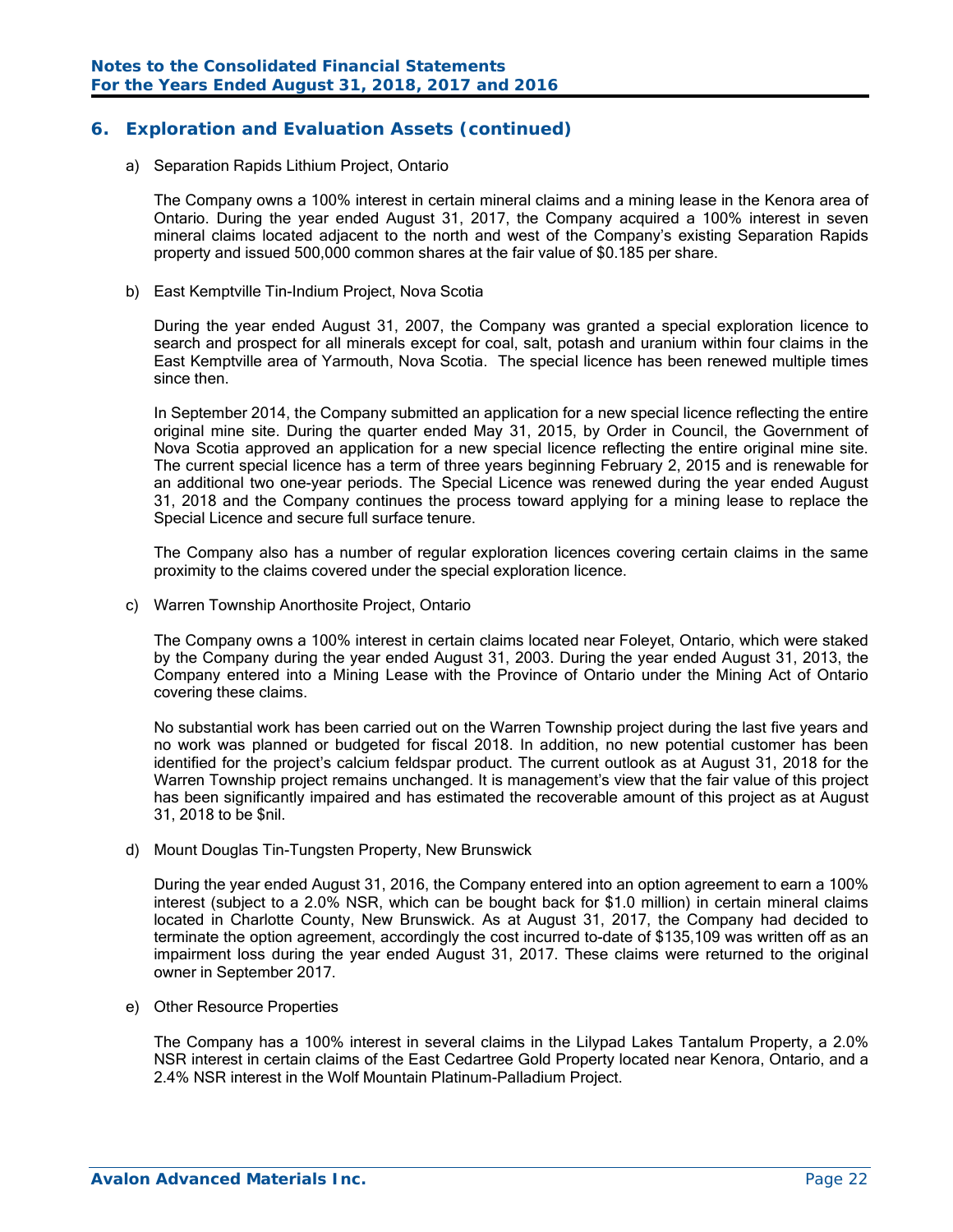# **6. Exploration and Evaluation Assets (continued)**

During the year ended August 31, 2016, the Company entered into an option agreement to earn a 100% interest (subject to a 2.0% NSR, which can be bought back for \$1.0 million) in certain mineral claims located south of St. George, New Brunswick. During the year ended August 31, 2017, the Company had terminated the option agreement and returned these claims to the original owners and, accordingly, the cost incurred to-date of \$39,929 had been written off as an impairment loss during the year ended August 31, 2017.

During the year ended August 31, 2016, the Company abandoned certain claims located in York County, New Brunswick, accordingly the cost incurred to-date of \$218,620 had been written off as an impairment loss during the year ended August 31, 2016.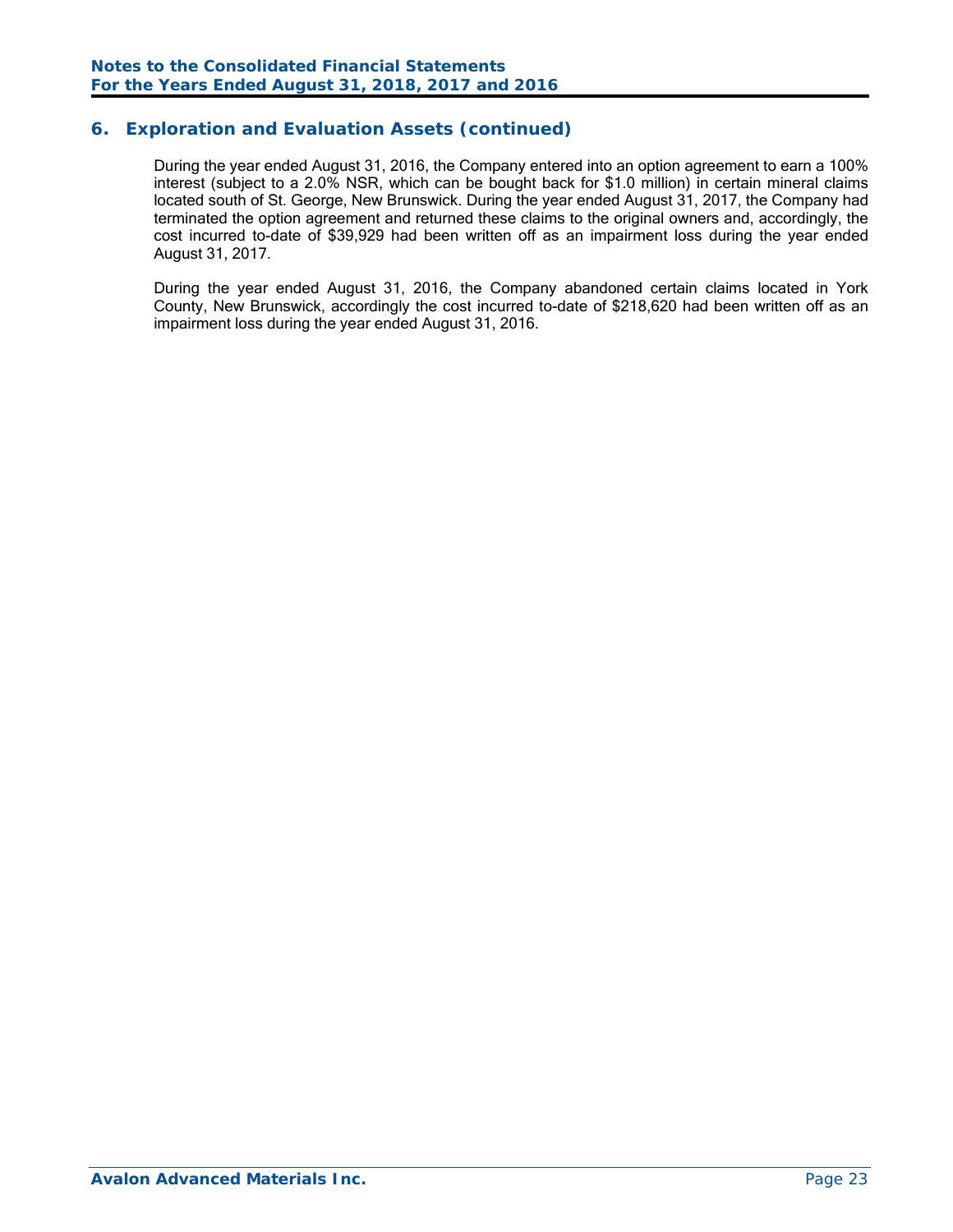# **7. Property, Plant and Equipment**

|                                 | Nechalacho<br><b>REE Project</b><br>(a) |               | <b>Airstrip</b> | Computer<br>and Office<br>Equipment | Land and<br><b>Building</b> | <b>Exploration</b><br>Equipment | Leasehold<br>Improvements | <b>Total</b>      |
|---------------------------------|-----------------------------------------|---------------|-----------------|-------------------------------------|-----------------------------|---------------------------------|---------------------------|-------------------|
| Cost                            |                                         |               |                 |                                     |                             |                                 |                           |                   |
| As at September 1, 2016         | \$103,420,326                           | \$            | 646,860         | \$<br>301,556                       | \$<br>74,455                | \$<br>680,884                   | \$<br>94,594              | \$<br>105,218,675 |
| Additions                       | 198,342                                 |               |                 | 36,603                              |                             | 2,975                           |                           | 237,920           |
| <b>Disposals</b>                |                                         |               |                 | (120, 069)                          |                             |                                 |                           | (120, 069)        |
| As at August 31, 2017           | 103,618,668                             |               | 646,860         | 218,090                             | 74,455                      | 683,859                         | 94,594                    | 105,336,526       |
| Additions<br><b>Disposals</b>   | 259,681                                 |               |                 | 1,958                               | 16,450                      | 11,673                          |                           | 289,762           |
| As at August 31, 2018           | \$103,878,349                           | \$            | 646,860         | \$<br>220,048                       | \$<br>90,905                | \$<br>695,532                   | \$<br>94,594              | \$105,626,288     |
| <b>Accumulated Depreciation</b> |                                         |               |                 |                                     |                             |                                 |                           |                   |
| As at September 1, 2016         | \$<br>$\blacksquare$                    | \$            | 218,663         | \$<br>248,802                       | \$<br>3,760                 | \$<br>595,859                   | \$<br>90,651              | \$<br>1,157,735   |
| Depreciation expense            |                                         |               | 24,366          | 32,715                              | 3,223                       | 26,747                          | 3,943                     | 90,994            |
| <b>Disposals</b>                |                                         |               |                 | (120, 069)                          |                             |                                 |                           | (120, 069)        |
| As at August 31, 2017           |                                         |               | 243,029         | 161,448                             | 6,983                       | 622,606                         | 94,594                    | 1,128,660         |
| Depreciation expense            |                                         |               | 22,417          | 18,538                              | 3,384                       | 20,579                          |                           | 64,918            |
| <b>Disposals</b>                |                                         |               |                 |                                     |                             |                                 |                           |                   |
| As at August 31, 2018           | \$<br>$\sim$                            | $\frac{1}{2}$ | 265,446         | \$<br>179,986                       | \$<br>10,367                | \$<br>643,185                   | \$<br>94,594              | \$<br>1,193,578   |
| <b>Net Book Value</b>           |                                         |               |                 |                                     |                             |                                 |                           |                   |
| As at August 31, 2017           | \$103,618,668                           | \$            | 403,831         | \$<br>56,642                        | \$<br>67,472                | \$<br>61,253                    | \$                        | \$<br>104,207,866 |
| As at August 31, 2018           | 103,878,349                             | \$            | 381,414         | \$<br>40,062                        | \$<br>80,538                | \$<br>52,347                    | \$                        | \$104,432,710     |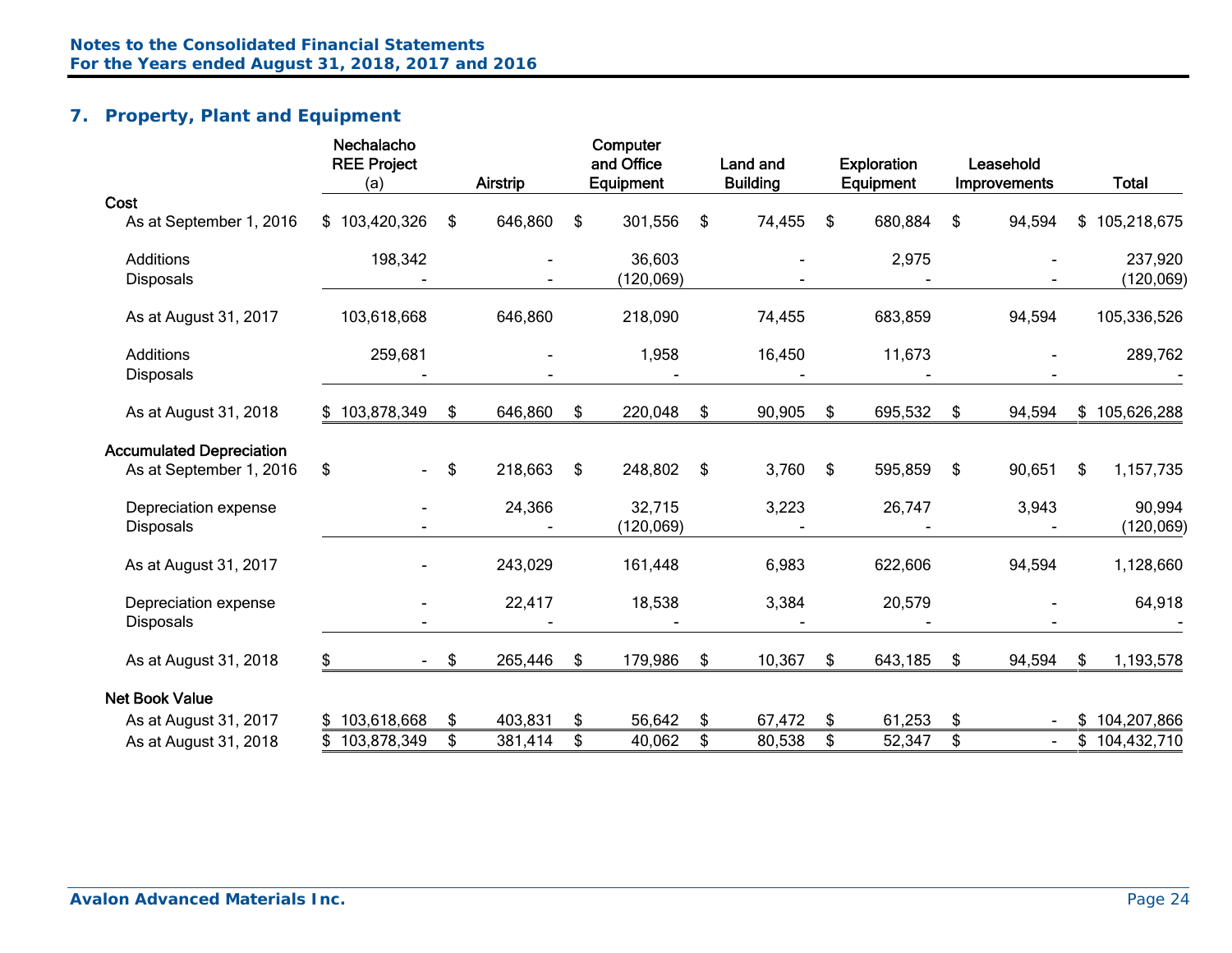# **7. Property, Plant and Equipment (continued)**

a) Nechalacho REE Project, Northwest Territories

During the year ended August 31, 2005, the Company acquired a 100% interest in five mining leases covering the Nechalacho rare earth elements deposit ("Nechalacho Deposit") located at Thor Lake in the Mackenzie Mining District of the Northwest Territories. In addition, three mineral claims were staked in 2009 to cover favorable geology to the west of the mining leases which are in the process of being converted into mining leases.

The property is subject to an underlying 2.5% net smelter returns ("NSR") royalty agreement. which can be bought back at the principal amount of \$150,000 compounded annually at the average Canadian prime rate from May 2, 1982 to the buyback date, and which currently approximates \$1.46 million.

During the year ended August 31, 2012, the Company entered into an accommodation agreement (the "Accommodation Agreement") with the Deninu K'ue First Nation ("DKFN"). The DKFN is one of three Akaitcho bands who have used, occupied and have constitutionally protected aboriginal rights with respect to the lands on which the Nechalacho Deposit in the Northwest Territories is located.

The Accommodation Agreement provides for business and employment opportunities for the DKFN related to the Nechalacho Deposit and associated facilities in the Northwest Territories and contains measures to mitigate environmental and cultural impacts that may result from the project development. The Accommodation Agreement also commits the DKFN to supporting timely completion of the environmental assessment, permitting and development processes of the Nechalacho REE Project, and provides for the DKFN to participate in the project economics.

In conjunction with the Accommodation Agreement, the Company had issued 10,000 common shares of the Company in August 2012 and granted an aggregate of 50,000 non-transferrable common share purchase warrants of the Company to the DKFN since signing the Accommodation Agreement until August 31, 2016 (of which 10,000 warrants were granted during the year ended August 31, 2016). The common shares are subject to certain contractual restrictions on transfer pending receipt of certain regulatory permits and approvals for the Nechalacho REE Project.

#### **8. Deferred Flow-Through Share Premium**

A summary of the changes in the deferred flow-through share premium amount is set out below:

| Balance - September 1, 2016                                       | \$ | 96,617     |
|-------------------------------------------------------------------|----|------------|
| Increase relating to flow-through common shares issued (note 12b) |    | 270,318    |
| Decrease relating to CEE incurred                                 |    | (317, 468) |
|                                                                   |    |            |
| Balance - August 31, 2017                                         |    | 49,467     |
| Increase relating to flow-through common shares issued (note 12b) |    | 220,922    |
| Decrease relating to CEE incurred                                 |    | (218, 232) |
|                                                                   |    |            |
| Balalnce - August 31, 2018                                        | S  | 52,157     |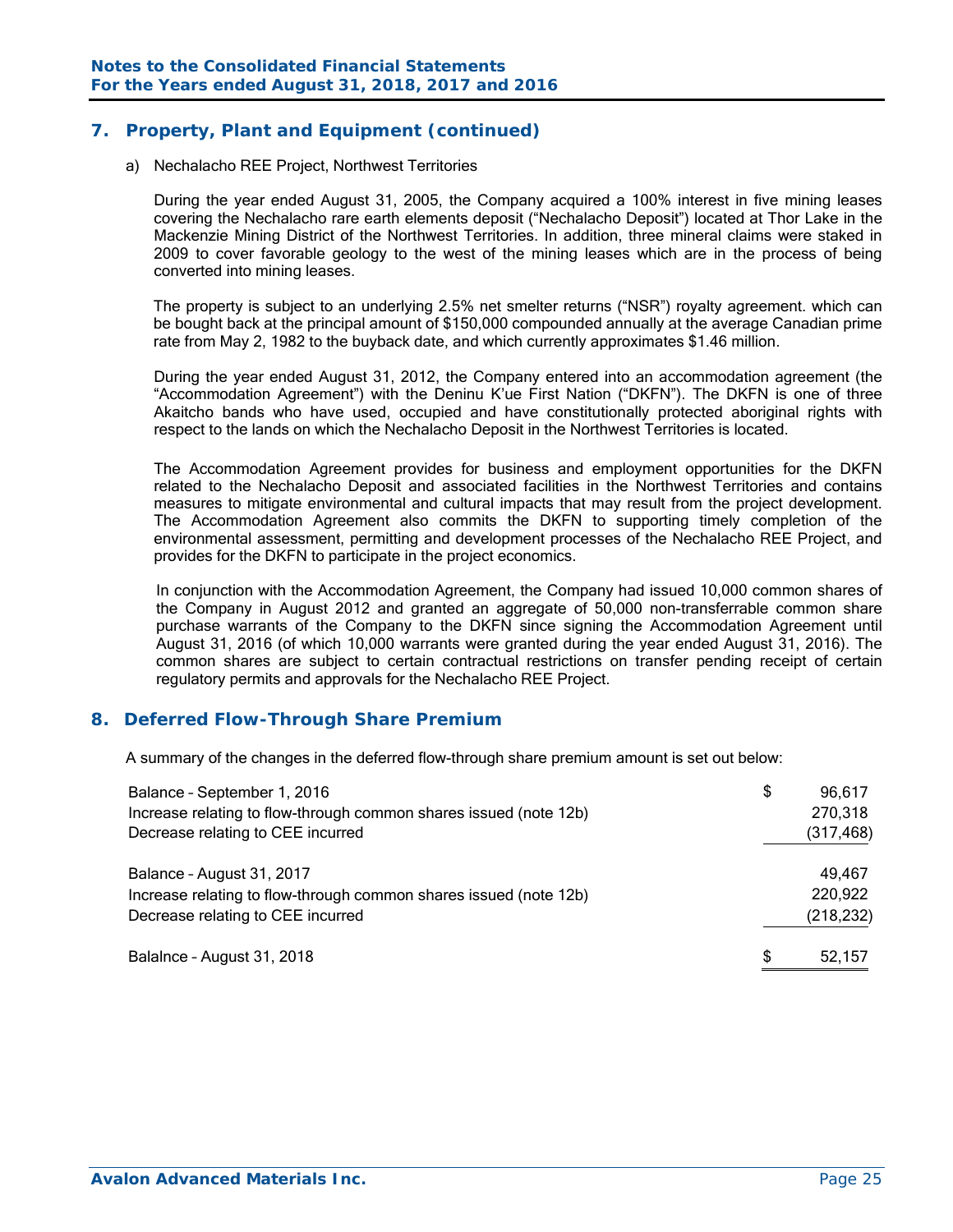# **9. Convertible Redeemable Preferred Shares**

In March 2017, the Company entered into a preferred share purchase agreement (the "A1 Agreement") with an entity managed by the Lind Partners ("Lind") and issued 500 Series A1 Preferred Shares (the "A1 Preferred Shares") at a price of \$5,000 per share for gross proceeds of \$2,500,000. Pursuant to Canadian securities laws, the securities issuable under this private placement were subject to a hold period, which expired on July 11, 2017 (the "Hold Period").

The A1 Preferred Shares do not carry a dividend and have a redemption value that starts at \$5,000 per share and increases by \$250 per share each quarter over a 24 months period ending on March 10, 2019, to a cap of \$6,750 per share. The A1 Preferred Shares can be converted by Lind into common shares of the Company at a price per common share equal to 85% of the five-day volume weighted average price ("VWAP") of the common shares on the TSX immediately prior to the date that notice of conversion is given (the "Conversion Option").

In conjunction with this private placement, Lind received a commitment fee of \$125,000 and 6,900,000 common share purchase warrants (the "A1 Warrants"). Each A1 Warrant entitles the holder to purchase one common share of the Company at a price of \$0.23 per common share until March 10, 2022.

Lind has the basic right to convert 25 A1 Preferred Shares into common shares of the Company on a monthly basis, subject to certain conversion limits set out in the A1 Agreement, however Lind is permitted to convert up to 100 A1 Preferred Shares on a monthly basis in the event such amount does not exceed 20% of the Company's 20-day traded volume of common shares on the TSX immediately prior to the date of delivery of a conversion notice.

 Lind is also entitled to accelerate its conversion right to the full amount of the redemption value applicable at such time, or demand repayment of the applicable redemption value per share in cash (the "Put Option"), upon the occurrence of certain events as set out in the A1 Agreement (most of which are beyond the Company's control) (the "Redemption Events"). The triggering Redemption Events include certain key financial and nonfinancial conditions, which include change of control, insolvency and liquidity conditions etc. as defined in the Agreement. These Redemption Events also limit the Company from obtaining other debt or preferred share financings that are not junior to the A1 Preferred Shares other than certain project-related financings, as well as other at-the-market, equity lines or credit type of common share offerings, or convertible security financings where the price of the common share is not fixed at predetermined price. In addition, if the Redemption Event is a change of control event, the redemption amount will be equal to 110% of the applicable redemption amount at that time.

The Company has the right to redeem all of the outstanding A1 Preferred Shares at any time after the Hold Period at a 5% premium to the redemption value (the "Call Option"). The Company also has floor price protection such that if any conversion results in an effective conversion price of less than \$0.10 per common share, then the Company has the right to deny the conversion and instead redeem the A1 Preferred Shares that were subject to that conversion for the redemption amount in cash plus a 5% premium.

At any time while any A1 Preferred Shares are outstanding, Lind has the option of subscribing for up to an additional 165 Series A2 Preferred Shares at a price of \$5,000 per share and under the same terms and conditions as the initial financing, subject to certain triggering events and subject to the prior approval of the TSX ("Series A2 Option"). Lind will also receive a certain number of Series A2 warrants ("A2 Warrants") when it exercised the Series A2 Option. The number of A2 Warrants to be issued and the exercise price of A2 Warrants will be calculated by using similar formulas used in determining the number and the exercise price of the A1 Warrants.

The A1 Preferred Share is a hybrid instrument that contains multiple embedded derivatives: the Conversion Option, Put Option and Call Option.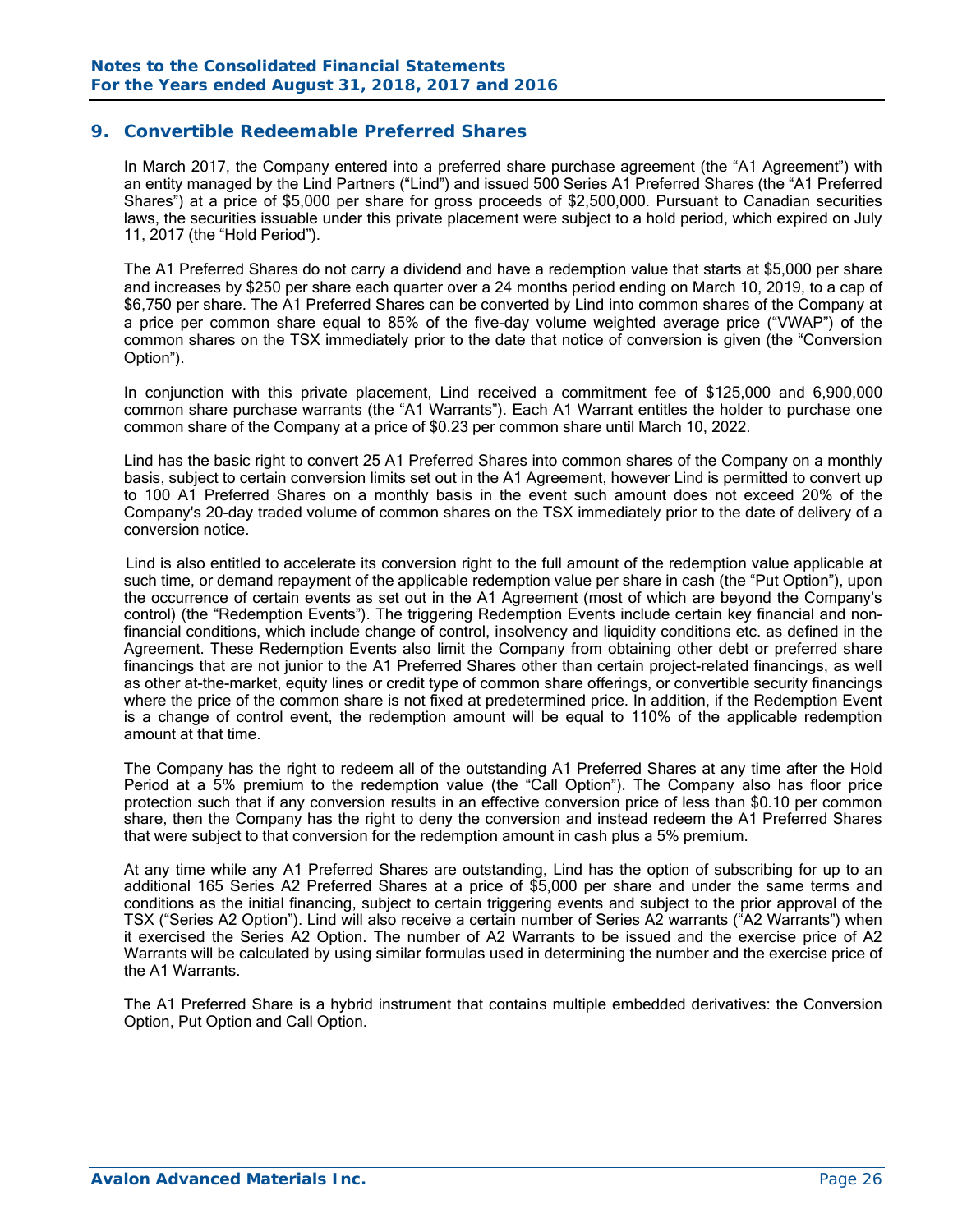The economic characteristics and risks of the Conversion Option are different from that of the host contract (the A1 Preferred Share) in that it allows Lind to convert the A1 Preferred Shares (a debt instrument) into the Company's common shares (an equity instrument) at a price per common share equal to 85% of the five day VWAP of the common share, thus the Conversion Option can be measured separately from the A1 Preferred Share. In addition, the number of common shares to be issued upon conversion is variable and does not meet the "a fixed amount of cash for a fixed number of equity instruments" requirement to be classified as an equity instrument under IAS 32 Financial Instruments: Presentation ("IAS 32"). As such, the Company had designated the entire hybrid contract (the A1 Preferred Share and all of the embedded derivatives) as a financial liability at FVTPL in accordance with IAS 39 and re-measured at each financial statement reporting date, with the resulting change in value being recorded as increase or decrease in fair value of convertible redeemable preferred shares in the consolidated statement of comprehensive loss.

As the Company has the Call Option to redeem all of the outstanding A1 Preferred Shares at a 5% premium to the redemption value, the total fair value of the A1 Preferred Shares at issuance is therefore \$2,625,000.

The exercise price of the A1 Warrant is subject to adjustment from time to time in the event of certain common share rights offering, such that the exercise of the A1 Warrants do not result in a fixed number of common shares being issued for a fixed amount of cash. As a result, The A1 Warrant had been classified as a financial liability at FVTPL and re-measured at each financial statement reporting date using the Black-Scholes pricing model, with the resulting change in value being recorded as increase or decrease in fair value of derivative liabilities in the consolidated statement of comprehensive loss.

 The fair value of the A1 Warrants was estimated at \$236,488 (or \$0.0343 for each warrant) at issuance, and this amount was allocated to the warrant component of this private placement. The fair value of the A1 Warrant was estimated using the Black-Scholes pricing model, with the following assumptions: expected dividend yield of Nil; risk free interest rate of 1.10%; expected life of 4.0 years; and expected volatility of 35%.

 In December 2017, the Company entered into a preferred share purchase agreement (the "B1 Agreement") with Lind and issued 300 Series B1 Preferred Shares (the "B1 Preferred Shares") at a price of \$5,000 per share for gross proceeds of \$1,500,000 in January 2018. Pursuant to Canadian securities laws, the securities issuable under this private placement were subject to a hold period, which expires on May 16, 2018 (the "B1 Hold Period").

In conjunction with this private placement, Lind received a commitment fee of \$75,000 and 6,250,000 common share purchase warrants (the "B1 Warrants"). Each B1 Warrant entitles the holder to purchase one common share of the Company at a price of \$0.15 per common share until January 15, 2023. Other than the exercise price and expiry date, the B1 Warrants bear the similar terms and conditions as the A1 Warrants.

The B1 Agreement is subject to essentially the same terms and conditions as the A1 Agreement and the B1 Preferred Shares bear the same essential features of the A1 Preferred Shares including the rate and amount of the increase in the redemption value, the conversion option, put option and call option etc.

 After the B1 Hold Period, Lind has the basic right to convert 15 B1 Preferred Shares into common shares of the Company on a monthly basis, subject to certain conversion limits set out in the B1 Agreement, however Lind is permitted to convert up to 60 B1 Preferred Shares on a monthly basis in the event such amount does not exceed 20% of the Company's 20-day traded volume of common shares on the TSX immediately prior to the date of delivery of a conversion notice.

At any time while any B1 Preferred Shares are outstanding, Lind has the option of subscribing for up to an additional 100 Series B2 Preferred Shares at a price of \$5,000 per share and under the same terms and conditions as the initial B1 financing, subject to certain triggering events and subject to the prior approval of the TSX ("Series B2 Option"). Lind will also receive a certain number of Series B2 warrants ("B2 Warrants") when it exercises the Series B2 Option. The number of B2 Warrants to be issued and the exercise price of the B2 Warrants will be calculated by using similar formulas used in determining the number and the exercise price of the B1 Warrants.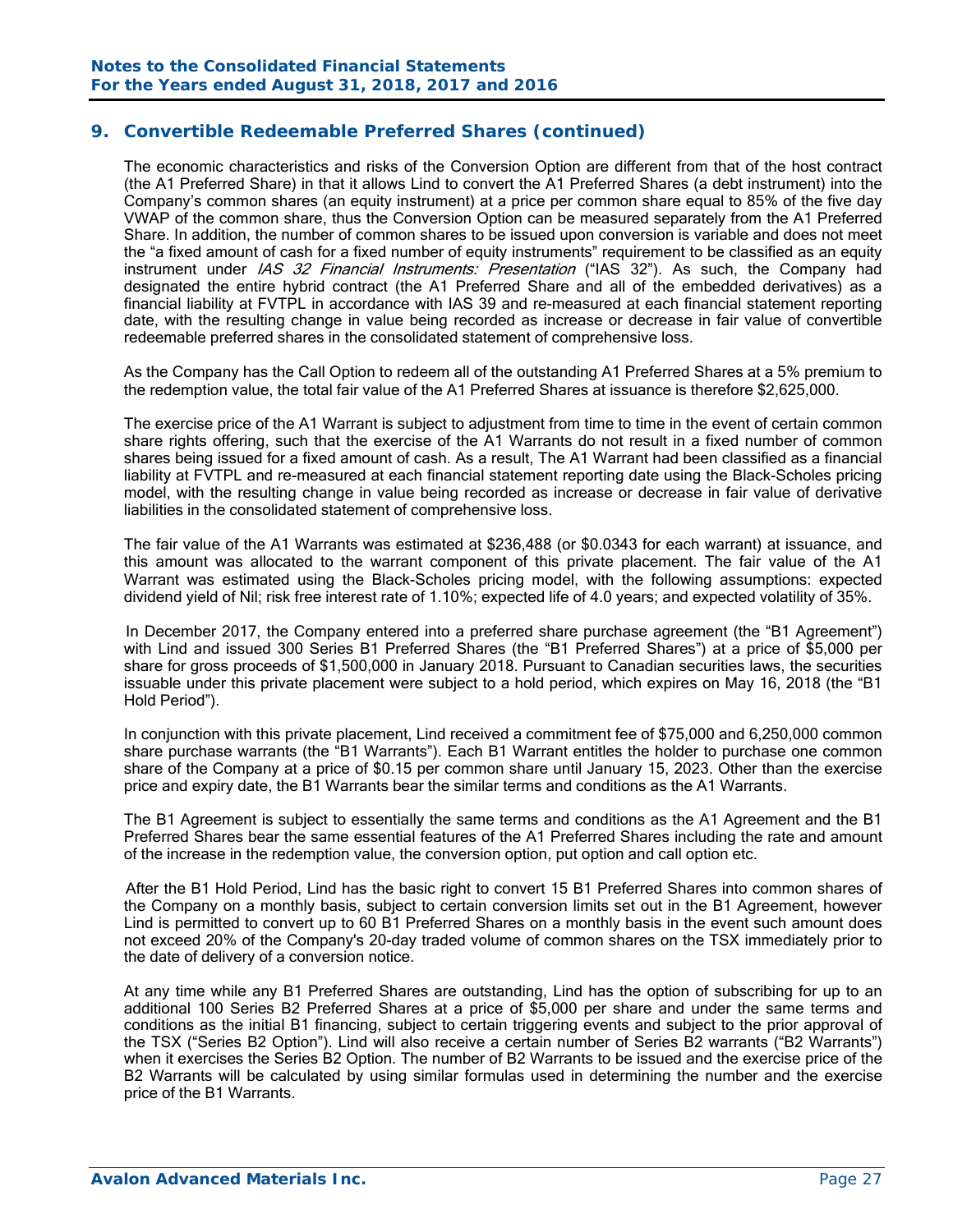As the B1 Preferred Shares bear the same essential features as the A1 Preferred Shares, the Company had designated the entire hybrid contract (the B1 Preferred Share and all of the embedded derivatives) as a financial liability at FVTPL in accordance with IAS 39 and re-measured at each financial statement reporting date.

As the Company has the Call Option to redeem all of the outstanding B1 Preferred Shares at any time after the B1 Hold Period at a 5% premium to the redemption value, the total fair value of the B1 Preferred Shares at issuance is therefore \$1,575,000.

Similar to the A1 Warrants, the exercise price of the B1 Warrants is subject to adjustment from time to time in the event of certain common share rights offering, as such, the B1 Warrants had been classified as a financial liability at FVTPL and re-measured at each financial statement reporting date using the Black-Scholes pricing model.

 The fair value of the B1 Warrants was estimated at \$283,525 (or \$0.0454 for each warrant) at issuance, and this amount was allocated to the warrant component of this private placement. The fair value of the B1 Warrant was estimated using the Black-Scholes pricing model, with the following assumptions: expected dividend yield of Nil; risk free interest rate of 1.94%; expected life of 4.0 years; and expected volatility of 35%.

 In connection with this private placement, the Company also incurred other issuance costs of \$34,040. Cash issuance costs incurred relating to this private placement totaled \$109,040 and had been recorded in the Statement of Comprehensive Loss as financing transaction costs.

The fair values of the B1 Preferred Shares and the B1 warrants at issuance totaled \$1,858,525 and the excess of this amount over the gross proceeds (\$1,500,000) of \$358,525 had been recorded as a financing transaction cost in the Statement of Comprehensive Loss as a financing transaction cost.

 In June 2018, the Company entered into a preferred share purchase agreement (the "C1 Agreement") and issued 150 Series C1 Preferred Shares (the "C1 Preferred Shares") at a price of \$5,000 per share for gross proceeds of \$750,000. Pursuant to Canadian securities laws, the securities issuable under this private placement were subject to a hold period, which expires on October 30, 2018 (the "C1 Hold Period").

In conjunction with this private placement, Lind received a commitment fee of \$37,500 and 3,750,000 common share purchase warrants (the "C1 Warrants"). Each C1 Warrant entitles the holder to purchase one common share of the Company at a price of \$0.125 per common share until June 29, 2023. Other than the exercise price and expiry date, the C1 Warrants bear the similar terms and conditions as the A1 Warrants.

The C1 Agreement is subject to essentially the same terms and conditions as the A1 Agreement and the C1 Preferred Shares bear the same essential features of the A1 Preferred Shares including the rate and amount of the increase in the redemption value, the conversion option, put option and call option etc.

 After the C1 Hold Period, Lind has the basic right to convert 10 C1 Preferred Shares into common shares of the Company on a monthly basis, subject to certain conversion limits set out in the C1 Agreement, however Lind is permitted to convert up to 30 C1 Preferred Shares on a monthly basis in the event such amount does not exceed 20% of the Company's 20-day traded volume of common shares on the TSX immediately prior to the date of delivery of a conversion notice.

At any time while any C1 Preferred Shares are outstanding, Lind has the option of subscribing for up to an additional 50 Series C2 Preferred Shares at a price of \$5,000 per share and under the same terms and conditions as the initial C1 financing, subject to certain triggering events and subject to the prior approval of the TSX ("Series C2 Option"). Lind will also receive a certain number of Series C2 warrants ("C2 Warrants") when it exercises the Series C2 Option. The number of C2 Warrants to be issued and the exercise price of the C2 Warrants will be calculated by using similar formulas used in determining the number and the exercise price of the C1 Warrants.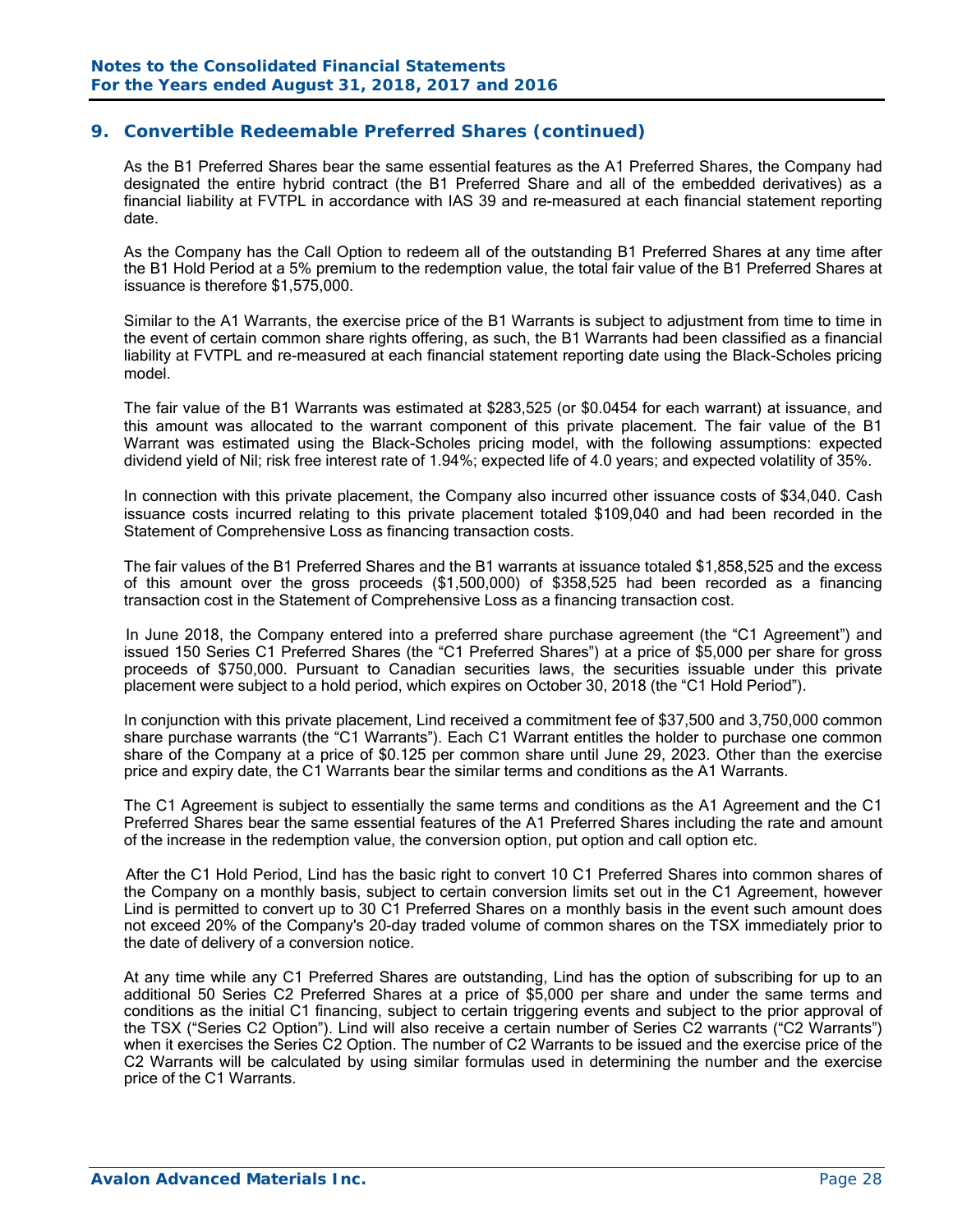As the C1 Preferred Shares bear the same essential features as the A1 Preferred Shares, the Company had designated the entire hybrid contract (the C1 Preferred Share and all of the embedded derivatives) as a financial liability at FVTPL in accordance with IAS 39 and re-measured at each financial statement reporting date.

As the Company has the Call Option to redeem all of the outstanding C1 Preferred Shares at any time after the C1 Hold Period at a 5% premium to the redemption value, the total fair value of the C1 Preferred Shares at issuance is therefore \$787,500.

Similar to the A1 Warrants, the exercise price of the C1 Warrants is subject to adjustment from time to time in the event of certain common share rights offering, as such, the C1 Warrants had been classified as a financial liability at FVTPL and re-measured at each financial statement reporting date using the Black-Scholes pricing model.

 The fair value of the C1 Warrants was estimated at \$73,679 (or \$0.0196 for each warrant) at issuance, and this amount was allocated to the warrant component of this private placement. The fair value of the C1 Warrant was estimated using the Black-Scholes pricing model, with the following assumptions: expected dividend yield of Nil; risk free interest rate of 2.00%; expected life of 4.0 years; and expected volatility of 35%.

In connection with this private placement, the Company also incurred other issuance costs of \$18,668. Cash issuance costs incurred relating to this private placement totaled \$56,168 and had been recorded in the Statement of Comprehensive Loss as financing transaction costs.

The fair values of the C1 Preferred Shares and the C1 warrants at issuance totaled \$861,179 and the excess of this amount over the gross proceeds (\$750,000) of \$111,179 had been recorded as a financing transaction cost in the Statement of Comprehensive Loss as a financing transaction cost.

A summary of the changes in the convertible redeemable preferred shares amount is set out below:

|                                                 | <b>Number</b> | Amount          |
|-------------------------------------------------|---------------|-----------------|
| <b>A1 Preferred Shares</b>                      |               |                 |
| Balance - September 1, 2016                     |               | \$              |
| Preferred shares issued                         | 500           | 2,625,000       |
| Increase in fair value                          |               | 131,250         |
| Converted to common shares                      | (20)          | (110, 250)      |
| Balance - August 31, 2017                       | 480           | 2,646,000       |
| Increase in fair value                          |               | 385,875         |
| Converted to common shares                      | (300)         | (1,850,625)     |
| Balance - August 31, 2018                       | 180           | \$<br>1,181,250 |
| <b>B1 Preferred Shares</b>                      |               |                 |
| Balance - September 1, 2016 and August 31, 2017 |               | \$              |
| Preferred shares issued                         | 300           | 1,575,000       |
| Increase in fair value                          |               | 149,625         |
| Converted to common shares                      | (60)          | (338,625)       |
| Balance - August 31, 2018                       | 240           | \$<br>1,386,000 |
| <b>C1 Preferred Shares</b>                      |               |                 |
| Balance - September 1, 2016 and August 31, 2017 |               | \$              |
| Preferred shares issued                         | 150           | 787,500         |
| Balance - August 31, 2018                       | 150           | \$<br>787,500   |
|                                                 | 570           | 3,354,750       |
|                                                 |               |                 |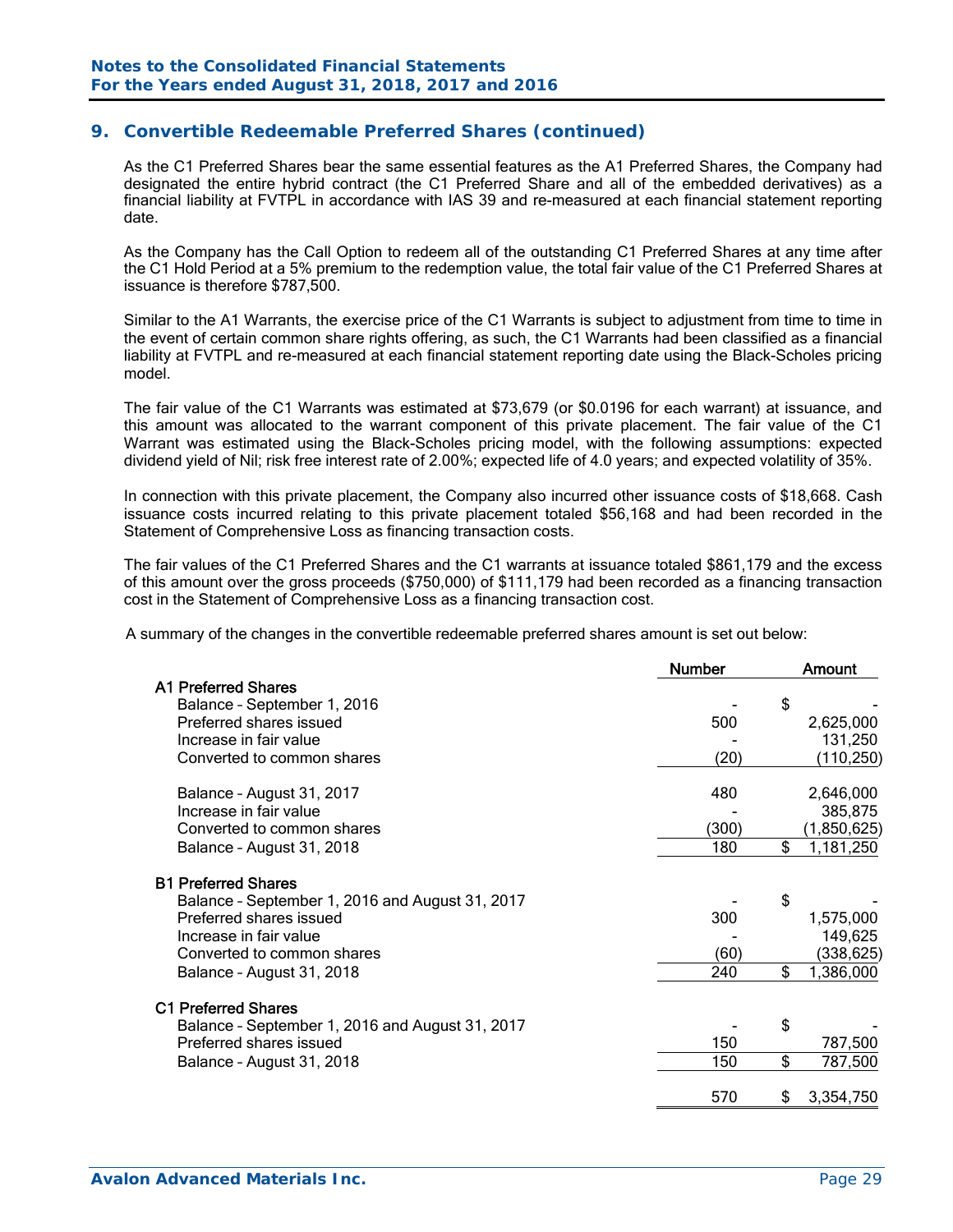As at August 31, 2018, Lind has the right to convert all of the outstanding A1 and B1 Preferred shares and also has the right to convert all of the outstanding C1 Preferred Shares after the C1 Hold Period. The number of common shares to be issued would be 59,235,294 if all of the outstanding A1, B1 and C1 Preferred Shares had been converted into common shares based on the closing price of the Company's common shares on the TSX of \$0.075 on August 31, 2018.

# **10. Derivative Liabilities**

The derivative liabilities consist of the warrants denominated in foreign currency, the A1 Warrants, the B1 Warrants and C1 Warrants.

The derivative liability of \$181,671 for warrants denominated in foreign currency as at August 31, 2017 should have been classified as a non-current liability in accordance with IAS 1, Presentation of Financial Statements as at August 31, 2017, but was presented as a current liability on the Statement of Financial Position in the Company's consolidated annual financial statements for the year ended August 31, 2017. This amount has been reclassified as a non-current liability on the comparative Statement of Financial Position as included in these consolidated financial statements to conform with the current year's presentation.

The following table reconciles the outstanding warrants (with an exercise price in a currency that is not the functional currency of the Company) and the A1 and B1 Warrants to purchase common shares of the Company at the beginning and end of the respective periods:

|                                                                                                   | <b>Number</b><br>of Warrants          | Amount |                                             |  |  |
|---------------------------------------------------------------------------------------------------|---------------------------------------|--------|---------------------------------------------|--|--|
| Warrants denominated in foreign currency<br>Balance - September 1, 2016<br>Decrease in fair value | 6,466,513                             | \$     | 411,418<br>(229,747)                        |  |  |
| Balance - August 31, 2017<br>Decrease in fair value                                               | 6,466,513                             |        | 181,671<br>(181,617)                        |  |  |
| Balance - August 31, 2018                                                                         | 6,466,513                             | \$     | 54                                          |  |  |
| A1, B1 and C1 Warrants<br>Balance - September 1, 2016<br>Issued<br>Decrease in fair value         | 6,900,000                             | \$     | 236,488<br>(103, 326)                       |  |  |
| Balance - August 31, 2017<br>Issued<br>Decrease in fair value<br>Balance - August 31, 2018        | 6,900,000<br>10,000,000<br>16,900,000 | \$     | 133,162<br>357,204<br>(380, 599)<br>109,767 |  |  |
| <b>Total derivative liabilities</b>                                                               |                                       |        | 109,821                                     |  |  |

#### **11. Site Closure and Reclamation Provision**

A summary of the changes in the site closure and reclamation provision is set out below:

|                                                                                             |  | August 31,<br>2018 | August 31,<br>2017 |                   |  |
|---------------------------------------------------------------------------------------------|--|--------------------|--------------------|-------------------|--|
| Balance - beginning of year<br>Increase in provision for site closure and reclamation costs |  | 303,600<br>-       | \$                 | 263,600<br>40,000 |  |
| Balance - end of year                                                                       |  | 303,600            | S                  | 303,600           |  |

**Avalon Advanced Materials Inc. Page 30**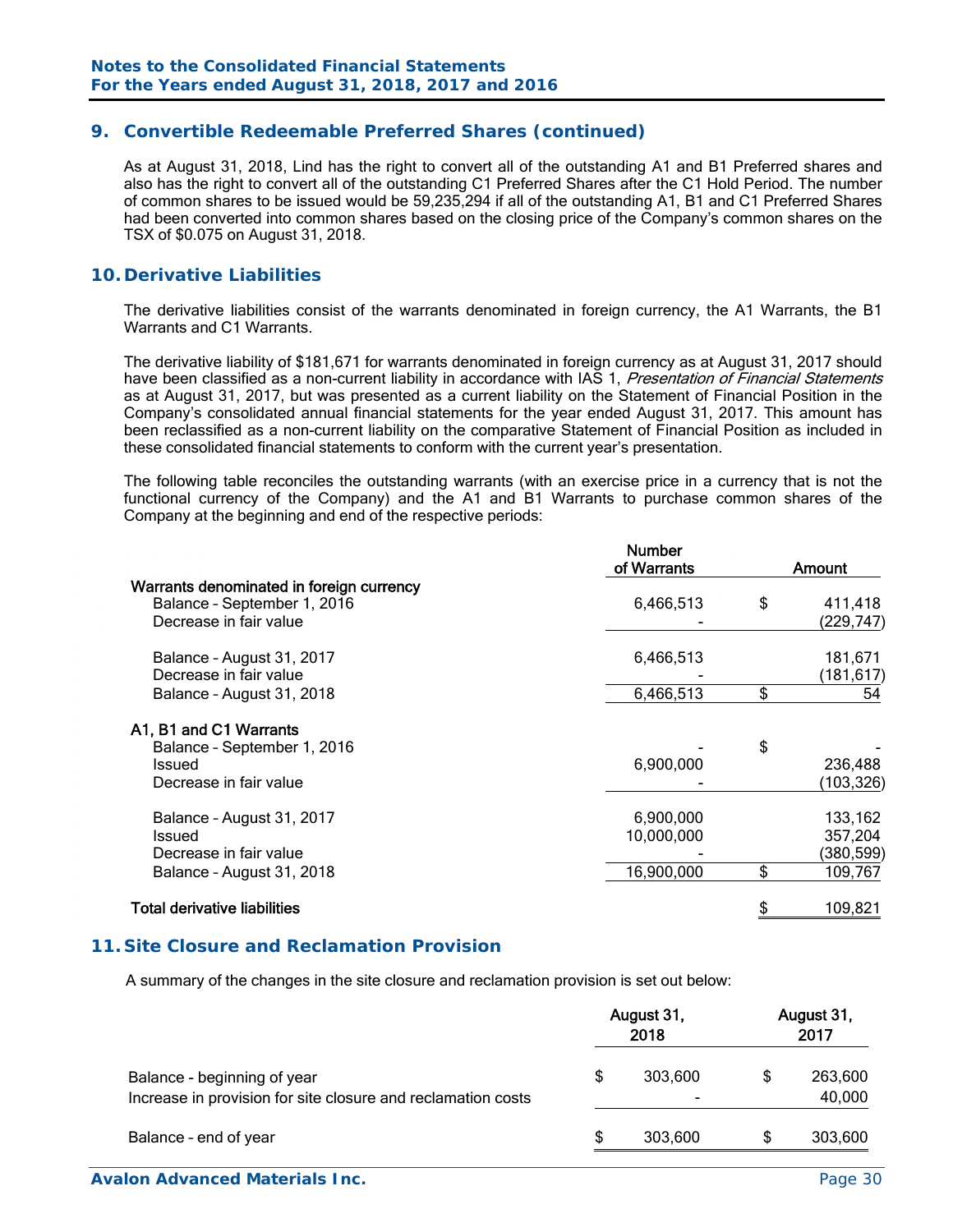## **11. Site Closure and Reclamation Provision (continued)**

As at August 31, 2018, the current estimated closure costs to reclaim the Company's Nechalacho exploration camp site at Thor Lake, the Separation Rapids and the Warren Township exploration sites are \$250,000, \$40,000 and \$13,600 respectively. The closure costs for the Nechalacho exploration camp site are expected to be incurred over the years of 2040 and 2041. The expected undiscounted future cash flow is estimated to be \$508,200 for the Nechalacho exploration camp site, assuming an annual inflation rate of 3%.

# **12. Share Capital**

#### *a) Authorized*

The Company is presently authorized to issue an unlimited number of common shares without par value. The Company is also authorized to issue up to 25,000,000 preferred shares without par value, of which 950 have been issued and 570 are outstanding as at August 31, 2018.

#### *b) Common Shares*

Common shares issued during the years ended August 31, 2016, 2017 and 2018 are as follows:

i) In September 2013, the Company entered into a sales agreement (the "Sales Agreement") with Cowen and Company, LLC ("Cowen"), pursuant to which the Company could, at its discretion and from time to time during the term of the Sales Agreement, sell, through Cowen, as agent and/or principal, such number of the Company's common shares as would result in aggregate gross proceeds to the Company of up to US\$25,000,000. Sales of common shares could be made through "at the market" issuances on the NYSE MKT at the market price prevailing at the time of each sale, and, as a result, prices varied.

The Company filed a prospectus supplement, dated September 24, 2013, pursuant to which the Company could issue up to US\$8,100,000 in common shares using the Sales Agreement (each prospectus supplement is limited to 10% of the market value of the Company at the end of the month prior to filing) (the "First Supplement").

The Company could pay Cowen a commission, or allowed a discount, equal to 3.0% of the gross proceeds of all common shares sold under the Sales Agreement.

Pursuant to the Sales Agreement, as at August 31, 2015, the Company had issued 9,428,180 common shares for gross proceeds of \$3,855,388 (US\$3,439,916) and paid cash commissions totaling \$115,661 (US\$103,197). During the year ended August 31, 2014, the Company had also incurred other costs (primarily related to the preparation of the Sales Agreement and the First Supplement) of \$399,032, of which \$381,775 had been recognized as share issuance costs as at August 31, 2015, and the balance of \$17,257 was recorded as prepaid transaction costs.

During the year ended August 31, 2016, the Company had issued 1,553,724 common shares for gross proceeds of \$248,086 (US\$187,696) pursuant to the Sales Agreement and paid cash commissions totaling \$7,443 (US\$5,631). The Company had recognized the balance of the prepaid transaction costs of \$17,257 as share issuance costs.

The Sales Agreement expired in October 2015.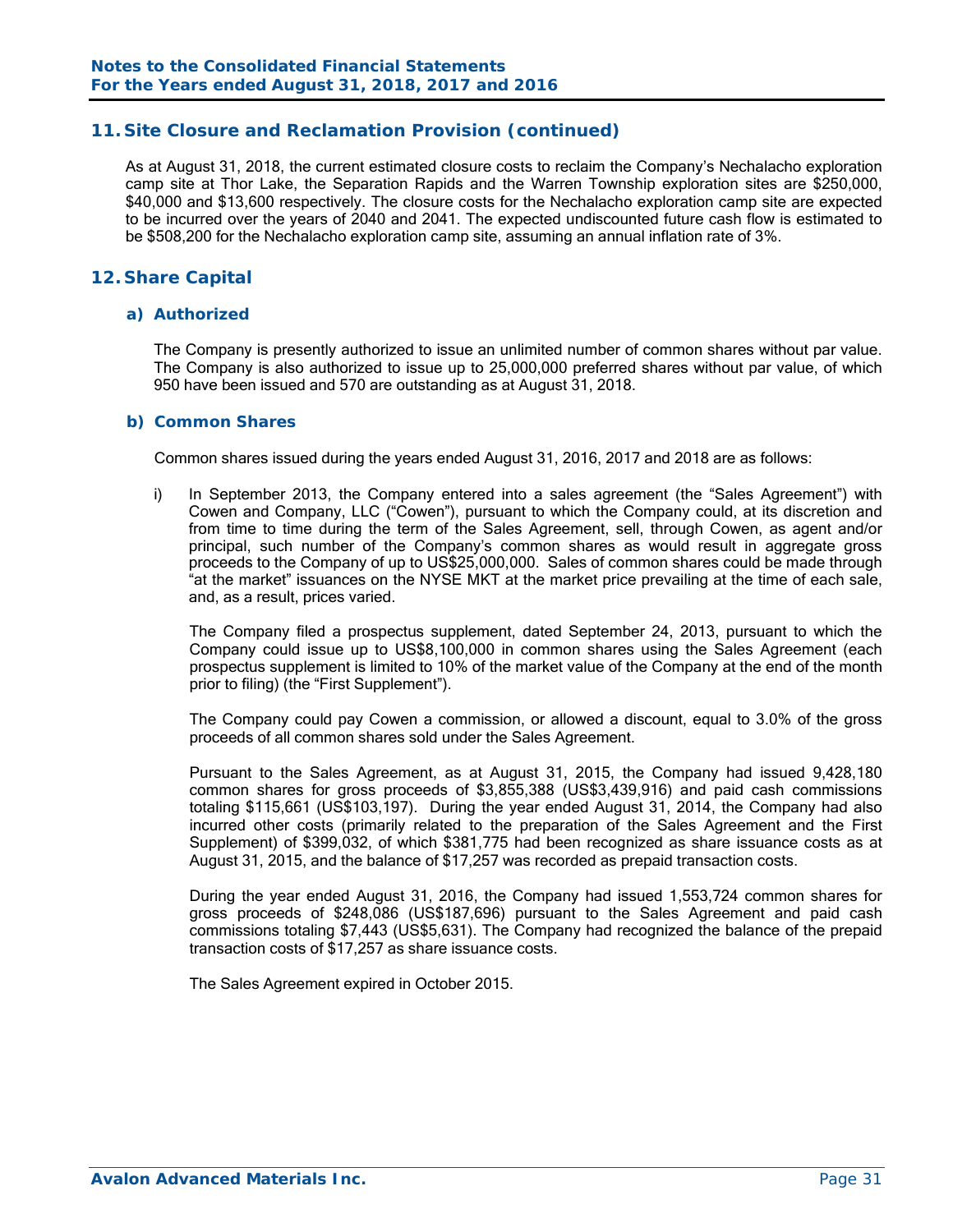ii) On December 24, 2015, the Company completed a private placement (the "December 2015 Private Placement") and issued 6,000,000 flow-through units ("Flow-Through Unit") at \$0.125 per unit (the "Unit Price") for gross proceeds of \$750,000. Each Flow-Through Unit consists of one flow-through common share and one-half of one non-transferrable common share purchase warrant. Each whole warrant entitles the holder to purchase one common share of the Company at a price of \$0.175 per share, until December 24, 2017.

The fair value of the warrant component of the Flow-Through Unit was estimated at \$0.0196 and the fair value of the flow-through feature of the Flow-Through Unit was estimated at \$0.0313. Using the relative fair value method, the Flow-Through Unit price of \$0.125 was allocated between the share component, the warrant component and the flow-through feature as follows: \$0.0917, \$0.0128, and \$0.0205, respectively.

The fair value of the warrant was estimated using the Black-Scholes pricing model, with the following assumptions: expected dividend yield of Nil; risk free interest rate of 0.48%; expected life of 2.0 years; and expected volatility of 64%. The fair value of the flow-through feature (flow-through share premium) is estimated by multiplying the CEE amount to be renounced per Flow-Through Unit of \$0.1249 by the Company's current tax rate of 25%.

In connection with the December 2015 Private Placement, the Company paid cash commission of \$45,000, incurred other issuance costs of \$23,541 and issued 360,000 non-transferrable compensation warrants. Each compensation warrant entitles the holder to purchase one common share of the Company at an exercise price of \$0.125 per share until December 24, 2017. The estimated fair value of the compensation warrants totaled \$19,573. The fair values of these compensation warrants were estimated using the Black-Scholes pricing model, with the following assumptions: expected dividend yield of Nil; risk free interest rate of 0.48%; expected life of 2.0 years; and expected volatility of 64%.

Cash issuance costs and the estimated fair value of the compensation warrants were allocated on a pro-rata basis between the three components of the Flow-Through Unit.

The total flow-through share premium of \$108,549 (net of issuance costs of \$14,451) was recorded as a deferred flow-through share premium liability on the consolidated statement of financial position on December 24, 2015. The CEE expenditures renounced relating to the December 2015 Private Placement were incurred during the year ended August 31, 2016, accordingly the Company has recognized a deferred income tax recovery \$108,549 through the consolidated statement of comprehensive loss with a corresponding reduction to the deferred flow-through share premium liability during the year ended August 31, 2016.

iii) On March 11, 2016, the Company completed a private placement (the "Private Placement") and issued 13,700,000 units ("PP Unit") at a price of \$0.10 per PP Unit for gross proceeds of \$1,370,000, of which 1,000,000 PP Units were issued to Mr. Donald Bubar. Each PP Unit consists of one common share and one-half of one non-transferrable common share purchase warrant. Each whole warrant entitles the holder to purchase one common share of the Company at a price of \$0.15 per share, until March 11, 2018, or if at any time following September 11, 2016, the closing price of the common shares on the TSX is \$0.25 or higher for a period of twenty consecutive trading days, the Company may, by notice to the holder reduce the expiry date of the warrants to not less than 30 days from the date of such notice (the "Accelerated Expiry Date").

 Of the PP Unit price of \$0.10, \$0.0871 was allocated to the common share component of the PP Unit and the balance of \$0.0129 was allocated to the warrant component of the PP Unit. These values were allocated on a pro rata basis based on the closing trading price of the Company's common shares on the TSX on the date the terms of the private placement were finalized, which was \$0.14, and the estimated fair value of a whole warrant of \$0.0208. The fair value of the warrant was estimated using the Black-Scholes pricing model, with the following assumptions: expected dividend yield of Nil; risk free interest rate of 0.50%; expected life of 1.0 years; and expected volatility of 82%.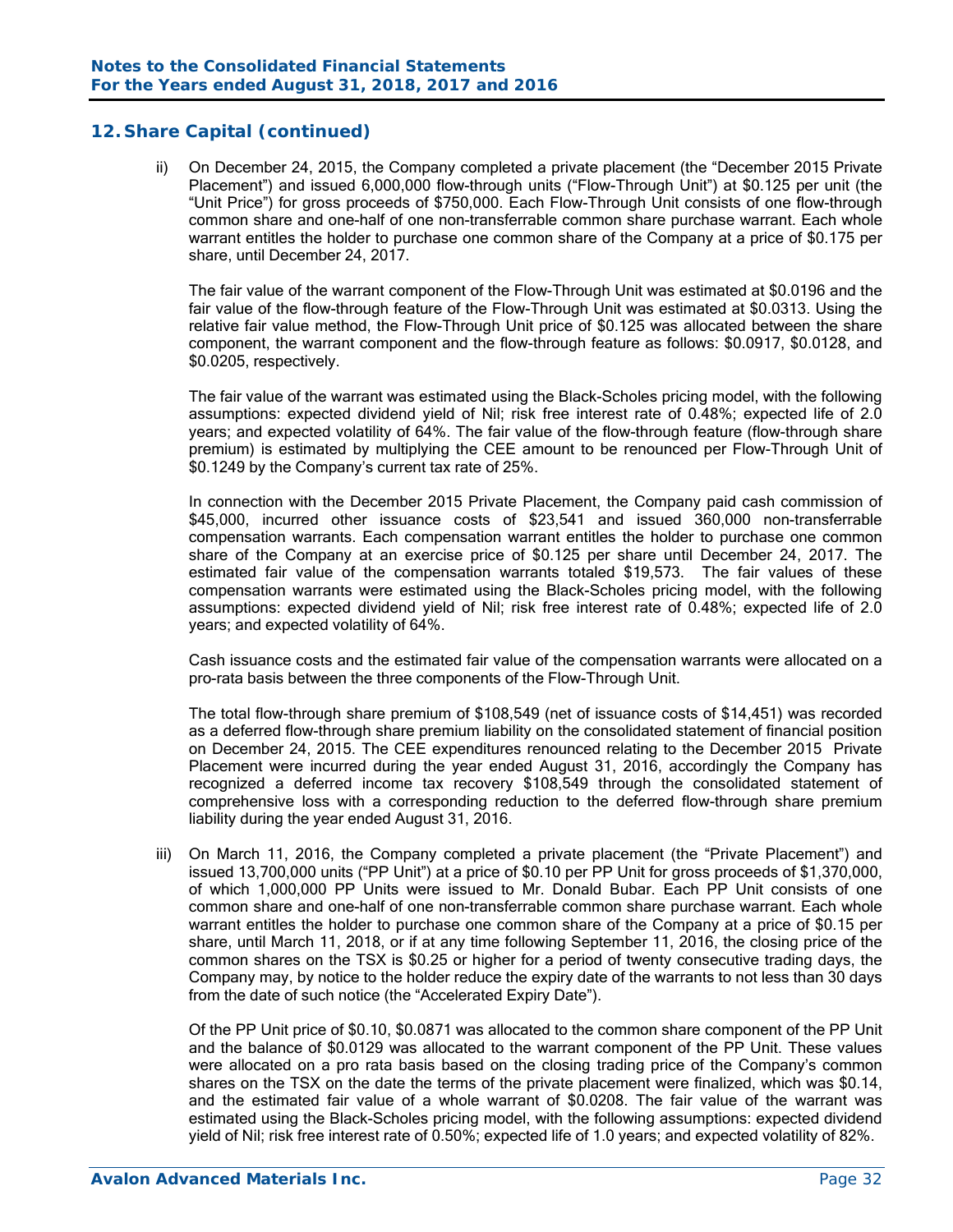In connection with the Private Placement, the Company paid finders' fees of \$30,000, incurred other issuance costs of \$17,864 and issued 300,000 non-transferrable finder's compensation warrants. Each finder's compensation warrant entitles the holder to purchase one common share of the Company at an exercise price of \$0.11 per share until the earlier of March 11, 2018 or the Accelerated Expiry Date. The estimated fair value of the compensation warrants totaled \$26,671.

The fair values of these compensation warrants were estimated using the Black-Scholes pricing model, with the following assumptions: expected dividend yield of Nil; risk free interest rate of 0.50%; expected life of 1.0 years; and expected volatility of 82%.

Cash issuance costs and the estimated fair value of the compensation warrants were allocated on a pro-rata basis between the two components of the Unit.

iv) On March 29, 2016, the Company completed a private placement (the "March 2016 Private Placement") and issued 3,000,000 flow-through units ("FT Unit") at a price of \$0.175 per FT Unit and 2,000,000 units ("Non-FT Unit") at a price of \$0.125 per Non-FT Unit for gross proceeds of \$775,000. Each FT Unit consists of one flow-through common share and one-half of one non-transferrable common share purchase warrant ("FT Warrant"). Each whole FT Warrant entitles the holder to purchase one common share of the Company at a price of \$0.20 per share until March 29, 2018, or if at any time following September 29, 2016, the closing price of the common shares on the TSX is \$0.25 or higher for a period of twenty consecutive trading days, the Company may, by notice to the holder reduce the expiry date of the warrants to not less than 30 days from the date of such notice ("Expiry Date"). Each Non-FT Unit consists of one common share and one-half of one nontransferrable common share purchase warrant (Non-FT Warrant"). Each whole Non-FT Warrant entitles the holder to purchase one common share of the Company at a price of \$0.175 per share until the Expiry Date.

The fair value of the warrant component of the F-T Unit was estimated at \$0.0147 and the fair value of the flow-through feature of the FT Unit was estimated at \$0.0439. Using the relative fair value method, the FT Unit price of \$0.175 was allocated between the share component, the warrant component and the flow-through feature as follows: \$0.1259, \$0.0123, and \$0.0368, respectively.

The fair value of the FT Warrant was estimated using the Black-Scholes pricing model, with the following assumptions: expected dividend yield of Nil; risk free interest rate of 0.50%; expected life of 1.0 years; and expected volatility of 74%. The fair value of the flow-through feature ("flow-through share premium") was estimated by multiplying the CEE amount to be renounced per FT Unit of \$0.1749 by the Company's current tax rate of 25%.

Of the Non-FT Unit price of \$0.125, \$0.1117 was allocated to the common share component of the Non-FT Unit and the balance of \$0.0133 was allocated to the warrant component of the Non-FT Unit. These values were allocated on a pro rata basis based on the closing trading price of the Company's common shares on the TSX on the date the terms of the private placement were finalized, which was \$0.15, and the estimated fair value of a whole Non-FT Warrant of \$0.0356. The fair value of the Non-FT Warrant was estimated using the Black-Scholes pricing model, with the same assumptions as for the FT Warrant.

In connection with the issuance of the FT Units, the Company paid finders' fees of \$31,500 and issued 180,000 non-transferrable finder's compensation warrants. Each finder's compensation warrant entitles the holder to purchase one common share of the Company at an exercise price of \$0.175 per share until March 29, 2018. The estimated fair value of the compensation warrants totaled \$8,203. The fair values of these compensation warrants were estimated using the Black-Scholes pricing model, with the following assumptions: expected dividend yield of Nil; risk free interest rate of 0.51%; expected life of 2.0 years; and expected volatility of 72%.

The Company also incurred other issuance costs of \$14,263 relating to the March 2016 Private Placement.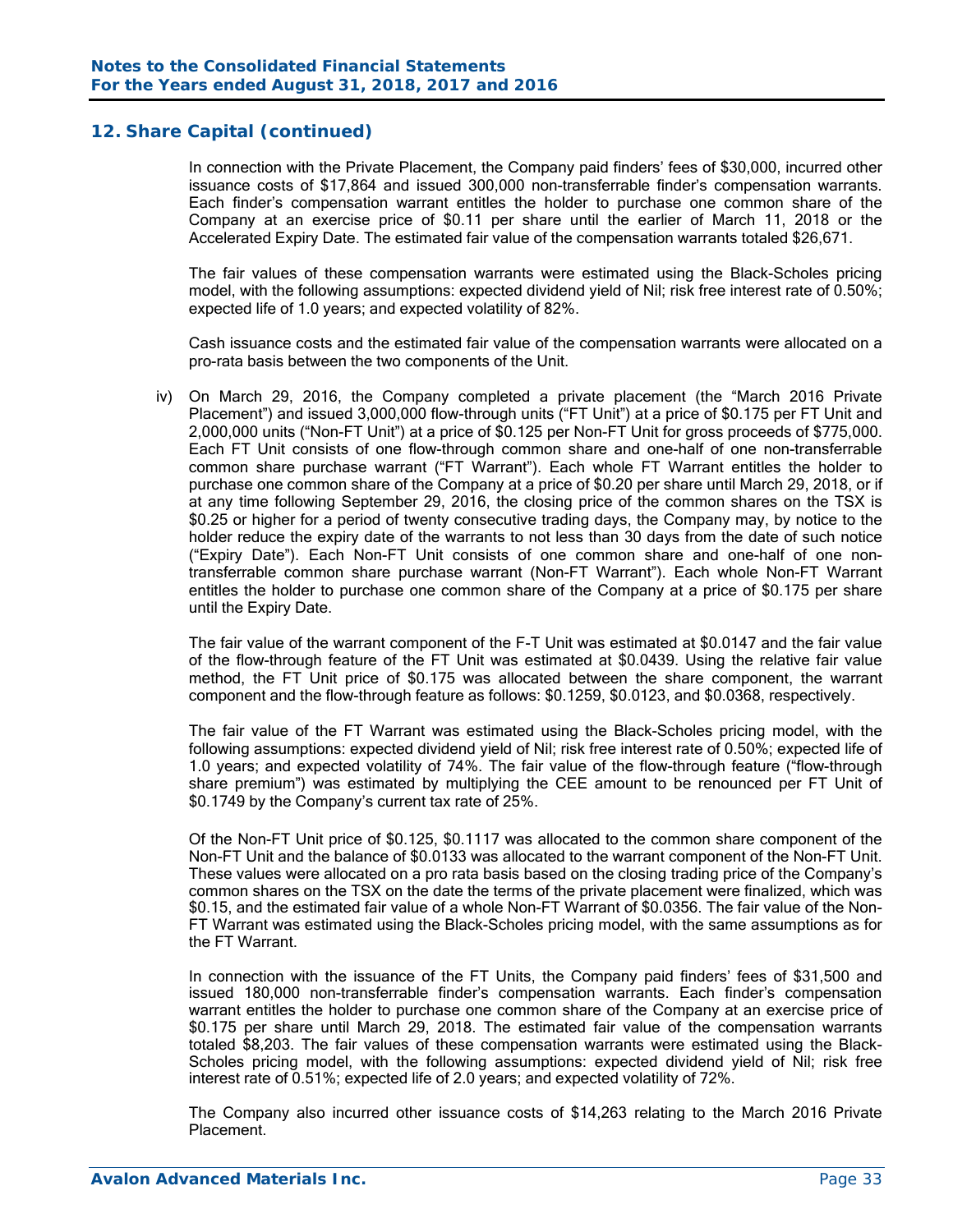Cash issuance costs and the estimated fair value of the compensation warrants totaling \$50,397 were allocated on a pro-rata basis between the three components of the FT Unit. The balance of the cash issuance costs of \$3,569 were allocated on a pro-rata basis between the two components of the Non-FT Unit.

The total flow-through share premium of \$110,400 was recorded as a deferred flow-through share premium liability on the consolidated statement of financial position on March 29, 2016. As at August 31, 2016, the Company had incurred CEE of \$65,505 related to the March 2016 Private Placement and the balance of \$459,195 had been incurred during the year ended August 31, 2017. Accordingly, the Company had recognized a pro rata amount of the flow-through share premium of \$13,783 and \$96,617 through the consolidated statement of comprehensive loss as a deferred income tax recovery with a corresponding reduction to the deferred flow-through share premium liability during the years ended August 31, 2016 and August 31, 2017, respectively.

v) On November 7, 2016, the Company completed a private placement (the "November 2016 Private Placement") and issued 4,545,454 flow-through common shares at \$0.22 per share for gross proceeds of \$1,000,000.

In connection with the November 2016 Private Placement, the Company paid finders' fees of \$60,000, incurred other issuance costs of \$11,351 and issued 272,727 non-transferrable finder's compensation warrants. Each compensation warrant entitles the holder to purchase one common share of the Company at an exercise price of \$0.25 per share until November 7, 2018. The estimated fair value of the compensation warrants totaled \$12,747. The fair values of these compensation warrants were estimated using the Black-Scholes pricing model, with the following assumptions: expected dividend yield of Nil; risk free interest rate of 0.70%; expected life of 2.0 years; and expected volatility of 74%.

The excess of the cash consideration received over the market price of the Company's shares at the date of the announcement of the flow-through share financing totaling \$181,818 was recorded as a deferred flow-through share premium liability on the consolidated statement of financial position on November 7, 2016.

vi) On December 23, 2016, the Company completed a private placement (the "December 2016 Private Placement") and issued 2,500,000 flow-through common shares at \$0.15 per share for gross proceeds of \$375,000.

In connection with the December 2016 Private Placement, the Company paid finders' fees of \$22,500, incurred other issuance costs of \$15,367 and issued 150,000 non-transferrable finder's compensation warrants. Each compensation warrant entitles the holder to purchase one common share of the Company at an exercise price of \$0.15 per share until December 23, 2018. The estimated fair value of the compensation warrants totaled \$9,189. The fair values of these compensation warrants were estimated using the Black-Scholes pricing model, with the following assumptions: expected dividend yield of Nil; risk free interest rate of 0.78%; expected life of 2.0 years; and expected volatility of 85%.

The excess of the cash consideration received over the market price of the Company's shares at the date of the announcement of the flow-through share financing totaling \$25,000 was recorded as a deferred flow-through share premium liability on the consolidated statement of financial position on December 23, 2016.

vii) On June 12, 2017, the Company completed a private placement (the "June 2017 Private Placement") and issued 3,400,000 flow-through common shares at \$0.15 per share for gross proceeds of \$510,000.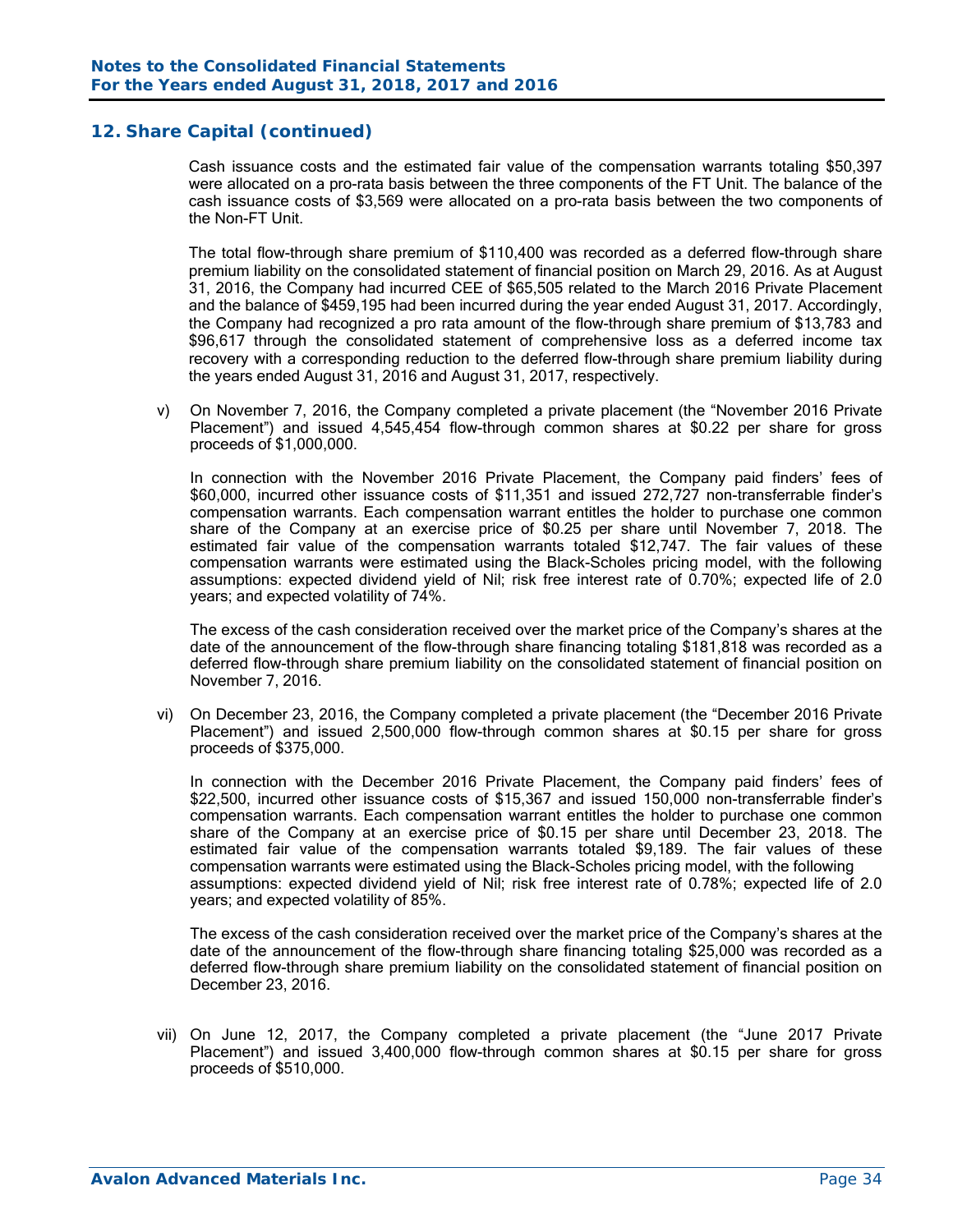In connection with the June 2017 Private Placement, the Company paid finders' fees of \$30,600, incurred other issuance costs of \$23,069 and issued 204,000 non-transferrable finder's compensation warrants. Each compensation warrant entitles the holder to purchase one common share of the Company at an exercise price of \$0.15 per share until June 12, 2019. The estimated fair value of the compensation warrants totaled \$10,463. The fair values of these compensation warrants were estimated using the Black-Scholes pricing model, with the following assumptions: expected dividend yield of Nil; risk free interest rate of 0.83%; expected life of 2.0 years; and expected volatility of 66%.

The excess of the cash consideration received over the market price of the Company's shares at the date of the announcement of the flow-through share financing totaling \$17,000 was recorded as a deferred flow-through share premium liability on the consolidated statement of financial position on June 12, 2017.

viii) On August 16, 2017, the Company completed a private placement (the "August 2017 Private Placement") and issued 3,100,000 flow-through common shares at \$0.145 per share for gross proceeds of \$449,500.

In connection with the August 2017 Private Placement, the Company paid finders' fees of \$26,970, incurred other issuance costs of \$21,908 and issued 186,000 non-transferrable finder's compensation warrants. Each compensation warrant entitles the holder to purchase one common share of the Company at an exercise price of \$0.145 per share until August 16, 2019. The estimated fair value of the compensation warrants totaled \$7,655. The fair values of these compensation warrants were estimated using the Black-Scholes pricing model, with the following assumptions: expected dividend yield of Nil; risk free interest rate of 1.23%; expected life of 2.0 years; and expected volatility of 63%.

The excess of the cash consideration received over the market price of the Company's shares at the date of the announcement of the flow-through share financing totaling \$46,500 was recorded as a deferred flow-through share premium liability on the consolidated statement of financial position on August 16, 2017.

ix) In November 2017, the Company completed a private placement and issued 3,215,000 flow-through common shares at a price of \$0.145 per share (of which 305,000 flow-through common shares were subscribed by certain directors and officers of the Company) and 4,800,000 non-flow-through units at a price of \$0.12 per unit (the "Unit") for gross proceeds of \$1,042,175 (the "November 2017 Private Placement"). Each Unit consists of one non-flow-through common share and one half nontransferable common share purchase warrant, with each whole warrant being exercisable to acquire one non-flow-through common share of the Company at a price of \$0.16 until November 3, 2019.

 Of the Unit price of \$0.12, \$0.112 was allocated to the common share component of the Unit and the balance of \$0.008 was allocated to the warrant component of the Unit. These values were allocated on a pro rata basis based on the closing trading price of the Company's common shares on the TSX on the closing date of the private placement, which was \$0.135, and the estimated fair value of a whole warrant of \$0.0193. The fair value of the warrant was estimated using the Black-Scholes pricing model.

In conjunction with this private placement, the Company paid finder's fees of \$34,560, incurred other issuance costs of \$10,192 and issued 288,000 non-transferrable compensation warrants, with each compensation warrant being exercisable to acquire one common share of the Company at a price of \$0.15 until November 3, 2019. The total fair values of these compensation warrants were estimated at \$14,030 using the Black-Scholes pricing model.

 The excess of the cash consideration received over the market price of the Company's shares at the date of the announcement of the flow-through share financing totaling \$32,150 was recorded as a deferred flow-through share premium liability on the consolidated statement of financial position on the date of issuance.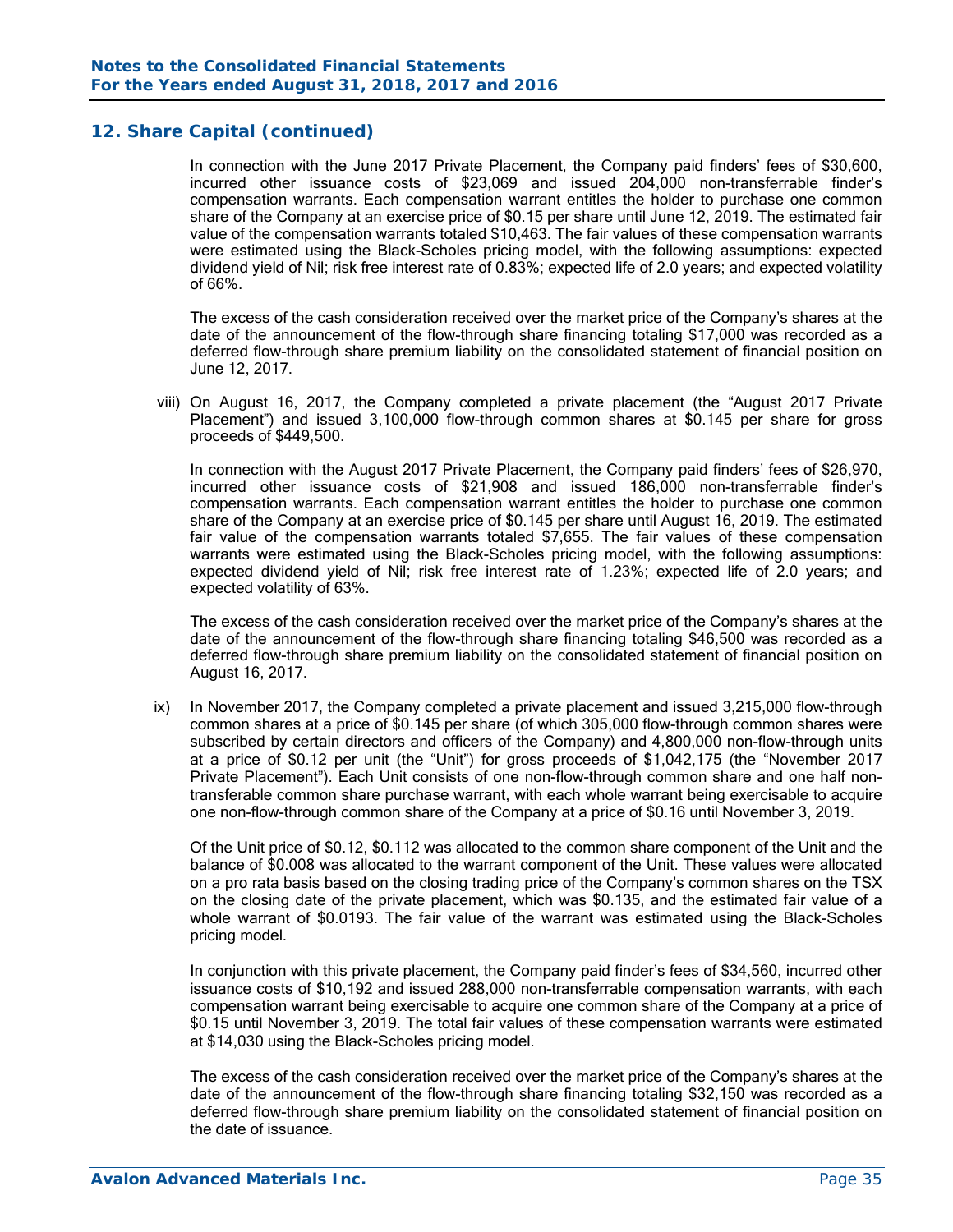x) In December 2017, the Company completed a private placement (the "December 2017 Private Placement") and issued 3,737,400 flow-through common shares at \$0.145 per share for gross proceeds of \$541,923.

In connection with the December 2017 Private Placement, the Company paid finders' fees of \$19,140, incurred other issuance costs of \$9,322 and issued 132,000 non-transferrable finder's compensation warrants. Each compensation warrant entitles the holder to purchase one common share of the Company at an exercise price of \$0.15 per share until December 22, 2019. The fair values of these compensation warrants were estimated at \$4,475 using the Black-Scholes pricing model.

 The excess of the cash consideration received over the market price of the Company's shares at the date of the announcement of the flow-through share financing totaling \$112,122 was recorded as a deferred flow-through share premium liability on the consolidated statement of financial position on December 29, 2017.

xi) In July 2018, the Company completed a private placement and issued 2,400,000 non-flow-through units ("New NFT Unit") at a price of \$0.10 per New NFT Unit and 3,500,000 flow-through units ("New FT Unit") at a price of \$0.10 per New FT Unit for total gross proceeds of \$590,000. Each New NFT Unit was comprised of one common share and one common share purchase warrant. Each warrant entitles the holder to acquire one common share at a price of \$0.12 for a period of two years from the closing date of the private placement (the "Closing Date"), or if the closing price of the common shares on the TSX is \$0.16 or higher for a period of twenty consecutive trading days after the Closing Date, the Company may, by notice to the holder (supplemented by a news release of general dissemination) reduce the expiry date of the warrants to not less than 30 days from the date of such notice (the "Expiry Date"). Each New FT Unit was comprised of one flow-through common share and one half of one common share purchase warrant. Each whole warrant entitles the holder to acquire one common share at a price of \$0.12 until the Expiry date.

 Of the New NFT Unit price of \$0.10, \$0.0889 was allocated to the common share component of the New NFT Unit and the balance of \$0.0111 was allocated to the warrant component of the New NFT Unit. These values were allocated on a pro rata basis based on the closing trading price of the Company's common shares on the TSX on the Closing Date of the private placement, which was \$0.095, and the estimated fair value of a warrant of \$0.0119. The fair value of the warrant was estimated using the Black-Scholes pricing model.

The fair value of the warrant component of the New FT Unit was estimated at \$0.0040 and the fair value of the flow-through feature of the FT Unit was estimated at \$0.0250. Using the relative fair value method, the New FT Unit price of \$0.10 was allocated between the share component, the warrant component and the flow-through feature as follows: \$0.0746, \$0.0035, and \$0.0219, respectively.

The fair value of the warrant was estimated using the Black-Scholes pricing model. The fair value of the flow-through feature ("flow-through share premium") was estimated by multiplying the CEE amount to be renounced per FT Unit of \$0.0999 by the Company's current tax rate of 25%, which totaled \$76,650 and was recorded as a deferred flow-through share premium liability on the consolidated statement of financial position on July 11, 2018.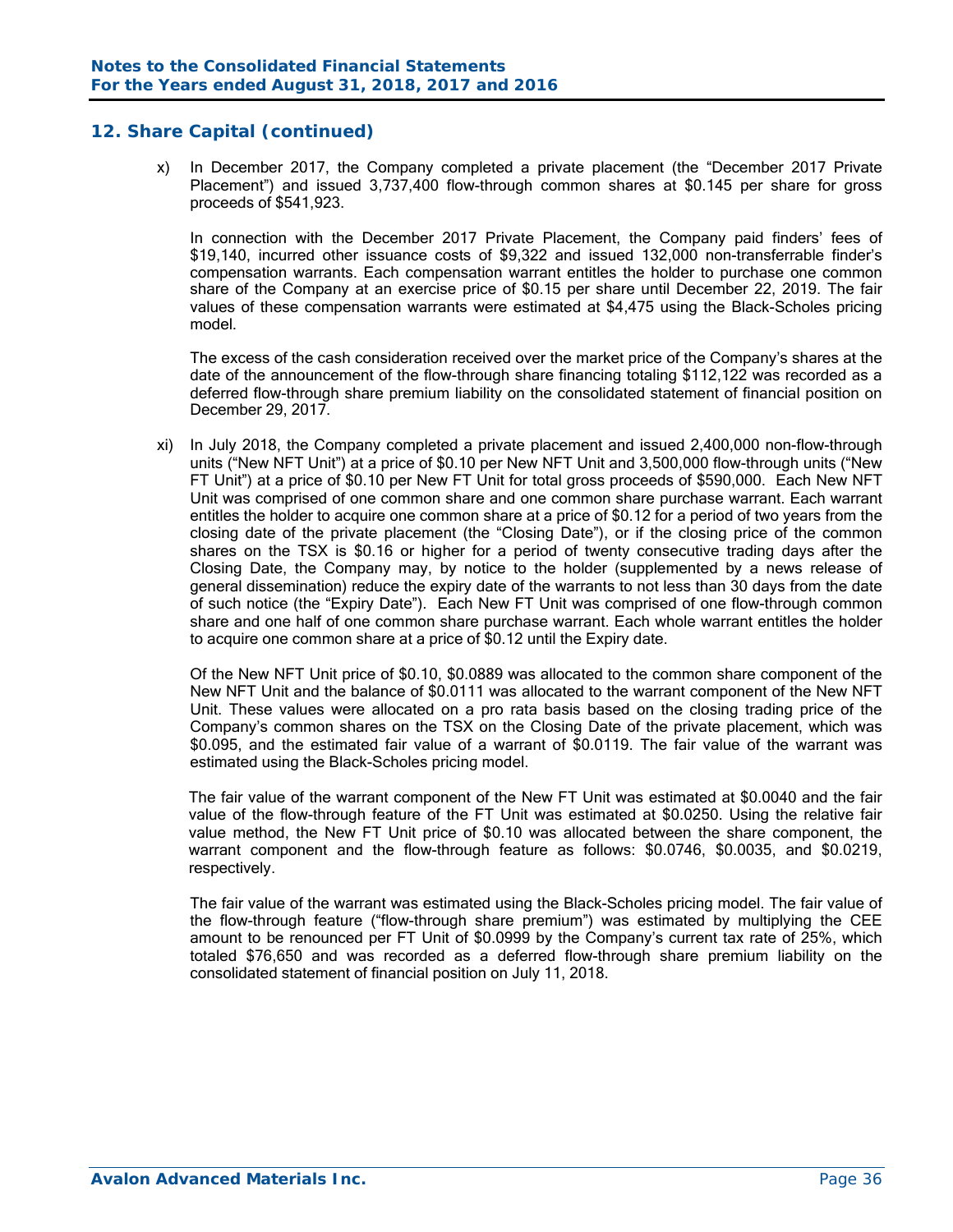#### *c) Warrants*

The following table reconciles the warrants outstanding to purchase common shares of the Company at the beginning and end of the respective years:

|                                                               | <b>Number</b><br>of Warrants | Weighted<br>Average<br><b>Exercise Price</b> |
|---------------------------------------------------------------|------------------------------|----------------------------------------------|
| Balance - September 1, 2015                                   | $3,478,485^{(1)}$            | \$0.490                                      |
| Issued pursuant to equity offerings (Note 12b(ii) (iii) (iv)) | 12,350,000                   | 0.164                                        |
| Issued pursuant to Accommodation Agreement (note 7a)          | 10,000                       | 0.230                                        |
| Exercised                                                     | (125,000)                    | 0.150                                        |
| Balance - August 31, 2016                                     | $15,713,485^{(1)}$           | 0.237                                        |
| Exercised                                                     | (2, 275, 000)                | 0.150                                        |
| Expired                                                       | (3, 448, 485)                | 0.490                                        |
| Balance - August 31, 2017                                     | $9,990,000^{(1)}$            | 0.169                                        |
| Issued pursuant to equity offerings (Note 12b(ix) (xi))       | 6,550,000                    | 0.135                                        |
| Expired                                                       | (9,960,000)                  | 0.168                                        |
| Balance - August 31, 2018                                     | $6,580,000^{(1)}$            | \$0.136                                      |

 $^{(1)}$  Does not include the 6,466,513 US\$ Warrants, 6,900,000 A1 Warrants, 6,250,000 B1 warrants and 3,750,000 C1 Warrants as disclosed below.

The outstanding warrants have a weighted average remaining contract life of 1.6 years.

The warrants reserve, included as a component of the consolidated statement of changes in equity, relates to equity settled instruments issued by the Company to various stakeholders.

As disclosed in Note 10, the Company also has the following warrants outstanding as at August 31, 2018:

- i) 6,466,513 US\$ Warrants with an adjusted exercise price of US\$0.5223 per share and are exercisable until June 13, 2021;
- ii) 6,900,000 A1 Warrants with an exercise price of \$0.23 per share and are exercisable until March 10, 2022;
- iii) 6,250,000 B1 Warrants with an exercise price of \$0.15 per share and are exercisable until January 15, 2023; and
- iv) 3,750,000 C1 Warrants with an exercise price of \$0.125 per share and are exercisable until June 29, 2023.

The Company is also required to issue 20,000 warrants to the Northwest Territory Métis Nation in two equal installments of 10,000 warrants upon the Nechalacho REE Project meeting certain milestones.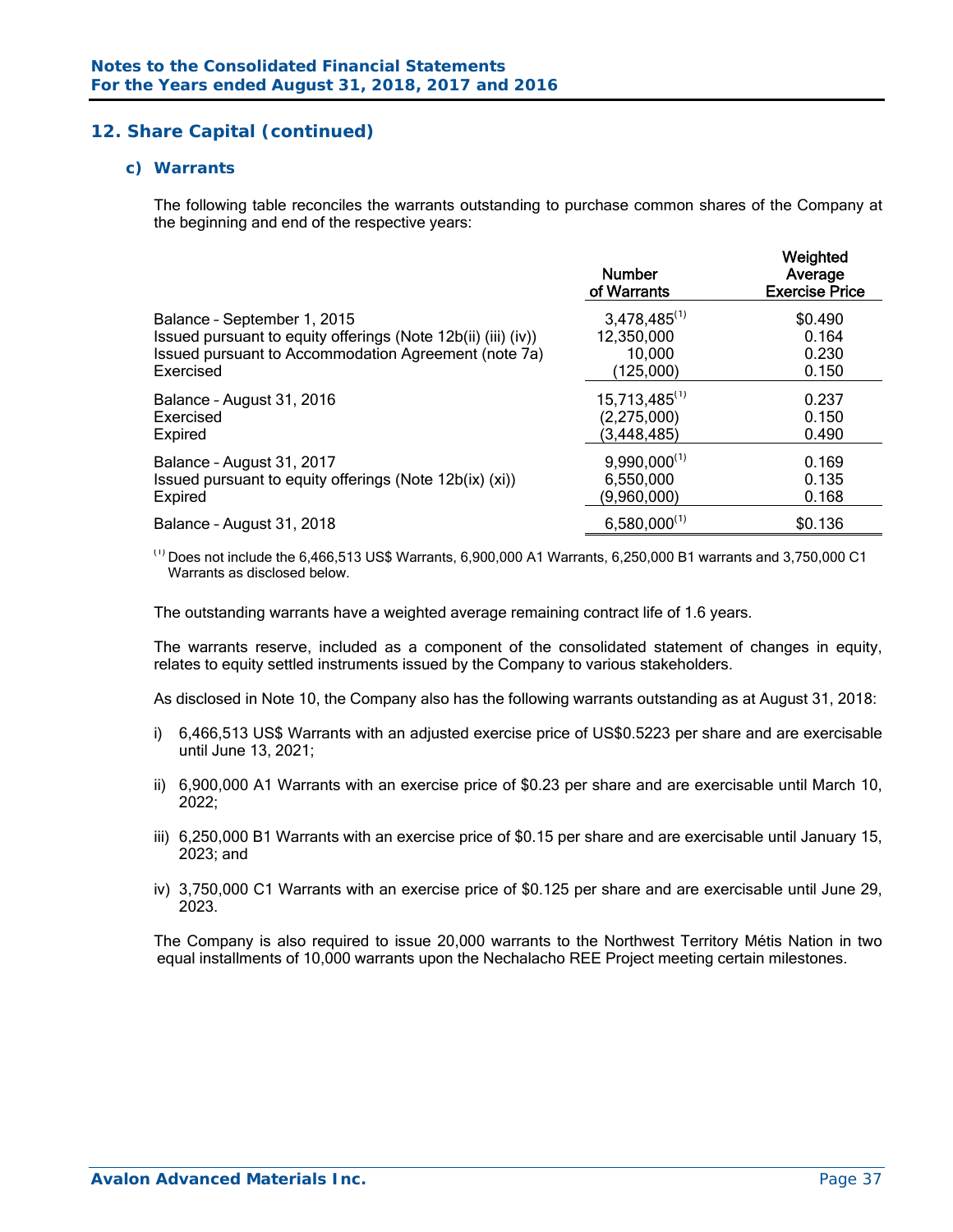#### *d) Share Based Payments*

The shareholders have approved a Stock Option Plan (the "Plan") that provides for the issue of up to 10% of the number of issued and outstanding common shares of the Company to eligible employees, directors and service providers of the Company.

The Plan authorizes the granting of options to purchase common shares of the Company at a price equal to or greater than the closing price of the shares on either the trading day prior to the grant or the day of the grant. The options generally vest over a period of one to four years, and generally have a term of two to five years (but can have a maximum term of up to 10 years).

The following table reconciles the stock options outstanding at the beginning and end of the respective years:

|                             | <b>Number</b><br>of Options | Weighted<br>Average<br><b>Exercise Price</b> |
|-----------------------------|-----------------------------|----------------------------------------------|
| Balance - September 1, 2015 | 9,775,000                   | \$<br>1.56                                   |
| Granted                     | 2,140,000                   | 0.16                                         |
| Expired                     | (1, 125, 000)               | 4.46                                         |
| Forfeited                   | (150,000)                   | 2.13                                         |
| Balance - August 31, 2016   | 10,640,000                  | 0.96                                         |
| Granted                     | 3,180,000                   | 0.17                                         |
| Expired                     | (3,075,000)                 | 2.15                                         |
| Forfeited                   | (410,000)                   | 0.86                                         |
| Balance - August 31, 2017   | 10,335,000                  | 0.37                                         |
| Granted                     | 2,345,000                   | 0.12                                         |
| Exercised                   | (50,000)                    | 0.11                                         |
| Expired                     | (1,215,000)                 | 0.91                                         |
| Forfeited                   | (70,000)                    | 0.44                                         |
| Balance - August 31, 2018   | 11,345,000                  | \$<br>0.26                                   |

As at August 31, 2018, there were 7,816,250 options vested (August 31, 2017 – 7,223,750, August 31, 2016 – 7,551,250) with an average exercise price of \$0.31 per share (August 31, 2017 - \$0.42, August 31, 2016 - \$1.15), that were exercisable.

During the year ended August 31, 2018, an aggregate of 50,000 stock options were exercised at the weighted average exercise price of \$0.11 per share, and the weighted average closing market share price on the date preceding the date of exercise was \$0.13 per share. No stock options were exercised during the years ended August 31, 2016 and 2017.

The share based payments reserve, included as a component of the consolidated statement of changes in equity, relates to equity settled compensation options issued by the Company to its directors, officers, employees and consultants.

The estimated fair value of options earned during the year ended August 31, 2018 was \$176,836 (2017 - \$254,994, 2016 - \$455,475), of which \$1,825 (2017 - \$3,172, 2016 - \$5,633) was capitalized to property, plant and equipment, \$25,129 (2017 - \$66,082, 2016 - \$103,407) was capitalized as exploration and evaluation assets, \$596 (2017 - \$2,632, 2016 - \$1,000) was charged to operations as general exploration expenses, with the balance of \$149,286 (2017 - \$183,108, 2016 - \$345,435) charged to operations as share based compensation expense.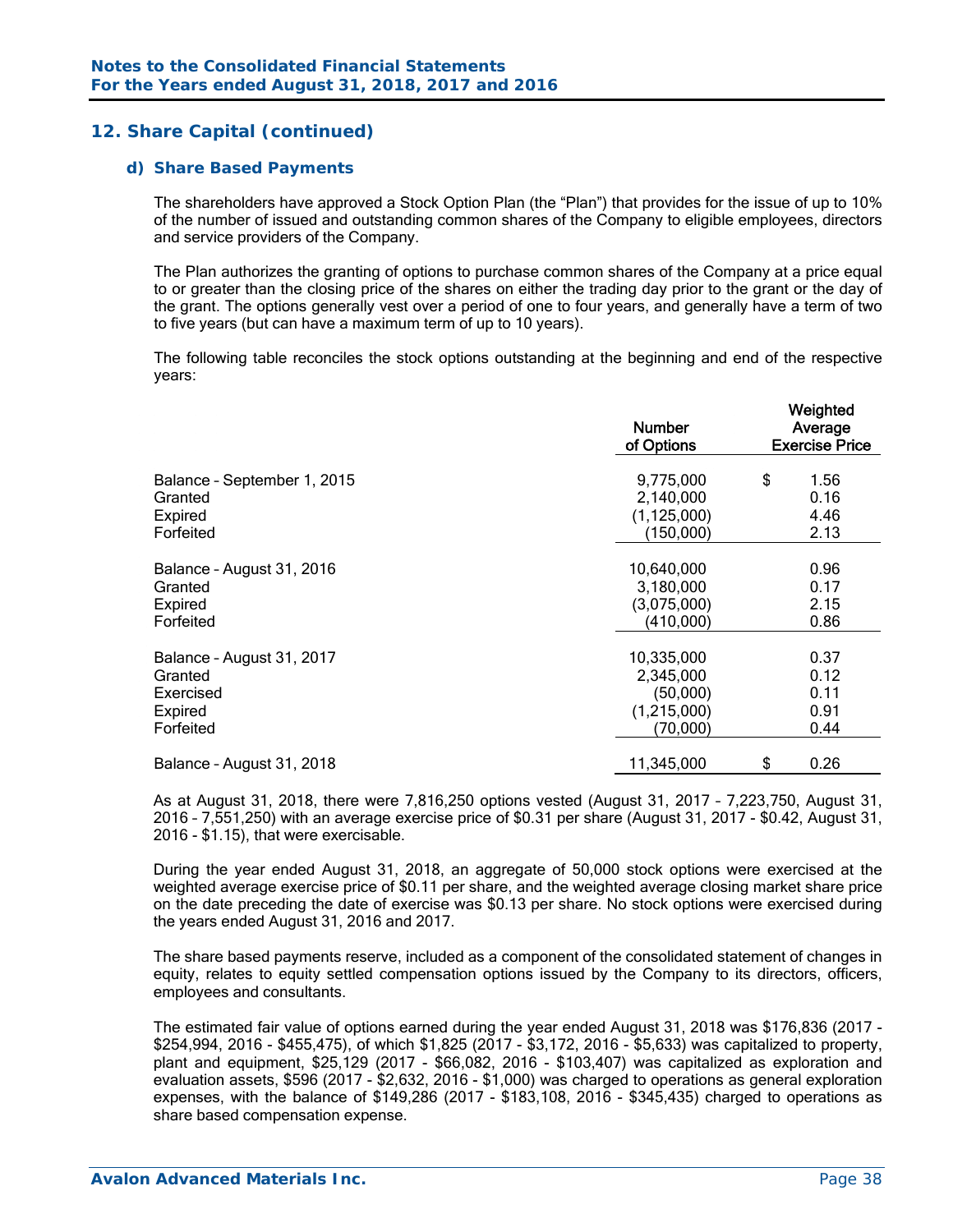The fair value of each option granted is estimated at the time of grant using the Black-Scholes optionpricing model. The Black-Scholes option-pricing model requires the input of subjective assumptions, including expected life of the option award, share price volatility and other assumptions. The expected life of options granted is derived from historical data on employee exercises and post-vesting employment termination behavior. Expected volatility is based on the historic volatility of the Company's shares. These assumptions involve inherent uncertainties and the application of management judgment. In addition, the Company is required to estimate the expected forfeiture rate and only recognize expense for those options expected to vest.

The weighted average assumptions for grants during the years ended August 31, 2018, August 31, 2017 and August 31, 2016 are as follows:

|                                                     | August 31,<br>2018 | August 31,<br>2017 | August 31,<br>2016 |
|-----------------------------------------------------|--------------------|--------------------|--------------------|
| Exercise price                                      | \$0.12             | \$0.17             | \$0.16             |
| Closing market price on day preceding date of grant | \$0.12             | \$0.17             | \$0.16             |
| Risk-free interest rate                             | 1.88%              | 0.75%              | 0.53%              |
| Expected life (years)                               | 3.1                | 3.0                | 3.5                |
| <b>Expected volatility</b>                          | 59%                | 77%                | 71%                |
| Expected dividend yield                             | Nil                | Nil                | Nil                |
| Grant date fair value                               | \$0.05             | \$0.08             | \$0.08             |
| Forfeiture rate                                     | 15%                | 16%                | 16%                |

The following table summarizes information concerning outstanding and exercisable options as at August 31, 2018:

|                             |                                   | <b>Number of Options</b> |                         |  |  |  |  |
|-----------------------------|-----------------------------------|--------------------------|-------------------------|--|--|--|--|
| <b>Exercise Price Range</b> | <b>Exercisable</b><br>Outstanding |                          | <b>Contractual Life</b> |  |  |  |  |
| $$0.60 - $0.84$             | 1,035,000                         | 1,035,000                | $0.5$ years             |  |  |  |  |
| $$0.40 - $0.59$             | 1,140,000                         | 1,117,500                | 0.7 years               |  |  |  |  |
| $$0.30 - $0.39$             | 585,000                           | 438,750                  | 1.7 years               |  |  |  |  |
| $$0.20 - $0.29$             | 1,770,000                         | 1,488,750                | 1.8 years               |  |  |  |  |
| $$0.11 - $0.19$             | 6,815,000                         | 3,736,250                | 2.2 years               |  |  |  |  |
|                             | 11,345,000                        | 7,816,250                |                         |  |  |  |  |
|                             |                                   |                          |                         |  |  |  |  |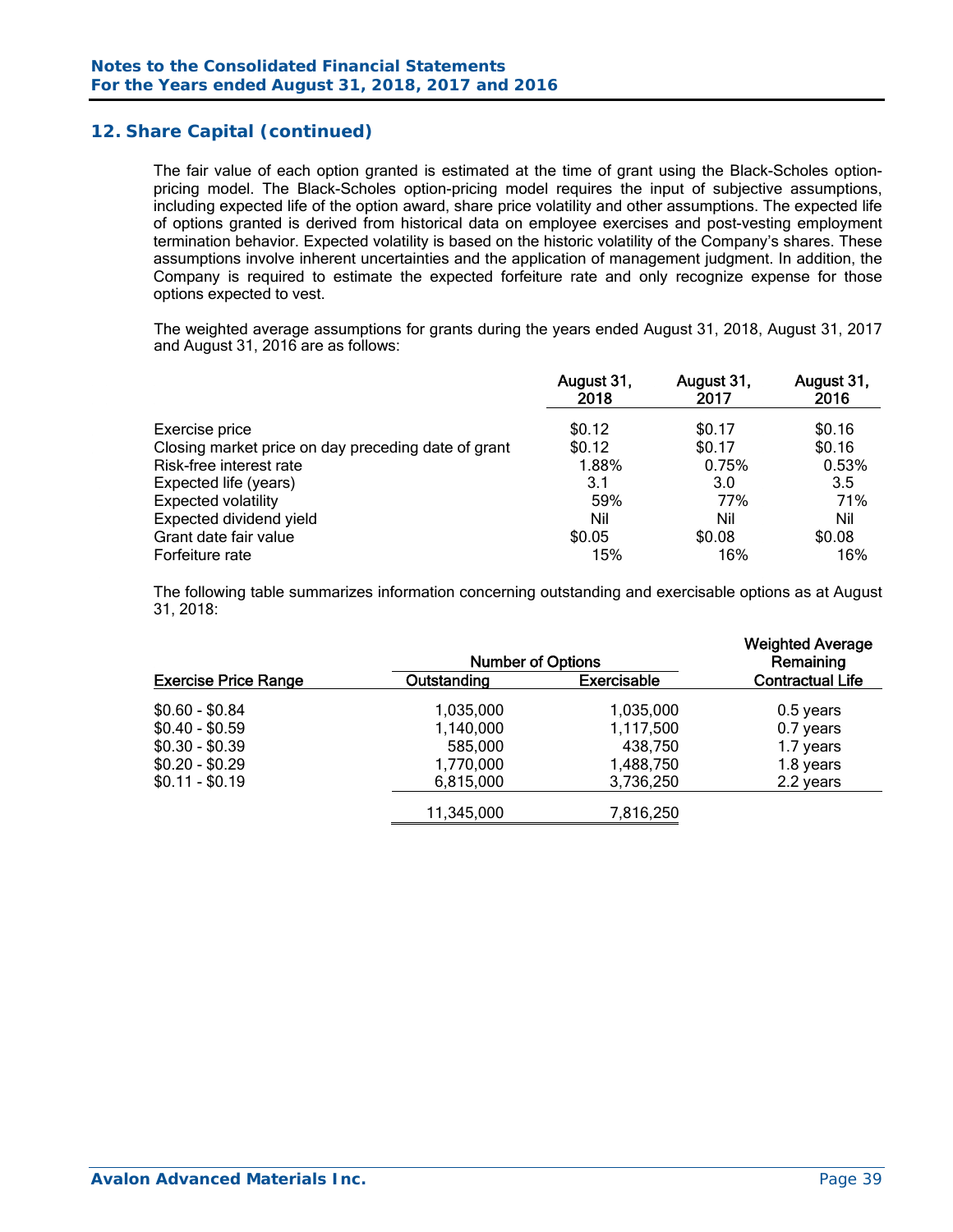#### *e) Brokers' Compensation Warrants*

The following table summarizes information concerning outstanding brokers' compensation warrants as at August 31, 2016, August 31, 2017 and August 31, 2018:

|                                                                                           | Number of<br>Compensation<br><b>Warrants</b> | Weighted<br>Average<br><b>Exercise Price</b> |                      |  |  |
|-------------------------------------------------------------------------------------------|----------------------------------------------|----------------------------------------------|----------------------|--|--|
| Balance - September1, 2015<br>Issued pursuant to equity offerings (Note 12b(ii)(iii)(iv)) | 1,732,612<br>840,000                         | \$                                           | $0.45^{(1)}$<br>0.13 |  |  |
| Exercised                                                                                 | (360,000)                                    |                                              | 0.13                 |  |  |
| Balance - August 31, 2016                                                                 | 2,212,612                                    |                                              | $0.38^{(1)}$         |  |  |
| Issued pursuant to equity offerings (Note $12b(v)(vi)(vii)(viii))$                        | 812,727                                      |                                              | 0.18                 |  |  |
| Expired                                                                                   | (1,732,612)                                  |                                              | 0.44                 |  |  |
| Balance - August 31, 2017                                                                 | 1,292,727                                    |                                              | 0.16                 |  |  |
| Issued pursuant to equity offering (note $12b(ix)(x)$ )                                   | 420,000                                      |                                              | 0.15                 |  |  |
| Exercised                                                                                 | (300,000)                                    |                                              | 0.11                 |  |  |
| Expired                                                                                   | (180,000)                                    |                                              | 0.18                 |  |  |
| Balance - August 31, 2018                                                                 | 1,232,727                                    | \$                                           | 0.17                 |  |  |

 $^{(1)}$  554,273 of the compensation warrants outstanding as at Semptember 1, 2015 and throughout the period to August 31, 2016 were denominated in US\$. The effect of the change in the foreign exchange rate between the Canadian\$ and the US\$ had been reflected in the weighted average exercise price as at September 1, 2015 and as at August 31, 2016.

The brokers' compensation warrants reserve, included as a component of the consolidated statement of changes in equity, relates to equity settled compensation instruments issued by the Company to external service providers.

As at August 31, 2018, the Company has the following compensation warrants outstanding:

- (i) 272,727 compensation warrants with an exercise price of \$0.25 per common share, which are exercisable until November 7, 2018;
- (ii) 150,000 compensation warrants with an exercise price of \$0.15 per common share, which are exercisable until December 23, 2018;
- (iii) 204,000 compensation warrants with an exercise price of \$0.15 per common share, which are exercisable until June 12, 2019;
- (iv) 186,000 compensation warrants with an exercise price of \$0.145 per common share, which are exercisable until August 16, 2019;
- (v) 288,000 compensation warrants with an exercise price of \$0.15 per common share, which are exercisable until November 3, 2019; and
- (vi) 132,000 compensation warrants with an exercise price of \$0.15 per common share, which are exercisable until December 22, 2019.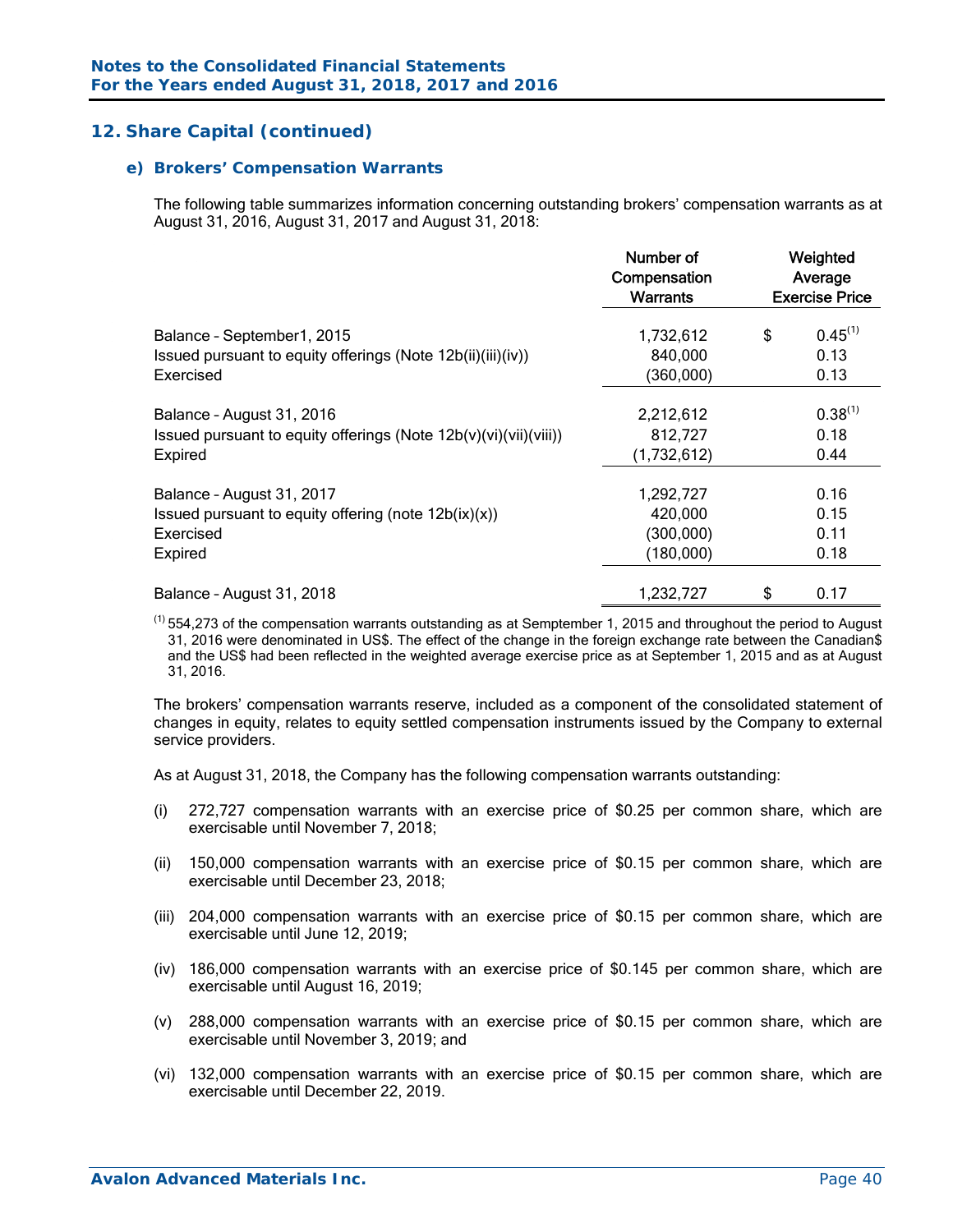# **13. Corporate and Administrative Expenses**

 Corporate and administrative expenses for the years ended August 31, 2018, 2017 and 2016 consist of the following:

| Salaries and benefits <sup>(1)</sup>         |    | August 31,<br>2018 | August 31,<br>2017 | August 31,<br>2016 |           |  |
|----------------------------------------------|----|--------------------|--------------------|--------------------|-----------|--|
|                                              |    | 1,387,249          | \$<br>1,509,865    | \$                 | 1,607,078 |  |
| Directors' fees                              |    | 78,850             | 83,404             |                    | 86,321    |  |
| Consulting and professional fees             |    | 398,244            | 368,610            |                    | 546,675   |  |
| Office, insurance and other expenses         |    | 286,460            | 336,744            |                    | 381,710   |  |
| Occupancy                                    |    | 317,305            | 310,842            |                    | 303,096   |  |
| Shareholders' communications and filing fees |    | 159,060            | 150,607            |                    | 176,624   |  |
| Travel and related costs                     |    | 97,591             | 117,720            |                    | 119,914   |  |
|                                              | \$ | 2,724,759          | \$<br>2,877,792    | \$                 | 3,221,418 |  |

(1) These figures do not include share based compensation. Employees' salaries, benefits including share based compensation expensed for the year ended August 31, 2018 totaled \$1,463,258 (2017 - \$1,694,241, 2016 – \$1,830,114).

# **14. Capital Management**

Capital of the Company consists of the components of shareholders' equity, convertible and redeemable preferred shares, warrants denominated in foreign currency and the A1, B1 and C1 Warrants.

The Company's objectives when managing capital are as follows:

- (i) to safeguard the Company's assets and ensure the Company's ability to continue as a going concern;
- (ii) to raise sufficient capital to finance its exploration and development activities on its resource properties; and
- (iii) to raise sufficient capital to meet its general and administrative expenditures.

The Company manages its capital structure and makes adjustments to it based on the funds available to the Company in light of changes in general economic conditions, the Company's short term working capital requirements, and its planned exploration and development program expenditure requirements.

As the Company is in the development stage, its principal source of capital is from the issuance of common shares. In order to achieve its objectives, the Company expects to spend its existing working capital and raise additional funds as required.

As disclosed in Note 9, the holder of the Preferred Shares Lind is also entitled to accelerate its conversion right, or demand repayment of the applicable redemption value per share in cash, upon the occurrence of certain Redemption Events. The Redemption Events also limit the Company from obtaining other debt or preferred share financings that are not junior to the Preferred Shares other than certain project-related financings, as well as other at-the-market, equity lines or credit type of common share offerings, or convertible security financings where the price of the common share is not fixed at predetermined price. No Redemption Event had occurred since the issuance of the Preferred Shares.

The Company does not have any externally imposed capital requirements other than those Redemption Events as discussed above. There were no significant changes to the Company's approach to capital management during the year ended August 31, 2018.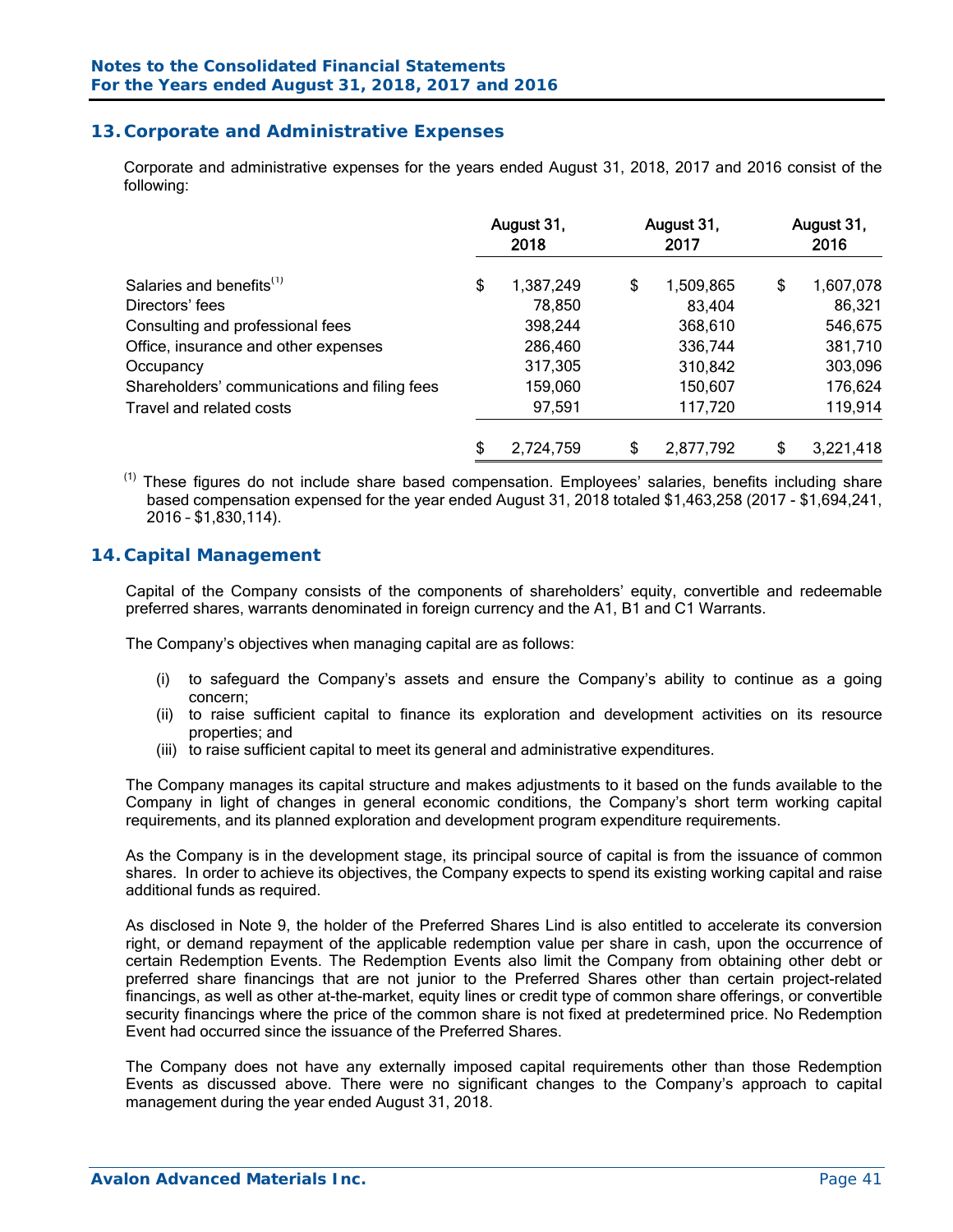# **15. Related Party Disclosures**

Balances and transactions between the Company and its subsidiaries have been eliminated on consolidation and are not disclosed in this note. Details of the transactions between the Company and other related parties are disclosed below:

a) Trading transactions

There had been no material trading transactions with related parties during each of the years ended August 31, 2018, 2017 and 2016, other than the participation by certain related parties in certain equity offerings as listed below:

- (i) on March 11, 2016, pursuant to the Private Placement, Mr. Donald Bubar subscribed for 1,000,000 PP Units at \$0.10 per unit (note 12(b)(iii)); and
- (ii) the participation by certain related parties in the November 2017 Private Placement, whereby Donald Bubar, Director, President and CEO, Mark Wiseman, Vice President Sustainability, Patricia Mohr, Director subscribed for 200,000, 55,000 and 50,000 flow-through shares at \$0.145 per share, respectively.
- b) Compensation of key management personnel

The remuneration of directors and other key members of the Company's senior management team during the years ended August 31, 2018, August 31, 2017 and August 31, 2016 are as follows:

|                                                                                                  |    | August 31,<br>2018   | August 31,<br>2017   | August 31,<br>2016 |                      |  |
|--------------------------------------------------------------------------------------------------|----|----------------------|----------------------|--------------------|----------------------|--|
| Salaries, benefits and directors' fees <sup>(1)</sup><br>Share based compensation <sup>(2)</sup> | \$ | 1,692,551<br>118,991 | 1,744,508<br>281,657 | \$                 | 1,803,314<br>337,541 |  |
|                                                                                                  | S  | 1,811,542            | 2,026,165            |                    | 2,140,855            |  |

 $(1)$ Salaries and benefits of key management personnel capitalized to exploration and evaluation assets and PPE totaled \$577,224 (2017 - \$571,471, 2016 - \$603,415).

 $\frac{1}{2}$  Fair value of stock options earned and recognized as share based compensation during the respective reporting period.

#### **16. Financial Instruments**

IFRS 7 establishes a fair value hierarchy that reflects the significance of inputs used in making fair value measurements as follows:

- Level 1 quoted prices in active markets for identical assets or liabilities;
- Level 2 inputs other than quoted prices included in Level 1 that are observable for the asset or liability, either directly (i.e. as prices) or indirectly (i.e. from derived prices); and
- Level 3 inputs for the asset or liability that are not based upon observable market data.

Assets are classified in their entirety based on the lowest level of input that is significant to the fair value measurement. The fair values of the Company's warrants denominated in a currency that is not the functional currency of the Company and the A1, B1 and C1 Warrants are based on Level 2 inputs that are observable for the liability such as interest rate, dividend yield and historical volatility. The fair values of the Company's A1, B1 and C1 Preferred Shares are based on Level 3 inputs, including applicable redemption amounts and redemption premiums. The Company has the right to redeem the A1, B1 and C1 Preferred Shares at any time and therefore the fair value of the A1, B1 and C1 Preferred Shares is the amount the Company has to pay to redeem the A1, B1 and C1 Preferred Shares, which is the redemption amount as specified in the purchase agreements plus 5% redemption premium.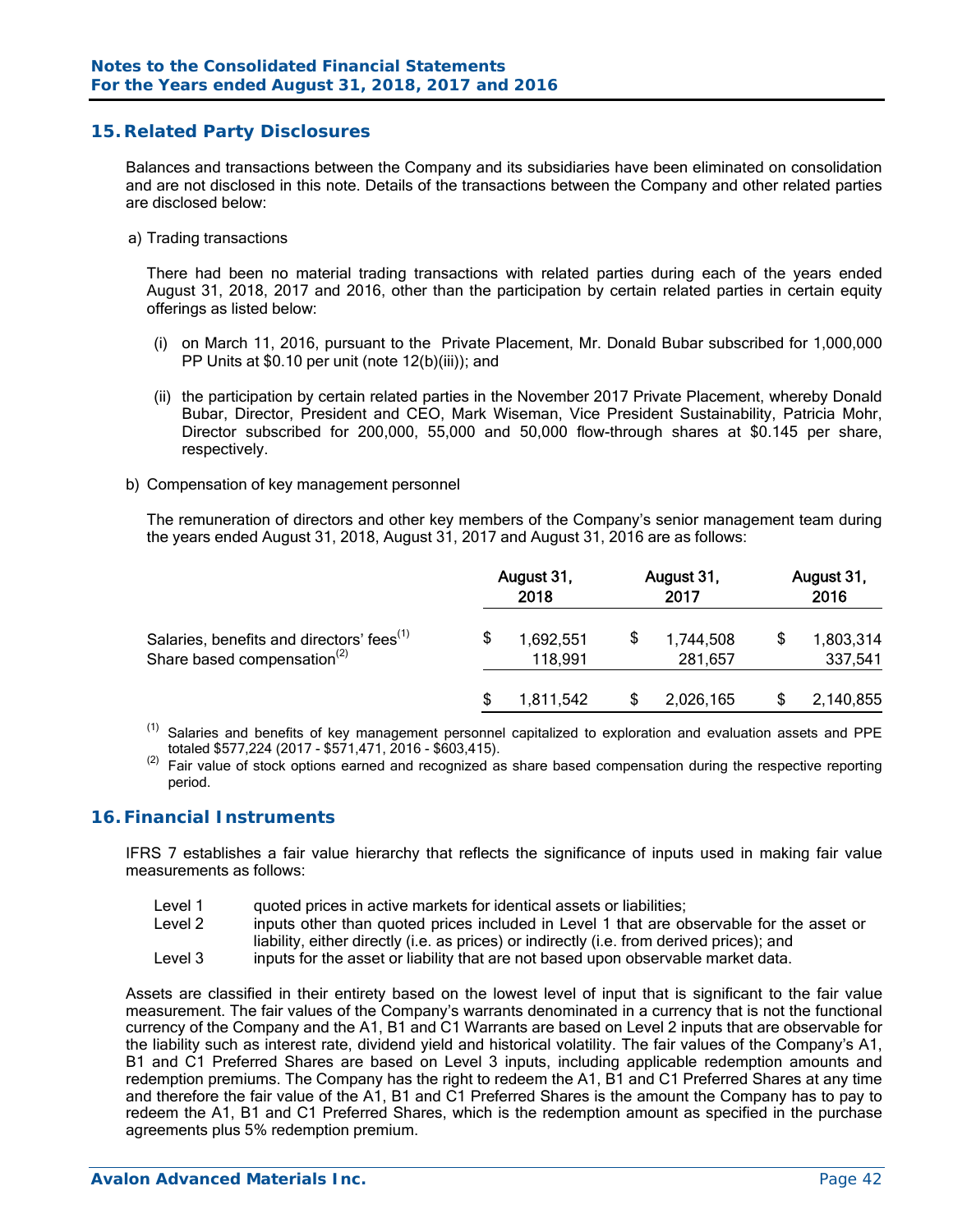# **16. Financial Instruments (continued)**

#### *Fair Values*

Except as disclosed elsewhere in these consolidated financial statements, the carrying amounts for the Company's financial instruments approximate their fair values because of the short-term nature of these items. The Company's risk exposures and the impact on the Company's financial instruments are summarized below:

#### *Credit risk*

The Company is not exposed to any significant credit risk as at August 31, 2018. The Company's cash and cash equivalents are either on deposit with two major Canadian Chartered banking groups in Canada or invested in bankers' acceptance notes or guaranteed investment certificates issued by two major Canadian Chartered banking groups. The Company's receivables primarily consist of Goods and Services Tax/Harmonized Sales Tax receivable, government grants and refundable security deposits with various federal and provincial governments and are therefore not subject to significant credit risk.

#### *Liquidity risk*

Liquidity risk is the risk that an entity will not be able to meet its financial obligations as they come due. The Company has in place a planning and budgeting process to assist in determining the funds that are required to support the Company's normal operating requirements on an on-going basis and its plans for exploration and development expenditures. The Company ensures that there are sufficient funds to meet its short-term requirements, taking into account its anticipated cash flows from operations and its holdings of cash and cash equivalents.

As at August 31, 2018, the Company has current assets of \$625,244 and current liabilities of \$848,309. As disclosed in Note 9, the holder of the A1, B1 and C1 Preferred Shares is entitled to demand repayment of the applicable redemption value per share in cash (which totaled \$3,195,000 as at August 31, 2018) upon the occurrence of certain Redemption Events. No redemption event has occurred since the issuances of the A1, B1 and C1 Preferred Shares. Excluding the deferred flow-through share premium of \$52,157, the Company's adjusted working capital deficit as at August 31, 2018 was \$170,908, (calculated by adding back the deferred flow-through share premium of \$52,157 to the working capital deficit of \$223,065). As the de-recognition of the deferred flow-through share premium will not require the future out flow of resources by the Company, it is management's belief that the adjusted working capital figure provides useful information in assessing the Company's liquidity risk.

Repayments due by period as of August 31, 2018:

|                                                                            | <b>Within</b><br>1 Year | 1-3<br>Years    | 4-5<br>Years    | Over<br>5 Years |      | Total                |
|----------------------------------------------------------------------------|-------------------------|-----------------|-----------------|-----------------|------|----------------------|
| Accounts payable and accrued liabilities \$<br>Operating lease obligations | 796,152 \$<br>318,395   | - \$<br>681.430 | - \$<br>711,190 | 484,047         | - \$ | 796,152<br>2,195,062 |
|                                                                            | $$1,114,547$ \$         | 681,430 \$      | 711,190 \$      |                 |      | 484,047 \$ 2,991,214 |

#### *Market risk*

#### (i) Interest rate risk

 The Company has cash and cash equivalents balances and it has no interest-bearing debt. The Company's current policy is to invest its excess cash in highly liquid money market investments such as bankers' acceptance notes, treasury bills and GICs. These short term money market investments are subject to interest rate fluctuations.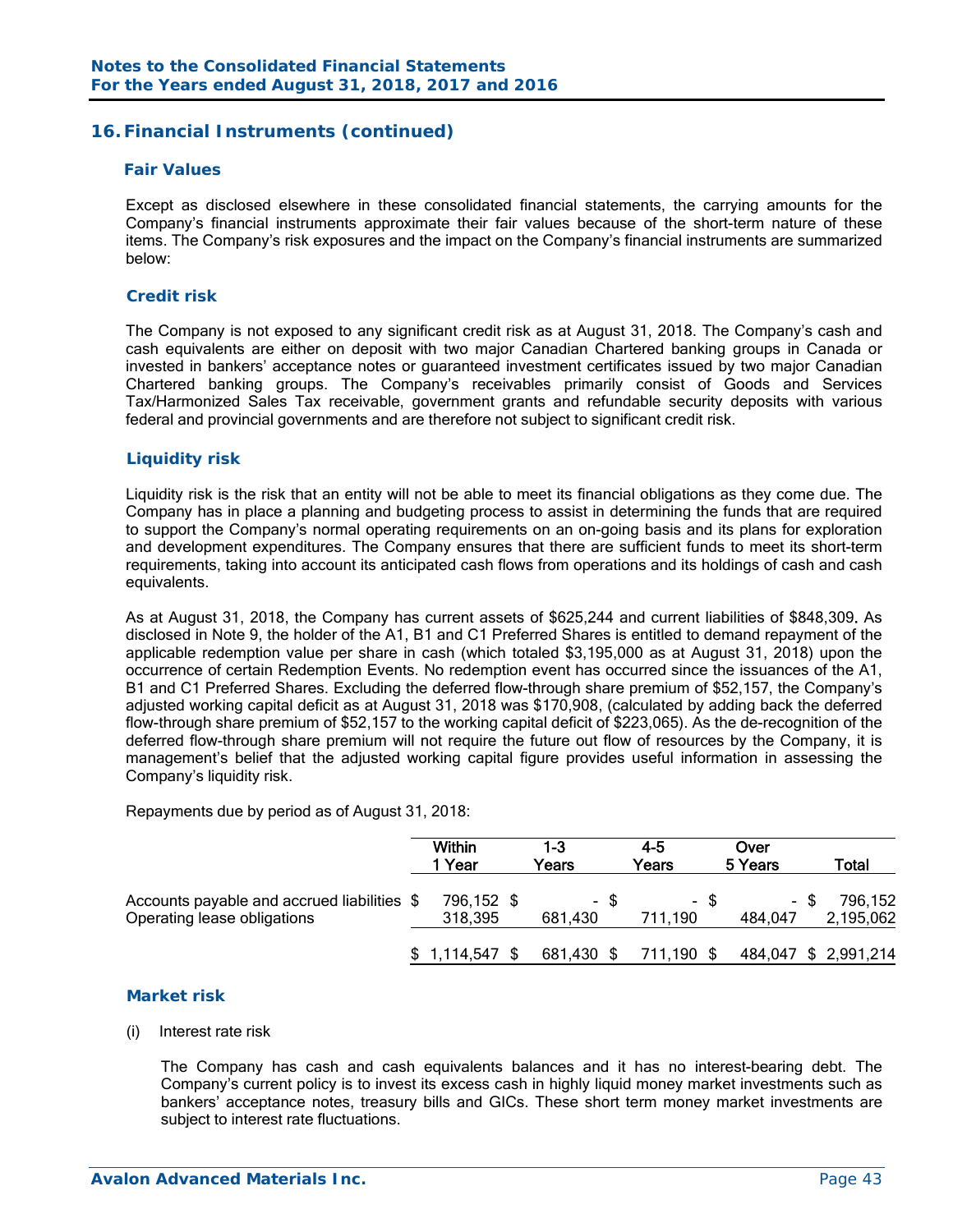# **16. Financial Instruments (continued)**

(ii) Foreign currency risk

 The Company's functional currency is the Canadian dollar. The majority of the Company's purchases are transacted in Canadian dollars. Other than the US\$ Warrants as disclosed in Note 10, the Company had no other significant financial assets or financial liabilities denominated in foreign currencies as at August 31, 2018.

(iii) Price risk

 The prices of metals and minerals fluctuate widely and are affected by many factors outside of the Company's control. The prices of metals and minerals and future expectation of such prices have a significant impact on the market sentiment for investment in mining and mineral exploration companies. This in turn may impact the Company's ability to raise equity financing for its long term working capital requirements.

#### *Sensitivity analysis*

 Considering the Company's budget expenditures for the next twelve months and its current cash and cash equivalents of \$319,057, with other variables held constant, sensitivity to a plus or minus 25 basis points change in interest rates would not have any significant effect on the Company's net loss over a twelve month period.

Other than the US\$ Warrants as disclosed in note 10, the Company had no other significant financial assets or financial liabilities denominated in foreign currencies as at August 31, 2018, and its anticipated on-going expenditures to be transacted in US dollars for the next twelve month period is approximately US\$200,000. If the Canadian dollar weakens (or strengthens) 5% against the US dollar with other variables held constant, it would not have any significant effect on the Company's expenditures over a twelve month period.

#### **17. Supplemental Cash Flow Information**

Non-cash financing and investing transactions not reflected in the Consolidated Statements of Cash Flows for the years ended August 31, 2018, August 31, 2017 and August 31, 2016 are as follows:

|                                                                           | August 31,<br>2018 |        |    | August 31,<br>2017 | August 31,<br>2016 |         |  |
|---------------------------------------------------------------------------|--------------------|--------|----|--------------------|--------------------|---------|--|
| Share based compensation capitalized as property,                         | \$                 | 1,825  | \$ | 3,172              |                    | 5,633   |  |
| plant and equipment (note 12d)<br>Share based compensation capitalized as |                    |        |    |                    | \$                 |         |  |
| exploration and evaluation assets (note 12d)                              |                    | 25,129 |    | 66,082             |                    | 103,407 |  |
| Depreciation expense capitalized as                                       |                    |        |    |                    |                    |         |  |
| property, plant and equipment<br>Depreciation expense capitalized as      |                    | 37,513 |    | 46,912             |                    | 57,265  |  |
| exploration and evaluation assets                                         |                    | 8,867  |    | 8,424              |                    | 8,883   |  |
| Warrants issued pursuant to the Accommodation                             |                    |        |    |                    |                    |         |  |
| Agreement and capitalized as property,<br>plant and equipment (note 7a)   |                    |        |    |                    |                    | 1,353   |  |
| Common shares issued for exploration and<br>evaluation assets (note 6a)   |                    |        |    | 92,500             |                    |         |  |
|                                                                           | \$                 | 73,334 | S  | 217,090            | \$                 | 176,541 |  |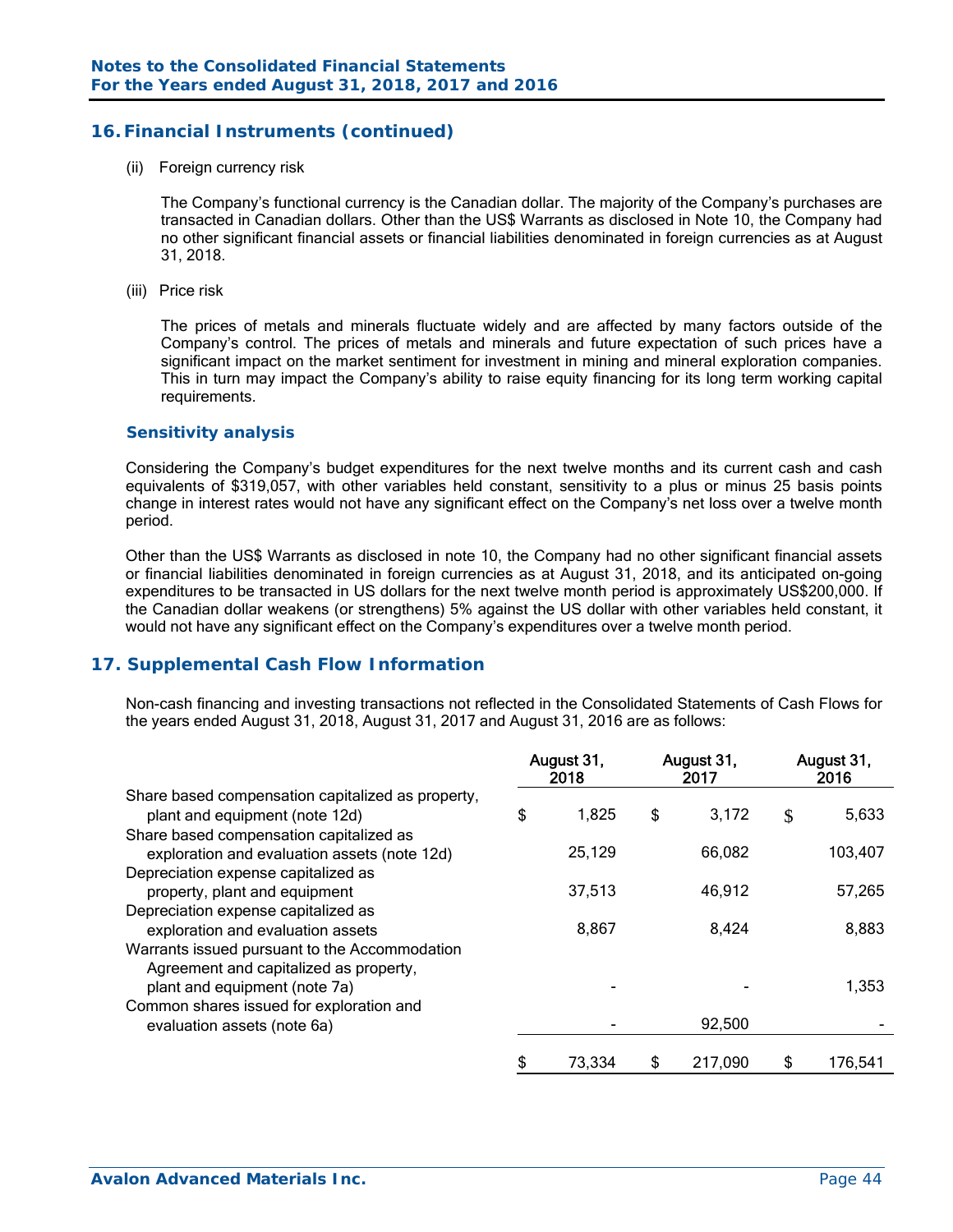# **18. Income Taxes**

# *a) Provision for Income Taxes*

The following table reconciles the income tax provision from the expected income tax amount based on the statutory rates to the amount recognized in the statements of comprehensive loss:

|                                                                                               |    | August 31,<br>2018 | August 31,<br>2017 | August 31,<br>2016 |
|-----------------------------------------------------------------------------------------------|----|--------------------|--------------------|--------------------|
| Net loss for the year before income taxes                                                     | \$ | 3,458,976          | \$<br>3,674,789    | \$<br>3,955,785    |
| Combined Canadian federal and provincial tax rate                                             |    | 25.1%              | 25.0%              | 25.4%              |
| Expected income tax recovery at statutory rates                                               |    | 868,203            | 918,697            | 1,004,769          |
| Share based compensation                                                                      |    | (37, 620)          | (45, 777)          | (87, 740)          |
| Non-deductible financing transaction costs                                                    |    | (89, 678)          | (90, 372)          |                    |
| Other non-deductible expenses                                                                 |    | (2,864)            | (6,708)            | (8,697)            |
| Exploration expenditures to be renounced<br>Non-taxable (non-deductible) change in fair value |    |                    |                    | (16, 638)          |
| of financial instruments                                                                      |    | 6,706              | 50,456             | (31, 130)          |
| Losses and other deductions for which no benefit<br>has been recognized                       |    | (526, 515)         | (508, 828)         | (444, 424)         |
| Deferred income tax recoveries                                                                | S  | 218,232            | \$<br>317,468      | \$<br>416,140      |

#### *b) Income Tax Effect of Temporary Differences Recognized*

The tax effects of temporary differences recognized as at August 31, 2018 and August 31, 2017 are as follows:

|                                                                 | August 31,<br>2018 |                | August 31,<br>2017 |                |
|-----------------------------------------------------------------|--------------------|----------------|--------------------|----------------|
| Deferred income tax assets                                      |                    |                |                    |                |
| Exploration and evaluation assets                               | \$                 | 4,647,258      | - \$               | 5,518,746      |
| Scientific research and experimental developmental expenditures |                    | 5,527,640      |                    | 4,594,951      |
|                                                                 |                    | 10,174,898     |                    | 10,113,697     |
| Deferred income tax liabilities                                 |                    |                |                    |                |
| Property plant and equipment                                    |                    | (10, 174, 898) |                    | (10, 113, 697) |
|                                                                 |                    |                |                    |                |
| Net deferred income tax assets                                  | \$                 |                | \$                 |                |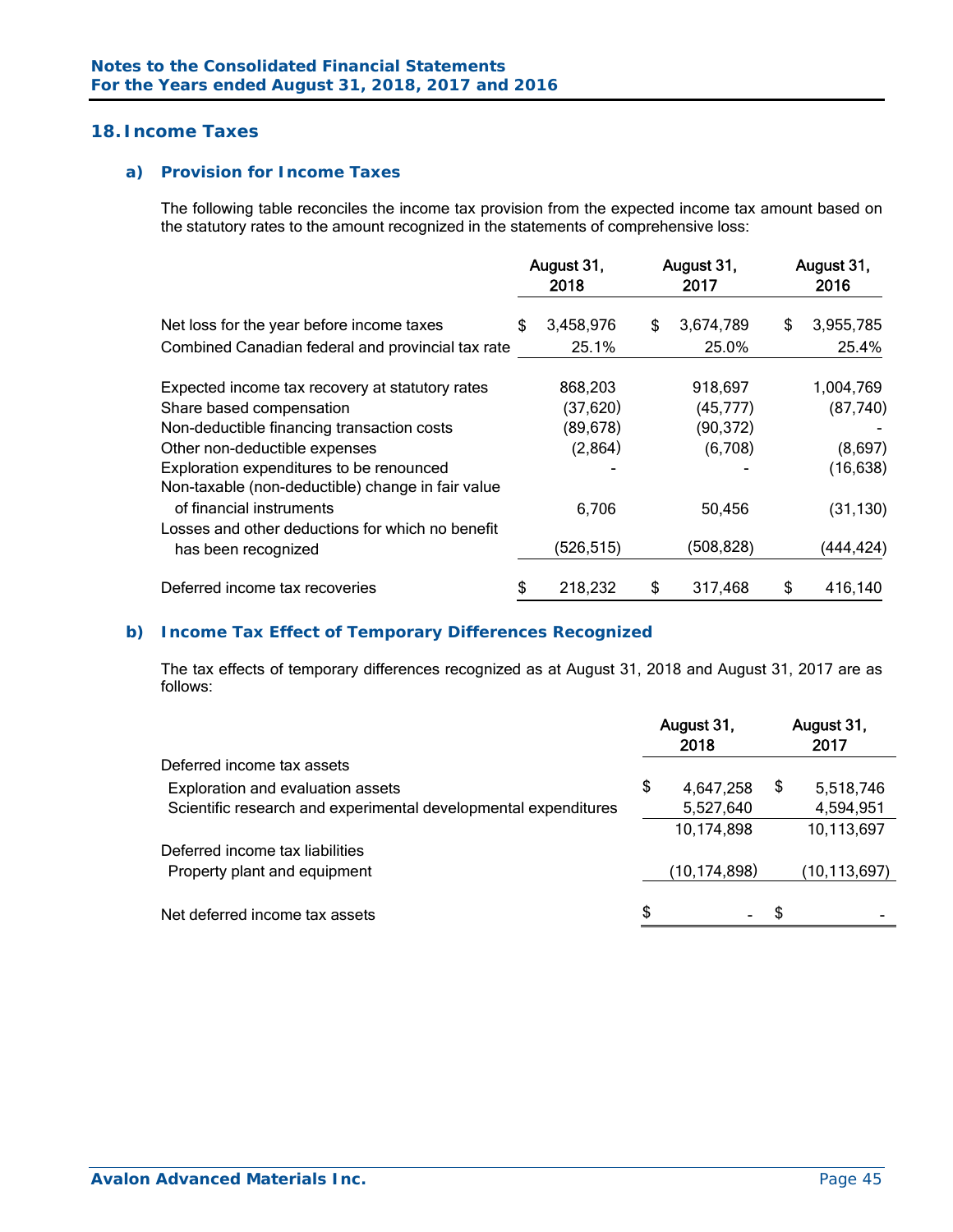# **18. Income Taxes (continued)**

#### *c) Income Tax Temporary Differences Not Recognized*

The deductible income tax temporary differences that have not been recognized as deferred income tax assets as at August 31, 2018 and August 31, 2017 are as follows:

|                                                                 |    | August 31,<br>2018 |    | August 31,<br>2017 |  |
|-----------------------------------------------------------------|----|--------------------|----|--------------------|--|
| Non-capital loss carryforwards                                  | \$ | 33,460,535         | \$ | 28,092,197         |  |
| Scientific research and experimental developmental expenditures |    | 5,345,287          |    | 8,987,956          |  |
| Share issuance costs                                            |    | 781,253            |    | 1,226,581          |  |
| Capital loss carry forwards                                     |    | 2,294,535          |    | 2,294,535          |  |
| Deductible temporary differences not recognized                 |    | 41,881,610         | S  | 40,601,269         |  |

The Company also has non-refundable investment tax credit carry forwards of \$5,773,473 (2017 - \$5,817,339), which has not been recognized as a deferred income tax asset.

#### *d) Non-Capital Losses*

The Company has non-capital losses carried forward of approximately \$31,793,000 (2017 – \$26,424,000, 2016 - \$24,367,000) available to reduce future years' Canadian taxable income. These losses will expire as follows:

| 2026 | \$<br>156,000 |
|------|---------------|
| 2027 | 232,000       |
| 2028 | 847,000       |
| 2029 | 914,000       |
| 2030 | 1,584,000     |
| 2031 | 3,050,000     |
| 2032 | 3,601,000     |
| 2033 | 4,151,000     |
| 2034 | 4,211,000     |
| 2035 | 4,397,000     |
| 2036 | 3,008,000     |
| 2037 | 2,805,000     |
| 2038 | 2,837,000     |

 The Company also has net operating losses of approximately \$1,668,000 (2017 - \$1,668,000, 2016 - \$1,668,000) to reduce future years' U.S. taxable income. These losses will expire as follows:

| 2031<br>\$ | 5,000     |
|------------|-----------|
| 2032       | 2,000     |
| 2033       | 3,000     |
| 2034       | 1,658,000 |

#### *e) Capital Losses*

 The Company has capital losses carried forward of approximately \$2,295,000 (2017 - 2,295,000, 2016 - \$2,295,000) available to reduce future years' Canadian taxable capital gains.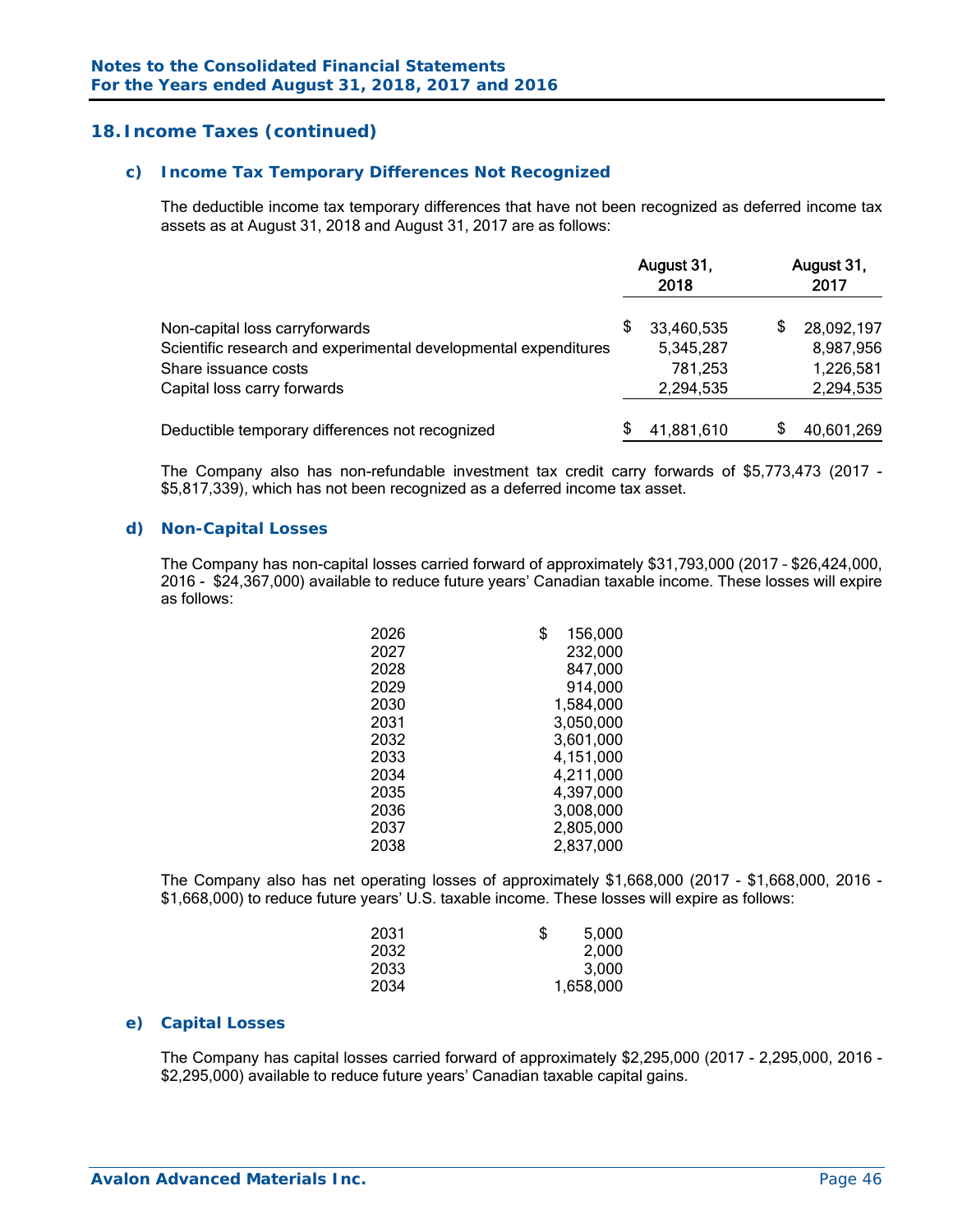# **19. Loss per Share**

The weighted average number of common shares for the purposes of diluted loss per share reconciles to the weighted average number of common shares used in the calculation of basic loss per share as follows:

|                                                                                        | August 31,<br>2018 | August 31,<br>2017 | August 31,<br>2016 |
|----------------------------------------------------------------------------------------|--------------------|--------------------|--------------------|
| Weighted average number of common shares                                               | 215, 152, 381      |                    |                    |
| used in the calculation of basic loss per share                                        |                    | 187,869,637        | 167, 184, 272      |
| Diluted impact of convertible redeemable preferred shares                              |                    |                    |                    |
| Diluted impact of warrants                                                             |                    |                    |                    |
| Diluted impact of stock options                                                        |                    |                    |                    |
| Weighted average number of common used in<br>the calculation of diluted loss per share | 215, 152, 381      | 187,869,637        | 167, 184, 272      |

The loss used to calculate the basic and diluted loss per common share for the year ended August 31, 2018 was \$3,240,744 (2017 - \$3,357,321, 2016 - \$3,539,645).

As at August 31, 2018, the Company had 31,179,240 (2017 - 24,649,240, 2016 - 24,392,610) warrants and 11,345,000 (2017 - 10,335,000, 2016 - 10,640,000) stock options outstanding. The Company also had 570 Preferred Shares outstanding as at August 31, 2018 (2017 – 480, 2016 – Nil), which could had been converted into 59,235,294 common shares based on the closing price of the Company's common shares on the TSX of \$0.075 on August 31, 2018. These warrants, options and Preferred Shares could potentially dilute earnings per share in the future, but have not been included in the diluted loss per share calculation because they were antidilutive for the years ended August 31, 2018, August 31, 2017 and August 31, 2016.

#### **20. Operating Lease Arrangements**

The Company has entered into commercial leases on its premises and the future minimum lease payments under non-cancellable operating leases are as follows:

| \$318,395 |
|-----------|
| 333,275   |
| 348.155   |
| 351.875   |
| 359,315   |
| 484.047   |
|           |

#### **21. Commitments**

As at August 31, 2018, pursuant to the subscription agreements entered into for the June and August private placements the Company is required to incur additional CEE of \$237,922 by December 31, 2019.

#### **22. Events After the Reporting Period**

Subsequent to the year ended August 31, 2018, the Company:

- a) granted an aggregate of 100,000 stock options with a weighted average exercise price of \$0.10 per share to certain employees of the Company. The weighted average contract life of these options at issuance was 5 years;
- b) issued a total of 6,094,954 common shares pursuant to the conversion of 30 A1 Preferred Shares, 20 B1 Preferred Shares and 10 C1 Preferred Shares;